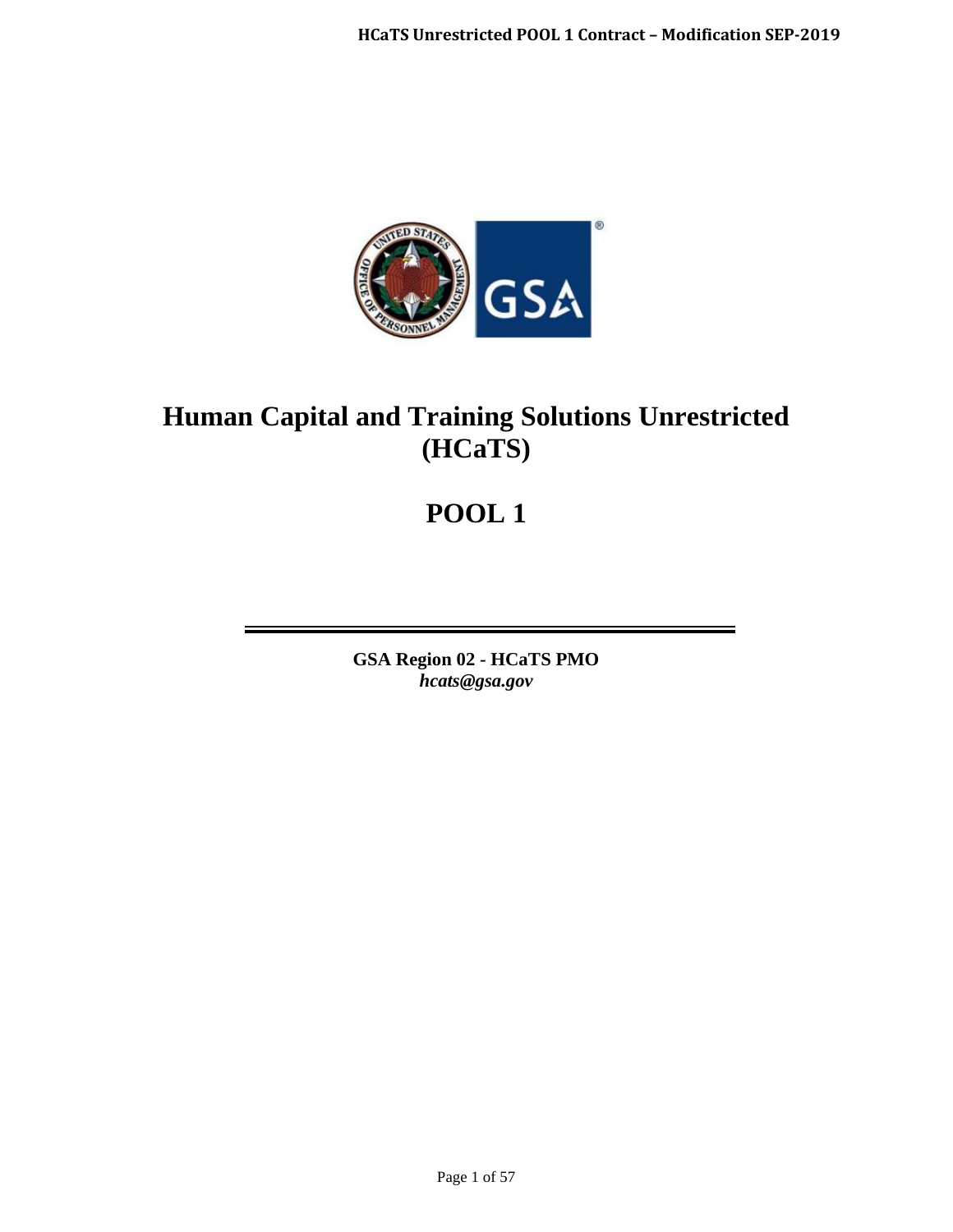# **Table of Content**

| B.1          |                                                                   |  |
|--------------|-------------------------------------------------------------------|--|
| B.1.1        |                                                                   |  |
| <b>B.1.2</b> |                                                                   |  |
| B.1.3        |                                                                   |  |
| <b>B.1.4</b> |                                                                   |  |
| <b>B.1.5</b> |                                                                   |  |
| <b>B.1.6</b> |                                                                   |  |
| <b>B.1.7</b> |                                                                   |  |
| <b>B.1.8</b> |                                                                   |  |
| B.2          |                                                                   |  |
| B.2.1        | LABOR CATEGORIES AND STANDARD OCCUPATIONAL CLASSIFICATIONS  8     |  |
| B.2.2        |                                                                   |  |
| <b>B.2.3</b> |                                                                   |  |
| <b>B.2.4</b> |                                                                   |  |
| B.2.5        | TIME-AND-MATERIALS (T&M) AND LABOR-HOUR (L-H) TASK ORDERS  9      |  |
| B.2.5.1      | CEILING RATES FOR TIME-AND-MATERIALS (T&M) AND LABOR-HOUR (L-H) 9 |  |
| B.3          |                                                                   |  |
| <b>B.3.1</b> |                                                                   |  |
| <b>B.3.2</b> |                                                                   |  |
| <b>B.3.3</b> | LABOR OUTSIDE THE CONTINENTAL UNITED STATES (OCONUS)11            |  |
| <b>B.3.4</b> |                                                                   |  |
| <b>B.3.5</b> |                                                                   |  |
| <b>B.3.6</b> |                                                                   |  |
| C.1          |                                                                   |  |
| C.1.1        |                                                                   |  |
| C.2          |                                                                   |  |
| C.3          |                                                                   |  |
| C.3.1        |                                                                   |  |
| C.3.1.1      | KSA 1 (CUSTOMIZED TRAINING AND DEVELOPMENT SERVICES)  15          |  |
| C.3.1.2      | KSA 2 (CUSTOMIZED HUMAN CAPITAL STRATEGY SERVICES) 16             |  |
| C.3.1.3      | KSA 3 (CUSTOMIZED ORGANIZATIONAL PERFORMANCE IMPROVEMENT)  17     |  |
| C.3.2        | ANCILLARY SUPPORT SERVICES AND OTHER DIRECT COSTS 18              |  |
| C.3.3        | INFORMATION TECHNOLOGY (IT) AND NON-INFORMATION TECHNOLOGY        |  |
| C.3.4        |                                                                   |  |
| C.3.5        |                                                                   |  |
| D.1          |                                                                   |  |
| E.1          |                                                                   |  |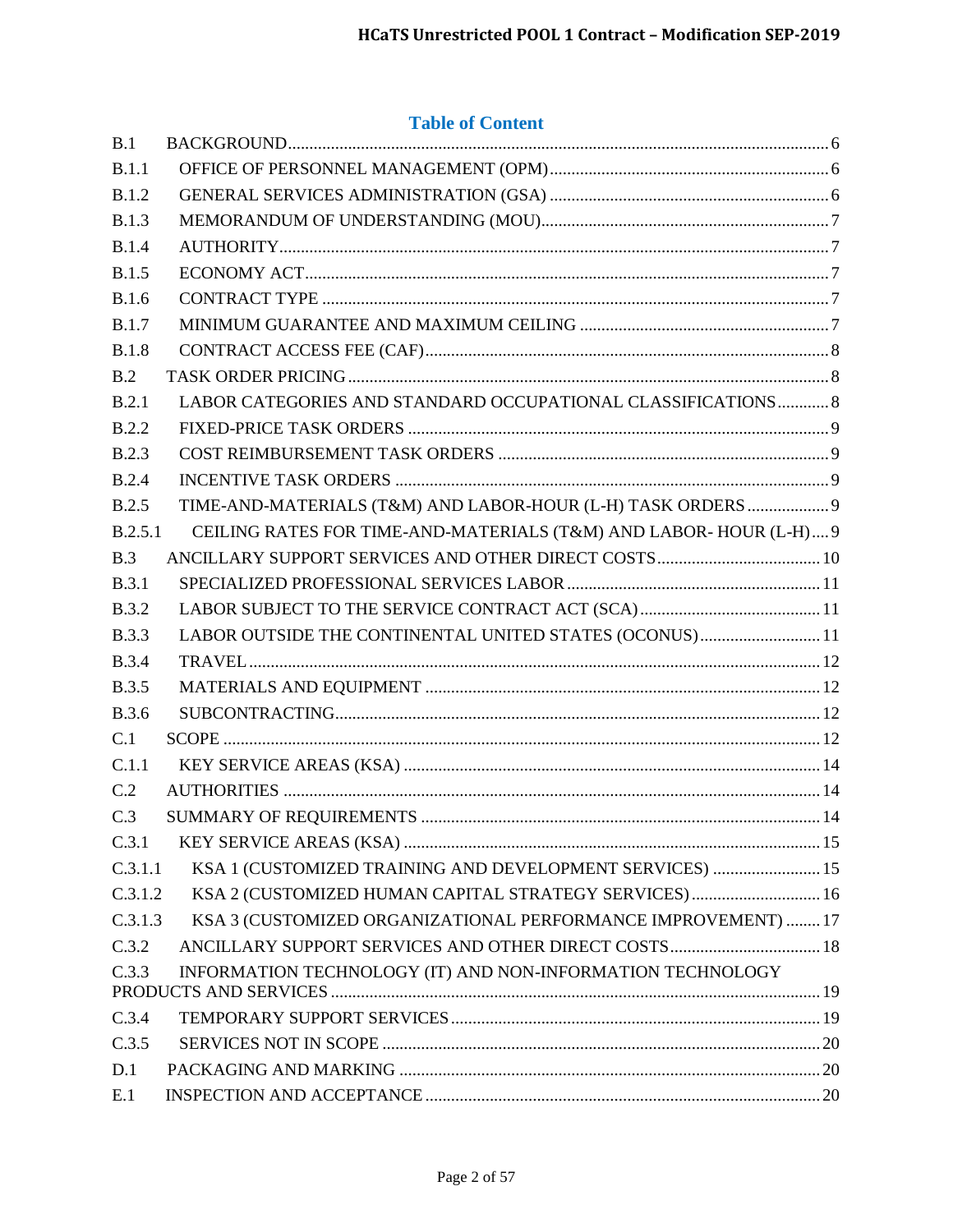| F.1             |                                                                   |  |
|-----------------|-------------------------------------------------------------------|--|
| F <sub>.2</sub> |                                                                   |  |
| F.3             |                                                                   |  |
| F.4             |                                                                   |  |
| F.4.1           |                                                                   |  |
| F.5             |                                                                   |  |
| F.5.1           |                                                                   |  |
| F.5.2           |                                                                   |  |
| G.1             |                                                                   |  |
| G.2             |                                                                   |  |
| G.2.1           |                                                                   |  |
| G.2.2           |                                                                   |  |
| G.2.3           |                                                                   |  |
| G.2.4           |                                                                   |  |
| G.2.5           |                                                                   |  |
| G.2.6           |                                                                   |  |
| G.2.6.1         |                                                                   |  |
| G.2.6.2         |                                                                   |  |
| G.3             |                                                                   |  |
| G.3.1           |                                                                   |  |
| G.3.2           |                                                                   |  |
| G.3.2.1         |                                                                   |  |
| G.3.2.1.1       |                                                                   |  |
| G.3.2.1.2       |                                                                   |  |
| G.3.2.1.3       | TIME-AND-MATERIALS (T&M) AND LABOR-HOUR (L-H) AWARD DATA 30       |  |
| G.3.2.2         |                                                                   |  |
| G.3.2.3         |                                                                   |  |
| G.3.2.4         |                                                                   |  |
| G.3.2.5         |                                                                   |  |
| G.3.3           |                                                                   |  |
| G.3.4           | CONTRACTOR PERFORMANCE ASSESSMENT REPORTING SYSTEM (CPARS)  33    |  |
| G.3.4.1         |                                                                   |  |
| G.3.4.2         |                                                                   |  |
| G.3.5           |                                                                   |  |
| G.3.6           | MERGERS, ACQUISITIONS, NOVATIONS AND CHANGE-OF-NAME AGREEMENTS 34 |  |
| G.3.7           | RESPONSIBILITY AND FEDERAL AWARDEE PERFORMANCE AND INTEGRITY      |  |
|                 |                                                                   |  |
| G.3.8           |                                                                   |  |
| G.3.9           |                                                                   |  |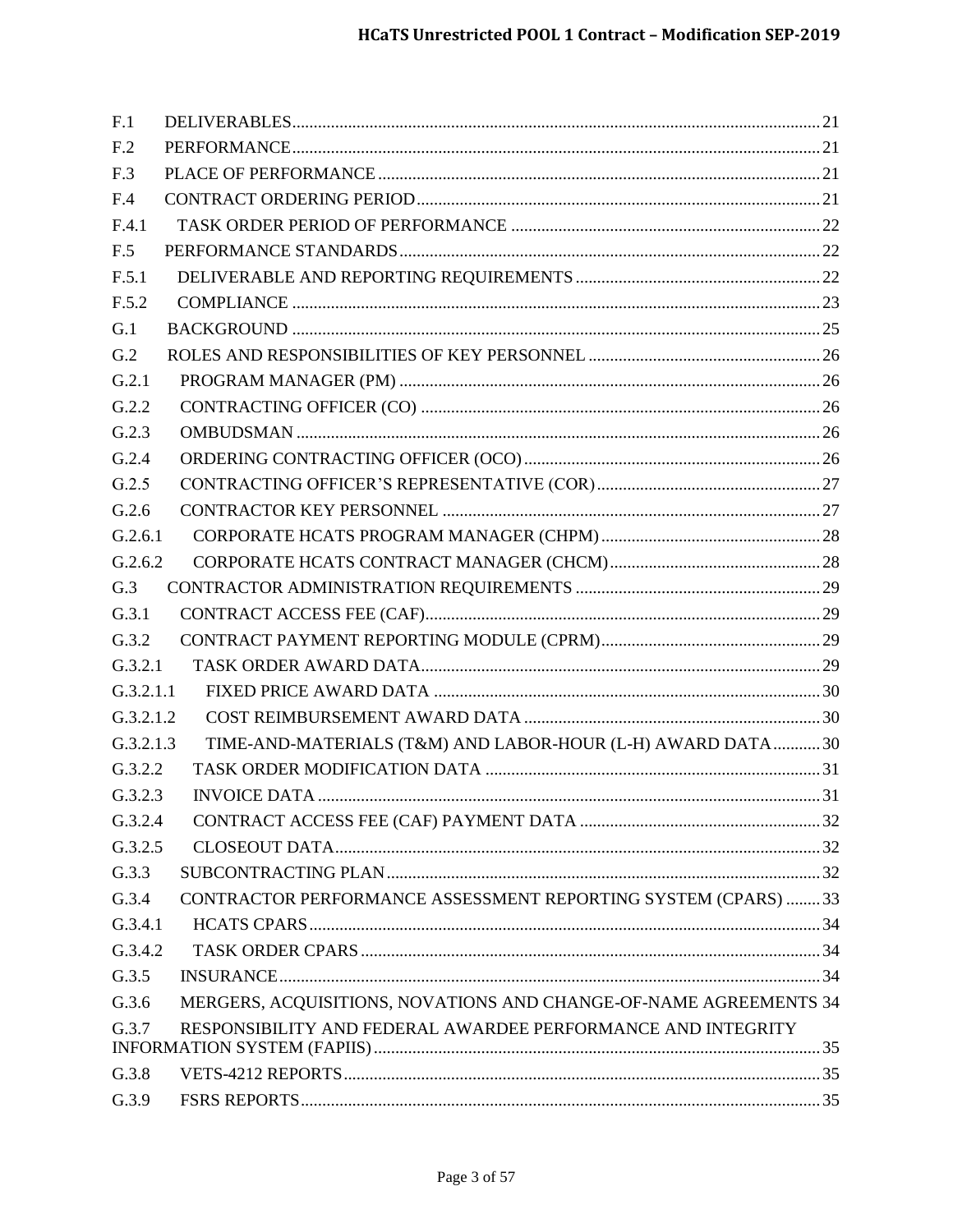| G.3.10          | POST AWARD SMALL BUSINESS PROGRAM RE-REPRESENTATION 35              |  |
|-----------------|---------------------------------------------------------------------|--|
| G.4             |                                                                     |  |
| G.5             |                                                                     |  |
| H.1             |                                                                     |  |
| H <sub>.2</sub> |                                                                     |  |
| H.3             |                                                                     |  |
| H.4             |                                                                     |  |
| H.4.1           |                                                                     |  |
| H.4.2           |                                                                     |  |
| H.5             |                                                                     |  |
| H.6             |                                                                     |  |
| H.6.1           |                                                                     |  |
| H.6.2           |                                                                     |  |
| H.6.3           |                                                                     |  |
| H.6.4           | FORWARD PRICING RATE AGREEMENTS (FPRA), FORWARD PRICING RATE        |  |
|                 |                                                                     |  |
| H.6.5           |                                                                     |  |
| H.6.6           | INTERNATIONAL ORGANIZATION FOR STANDARDIZATION (ISO) 9001:2008/2015 |  |
| H.6.7           | INTERNATIONAL ORGANIZATION OF STANDARDIZATION/INTERNATIONAL         |  |
|                 |                                                                     |  |
| H.7             |                                                                     |  |
| H.8             | MEANINGFUL RELATIONSHIP COMMITMENT LETTERS (MRCL)  40               |  |
| H.9             |                                                                     |  |
| H.10            |                                                                     |  |
| H.11            |                                                                     |  |
| H.11.1          |                                                                     |  |
| H.11.2          |                                                                     |  |
| H.11.3          | HOMELAND SECURITY PRESIDENTIAL DIRECTIVE 12 (HSPD-12)  42           |  |
| H.12            |                                                                     |  |
| H.13            |                                                                     |  |
| H.14            |                                                                     |  |
| H.15            |                                                                     |  |
| H.16            |                                                                     |  |
| H.17            |                                                                     |  |
| H.18            |                                                                     |  |
| H.19            |                                                                     |  |
|                 |                                                                     |  |
| H.20            |                                                                     |  |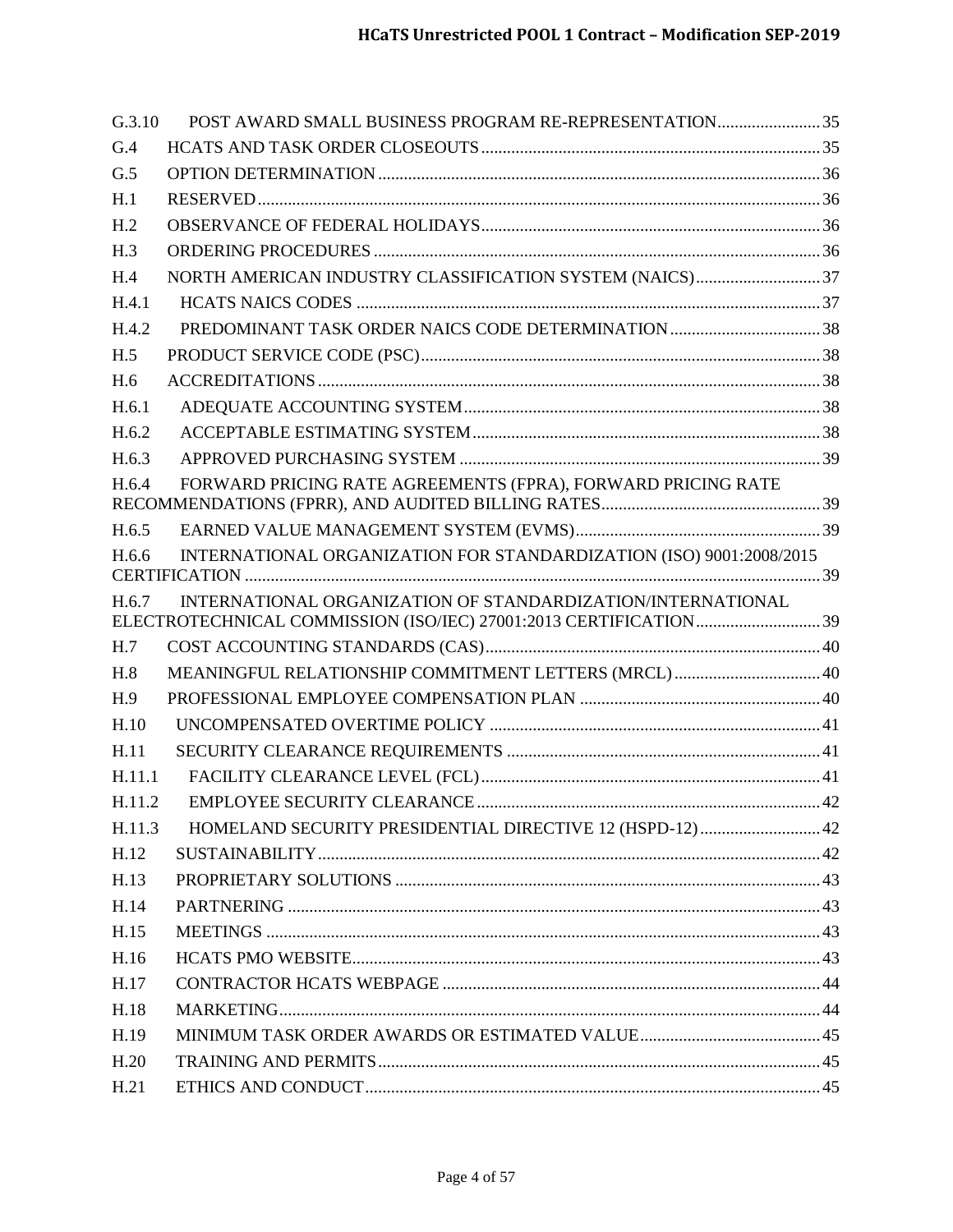| H.21.1                                                                                                |  |
|-------------------------------------------------------------------------------------------------------|--|
| H.21.2                                                                                                |  |
| H.21.3                                                                                                |  |
| COOPERATION WITH OTHER CONTRACTORS ON GOVERNMENT SITES  47<br>H.21.4                                  |  |
| H.22                                                                                                  |  |
| H.22.1                                                                                                |  |
| H.22.2                                                                                                |  |
| H.22.3                                                                                                |  |
| H.23                                                                                                  |  |
| H.24                                                                                                  |  |
| H.25                                                                                                  |  |
| I.1                                                                                                   |  |
| I.2                                                                                                   |  |
| I.2.1                                                                                                 |  |
| I.2.2                                                                                                 |  |
| 1.2.3                                                                                                 |  |
| I.2.3.1                                                                                               |  |
| I.2.3.2                                                                                               |  |
| I.2.3.3                                                                                               |  |
| I.2.3.4                                                                                               |  |
| 52.217-9 OPTION TO EXTEND THE TERM OF THE CONTRACT (MAR 2000)  54<br>I.2.3.5                          |  |
| 52.204-25 Prohibition on Contracting for Certain Telecommunications and Video Surveillance<br>1.2.3.6 |  |
| 552.204-70 Representation Regarding Certain Telecommunications and Video Surveillance<br>I.2.3.7      |  |
| J.1                                                                                                   |  |
|                                                                                                       |  |
| J.2                                                                                                   |  |
| J.3                                                                                                   |  |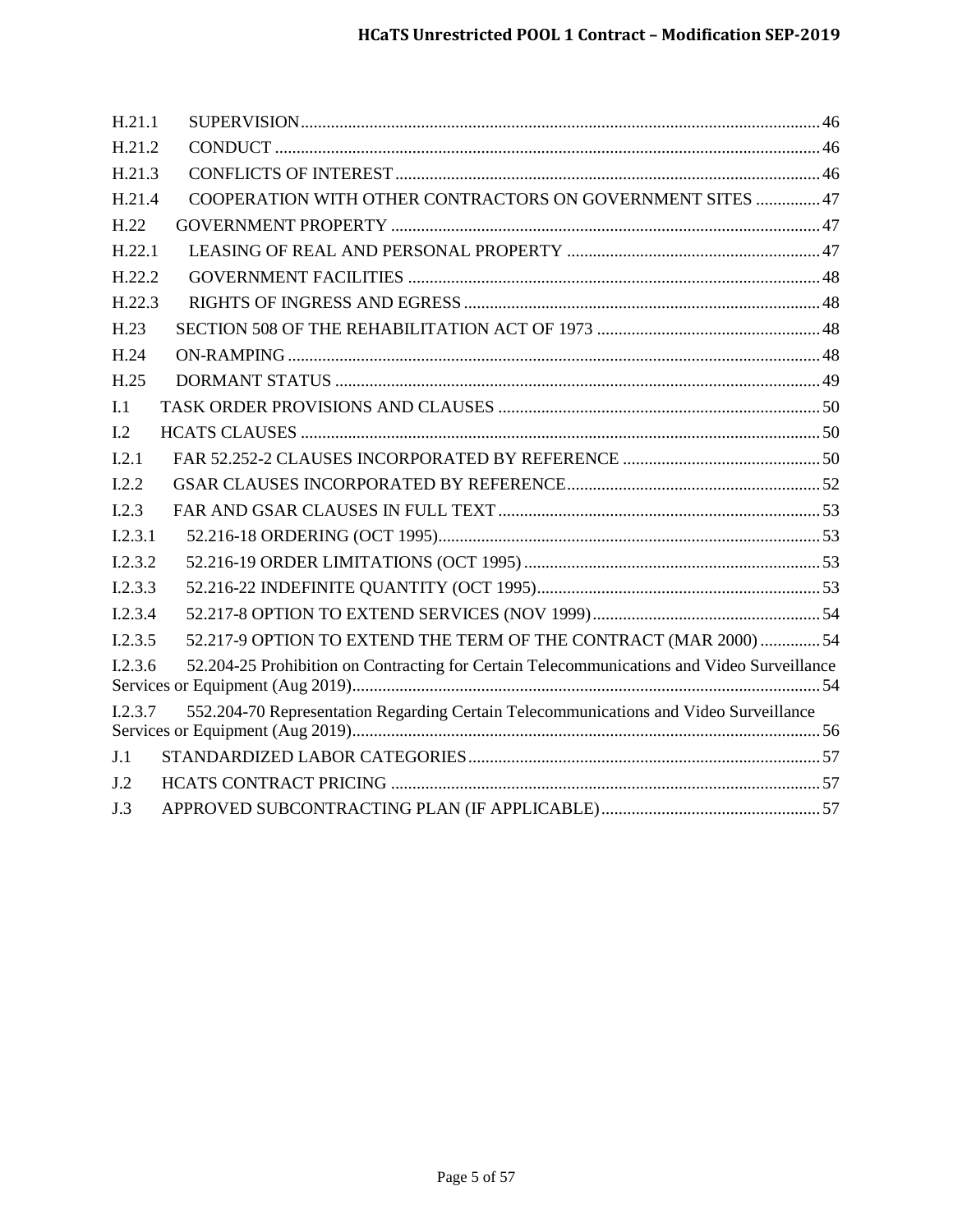#### **PART I: THE SCHEDULE SECTION B: SUPPLIES OR SERVICES AND PRICES/COSTS**

#### <span id="page-5-0"></span>**B.1 BACKGROUND**

#### <span id="page-5-1"></span>**B.1.1 OFFICE OF PERSONNEL MANAGEMENT (OPM)**

OPM provides human resources, leadership, and support to Federal agencies and the Federal workforce as they serve the American people. OPM has four primary areas of focus: policy and oversight, healthcare and insurance, retirement services, and services for agencies.

The Government Performance and Results (GPRA) Modernization Act of 2010 (GPRAMA), in part, mandates that the Office of Management and Budget (OMB) collaborate with agencies to develop a Federal Government Performance Plan for each agency. As part of this mandate, agencies are required to integrate human capital strategies into their agency strategic plans in order to assure full alignment of talent with agency mission and strategy. GPRAMA requires that an agency's performance plan include a description of how performance goals are to be achieved, including operation processes, training, skills and technology, and the human, capital, information, and other resources and strategies required to meet those performance goals.

OPM's Human Resources Solutions (HRS) enterprise is a reimbursable entity for which OPM receives no funding from Congress. HRS provides human resources products and services that assist the Federal government in implementing their performance goals. These products and services thus function to develop leaders, attract and build a high quality public sector workforce, and transform agencies into high performing organizations.

# <span id="page-5-2"></span>**B.1.2 GENERAL SERVICES ADMINISTRATION (GSA)**

GSA was established in 1949 by President Harry Truman as the Federal agency tasked with administering supplies and providing workplaces for Federal employees. Today, GSA makes federal agencies more effective at what they do by providing expertise, management and smart acquisition solutions.

GSA's acquisition solutions supply federal purchasers with cost-effective high-quality products and services from commercial vendors. Federal Acquisition Service (FAS) operates as America's buyer, leveraging the buying power and acquisition expertise of the Federal government to deliver new and existing services and high-quality products to taxpayers and Federal customers. Since its establishment, FAS has demonstrated unrivaled capability to deliver these across Federal government at the best value possible.

In 2014, GSA embarked on a three-year vision to make FAS into the Government Acquisition Marketplace, transforming the organization into a transparent, solution-neutral home for acquisition and subject matter expertise. According to the former FAS Commissioner, Thomas Sharpe, Jr, the goal is "to provide agencies across government with the tools and knowledge they need to make the right buying decisions, reduce the proliferation of duplicative contract vehicles, and deliver the best value possible to our customers and the American people."

To meet this goal, GSA reorganized FAS around the concept of category management, an acquisition strategy used by the most successful Fortune 500 companies. Category management looks at product and service categories and customizes purchase channels to better meet customer needs, leading to smarter purchasing decisions, better purchasing options, and saved dollars. Through their partnership, GSA and OPM can align the Human Capital and Training Solutions (HCaTS) with these strategic goals.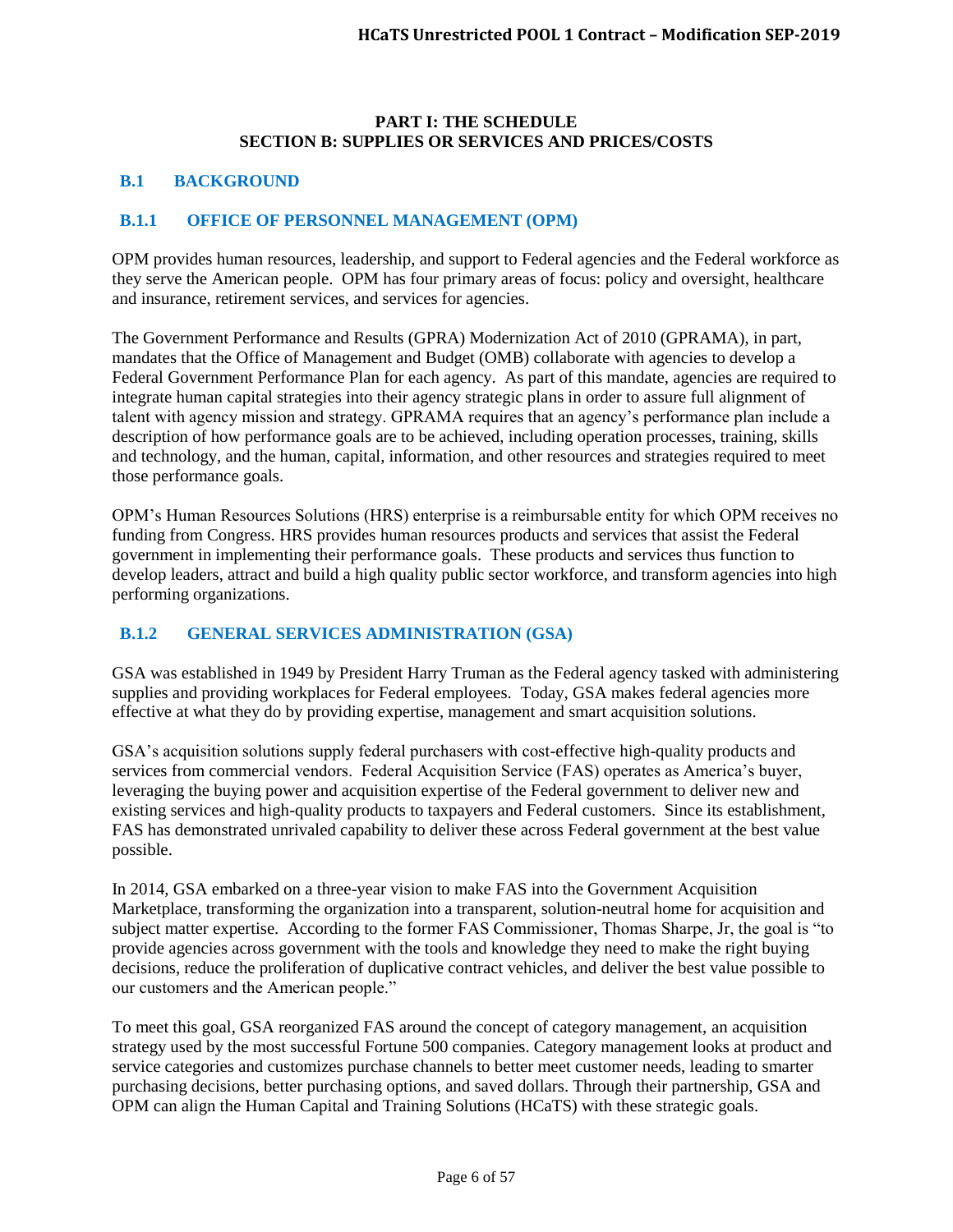# <span id="page-6-0"></span>**B.1.3 MEMORANDUM OF UNDERSTANDING (MOU)**

On April 28th, 2014, GSA and OPM signed a Memorandum of Understanding (MOU) forming a partnership to address the need of providing the Federal government with human resource training and development and human capital management services more efficiently and effectively using Industry best practices.

Under this agreement, GSA's acquisition capabilities, tools and strategic sourcing experience are merged with OPM's expertise in human resources, human capital, and training and development to form a more powerful Government solution.

This partnership acknowledges the changing Federal landscape. It recognizes GSA's and OPM's strategic goals, the current budgetary realities across Federal government and the need to better support the mission of the Federal agencies that GSA and OPM serve.

## <span id="page-6-1"></span>**B.1.4 AUTHORITY**

The Administrator of GSA is specifically authorized to purchase supplies and nonpersonal services on behalf of other agencies under 40 U.S.C. 501.

The Director of OPM is specifically authorized to perform training and personnel management services on behalf of other agencies under 5 U.S.C. 1304.

The authority for the award and administration of the HCaTS contracts and the delegation of authority for the award and administration of task orders under the HCaTS contracts are defined in Section G.

Hereafter, the HCaTS Contracting Officer will be referred to as the HCaTS CO and the Ordering Contracting Officer at the task order level will be referred to as the OCO.

#### <span id="page-6-2"></span>**B.1.5 ECONOMY ACT**

In accordance with FAR Paragraph 17.502-2(b), the Economy Act does not apply to task orders awarded under the HCaTS contracts under the authorities of 5 U.S.C. 1304 and 40 U.S.C. 501.

#### <span id="page-6-3"></span>**B.1.6 CONTRACT TYPE**

HCaTS allows for all contract types at the task order level (e.g., Fixed-Price, Cost-Reimbursement, Timeand-Materials, and Labor-Hour). Task orders may also combine more than one contract type and include incentives, performance based measures, multi-year or option periods, and commercial or noncommercial items.

#### <span id="page-6-4"></span>**B.1.7 MINIMUM GUARANTEE AND MAXIMUM CEILING**

The minimum dollar guarantee is \$2,500.00 for each Contractor that does not obtain a task order award under their HCaTS contract. The minimum dollar guarantee applies to the contract as a whole and not each ordering period, if exercised.

The minimum dollar amount for an individual task order must exceed the micro-purchase threshold as defined in FAR Section 2.101, as amended. The maximum dollar amount for HCaTS, including all options, if exercised, is \$3.45 billion for Pool 1.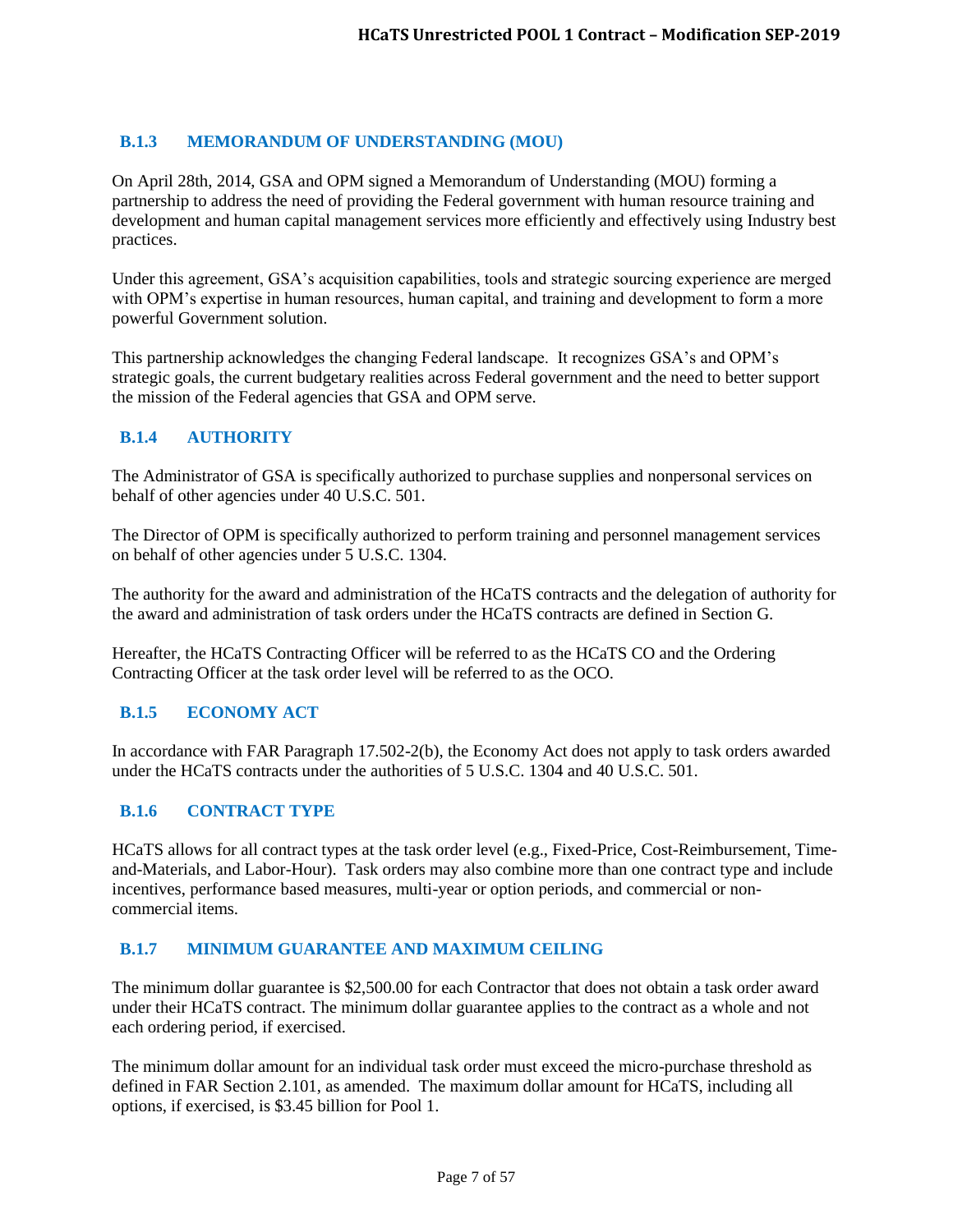# <span id="page-7-0"></span>**B.1.8 CONTRACT ACCESS FEE (CAF)**

GSA and OPM operating costs associated with the management and administration of HCaTS are recovered through a Contract Access Fee (CAF). The CAF is a percentage of the total task order amount invoiced and the CAF percentage is set at the discretion of the HCaTS PMO. The HCaTS PMO maintains the unilateral right to change the percentage at any time. See Section G.3.1 for more details regarding the CAF.

# <span id="page-7-1"></span>**B.2 TASK ORDER PRICING**

HCaTS provides all Federal agencies the flexibility to determine fair and reasonable pricing tailored to the ordering agency's requirement dependent upon level of competition, risk(s), uncertainty (ies), complexity, urgency and contract type(s). The OCO has the authority and responsibility to determine price, and if applicable, cost reasonableness for his agency's task order requirements. Adequate price competition at the task order level, in response to an individual requirement, establishes the most accurate, fair, and reasonable pricing for that requirement.

The OCO shall identify the applicable contract type for all Contract Line Items (CLINs) in each task order.

The Contractor shall propose and the OCO award all labor rates when performance is conducted at the Contractor's facility (ies) at the Contractor Site Rate(s), if applicable. The Contractor shall propose and the OCO award all labor rates at the Government Site Rate(s) when performance is conducted at the Government's facility (ies) or a site not owned or leased by the Contractor, if applicable.

# <span id="page-7-2"></span>**B.2.1 LABOR CATEGORIES AND STANDARD OCCUPATIONAL CLASSIFICATIONS**

HCaTS provides standardized labor categories that correspond to the Office of Management and Budget's (OMB) Standard Occupational Classification (SOC) system for which the Bureau of Labor Statistics (BLS) maintains compensation data.

In accordance with Attachment J.1 (Standardized Labor Categories), all of the HCaTS labor categories are either an individual labor category that is mapped to a single SOC and functional description or a labor category group that is mapped to multiple SOC Numbers and functional descriptions. The HCaTS labor category groups were established based upon BLS published data regarding similar direct labor compensation within a grouping of multiple SOC numbers and functional descriptions.

Except for ancillary labor as defined under Section B.3, when responding to task order solicitations, regardless of contract type, the Contractor shall identify both Prime and Subcontractor labor using the HCaTS labor categories. The Contractor may deviate from the Junior, Journeyman, Senior, and Subject Matter Expert (SME) definitions in Attachment J.1 (Standardized Labor Categories), as long as the Contractor clearly identifies the deviation in its proposals. Additionally, the following qualification substitution chart applies:

| <b>Experience Substitution</b><br><b>Degree</b> | <b>Experience and Degree Substitution</b> |
|-------------------------------------------------|-------------------------------------------|
|-------------------------------------------------|-------------------------------------------|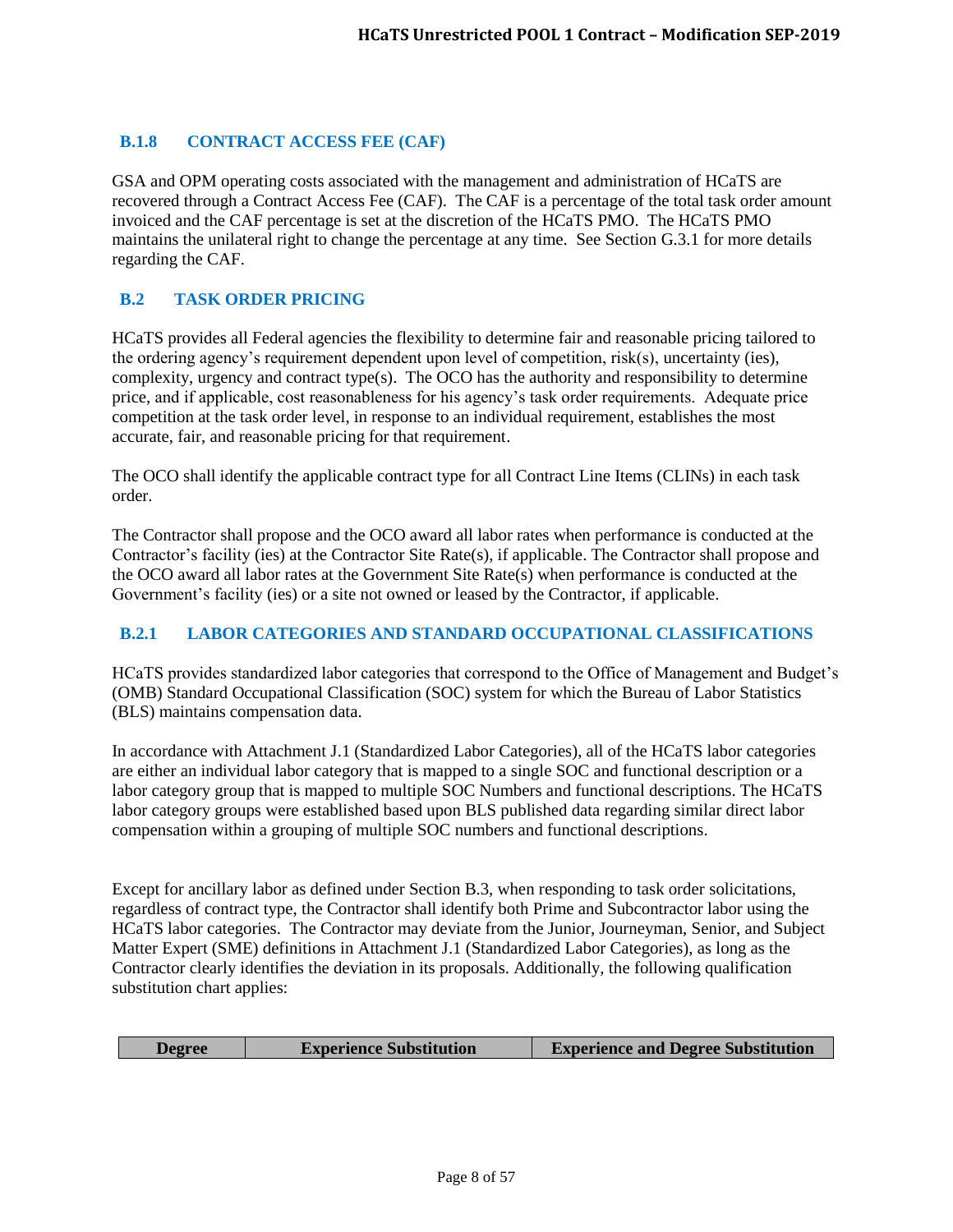| Bachelor's<br>Degree                                                                                     | Six years of relevant work experience<br>may be substituted for a Bachelor's<br>Degree | Associate's Degree plus four years of<br>relevant work experience may be<br>substituted for a Bachelor's Degree                                          |
|----------------------------------------------------------------------------------------------------------|----------------------------------------------------------------------------------------|----------------------------------------------------------------------------------------------------------------------------------------------------------|
| Master's Degree                                                                                          | 12 years of relevant work experience<br>may be substituted for a Master's Degree       | Bachelor's Degree plus eight years of<br>relevant work experience may be<br>substituted for a Master's Degree                                            |
| 20 years of relevant work experience<br>may be substituted for a Doctorate<br>Doctorate Degree<br>Degree |                                                                                        | Bachelor's Degree plus 16 years or a<br>Master's Degree plus 12 years of relevant<br>work experience may be substituted for a<br><b>Doctorate Degree</b> |

# <span id="page-8-0"></span>**B.2.2 FIXED-PRICE TASK ORDERS**

Fixed-Price contracts are defined under FAR Subpart 16.2 and other applicable agency-specific regulatory supplements.

# <span id="page-8-1"></span>**B.2.3 COST REIMBURSEMENT TASK ORDERS**

Cost reimbursement contracts are defined under FAR Subpart 16.3 and other applicable agency- specific regulatory supplements. FAR Parts 30 and 31 may apply to cost-reimbursement task orders.

To be considered for cost reimbursement task order awards, the Contractor shall have and maintain an adequate accounting system that will permit timely development of all necessary cost data in the form required by the proposed contract type.

# <span id="page-8-2"></span>**B.2.4 INCENTIVE TASK ORDERS**

Incentives are defined under FAR Subpart 16.4 and other applicable agency-specific regulatory supplements.

# <span id="page-8-3"></span>**B.2.5 TIME-AND-MATERIALS (T&M) AND LABOR-HOUR (L-H) TASK ORDERS**

T&M and L-H contracts are defined under FAR Sections 16.601 and 16.602, respectively, and other applicable agency-specific regulatory supplements.

The Contractor may provide separate and/or blended loaded hourly labor rates for Prime Contractor labor, each Subcontractor, and/or each Division, Subsidiary, or Affiliate in accordance with the provisions set forth in FAR 52.216-29, 52.216-30 and/or 52.216-31. The OCO shall identify which provision(s) is applicable in the task order solicitation and the Contractor shall comply with the provision(s).

T&M and L-H task orders require the HCaTS standardized labor categories and their associated rates to be identified in the task order award document.

Ancillary labor categories shall be paid in accordance with FAR 52.212-4 (Alternate I) (for commercial task order CLINs) and/or FAR 52.232-7 (for non-commercial task order CLINs).

## <span id="page-8-4"></span>**B.2.5.1 CEILING RATES FOR TIME-AND-MATERIALS (T&M) AND LABOR- HOUR (L-H)**

When preparing solicitations for T&M and/or L-H task order CLINs, the OCO must select from the following provisions in the task order solicitation.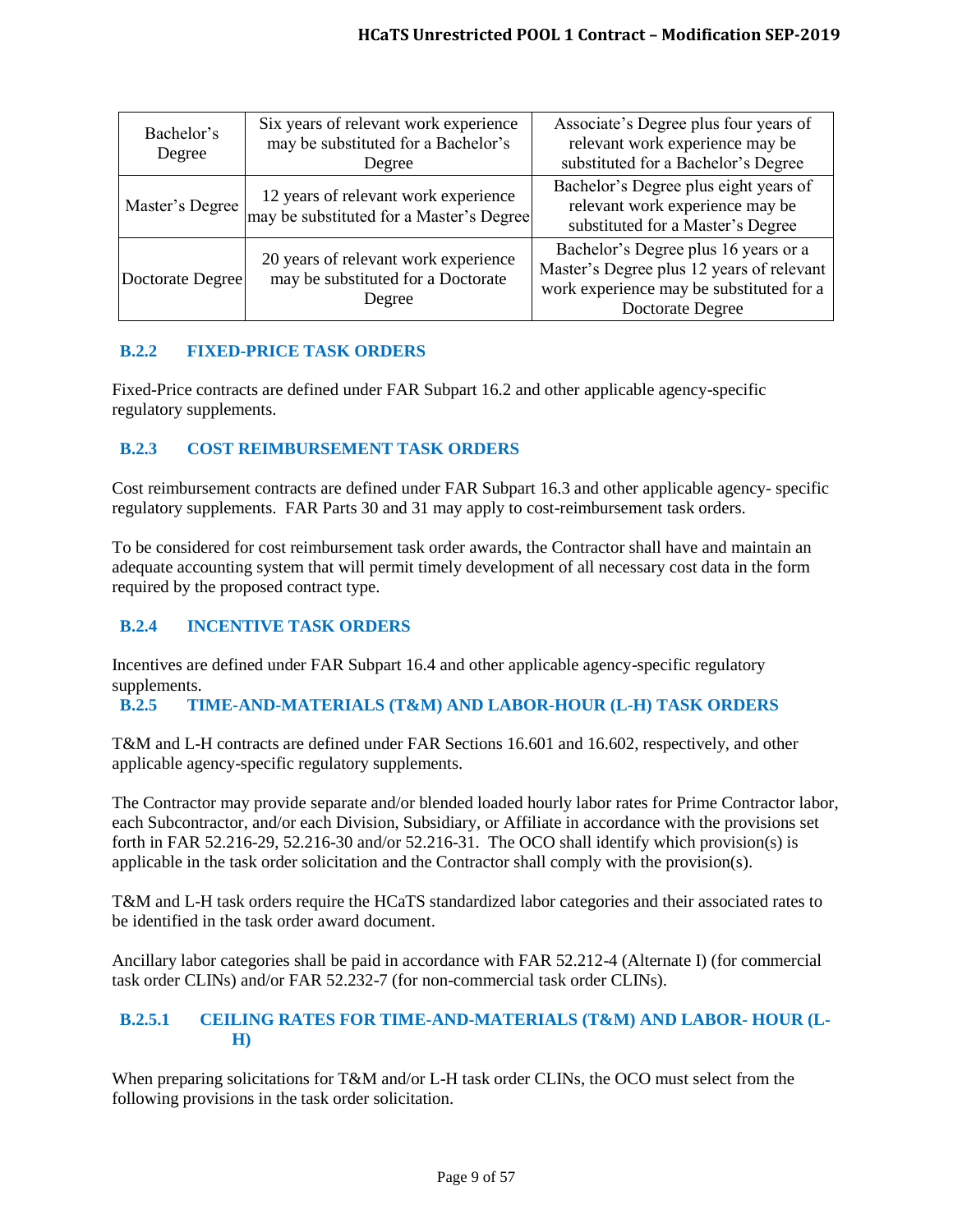- 1. FAR 52.216-29 Time-and-Materials/Labor-Hour Proposal Requirements—Non- Commercial Item Acquisition With Adequate Price Competition (Feb 2007)
- 2. FAR 52.216-30 Time-and-Materials/Labor-Hour Proposal Requirements—Non- Commercial Item Acquisition Without Adequate Price Competition (Feb 2007)
- 3. FAR 52.216-31 Time-and-Materials/Labor-Hour Proposal Requirements—Commercial Item Acquisition (Feb 2007)

For organizations within the Department of Defense (DoD), when selecting FAR 52.216-29 the OCO shall also select DFAR 252.216-7002, Alternate A.

When FAR 52.216-30 is selected or FAR 52.216-31 is selected and there is an exception to fair opportunity, HCaTS establishes maximum allowable labor rates in the form of fully burdened ceiling rates for all professional, non-ancillary, CONUS, T&M/L-H labor for both Government and Contractor Sites. Based on the specific task order requirements, the OCO is authorized to exceed the HCaTS fully burdened ceiling rates for those labor categories that include Secret/Top Secret/SCI labor and/or OCONUS locations, if necessary.

The fully burdened ceiling rates do not apply when FAR 52.216-29 is selected, or FAR 52.216-29 with DFAR 252.216-7002, Alternate A is selected, or FAR 52.216-31 is selected and there is not an exception to fair opportunity.

The fully burdened ceiling rates awarded at initial contract award shall serve as the basis for all future year pricing for those fully burdened ceiling rates. In order to determine future year fully burdened ceiling rate pricing, the originally awarded rates will have an escalation factor applied. This escalation factor will be the average annual BLS ECI for the previous three years. In Year 5 of HCaTS, if the average annual ECI for the previous three years is higher than at time of HCaTS award, the fully burdened ceiling rates for Years 6 through 16 will be adjusted by the difference of percentage increase. For example, if the BLS ECI index was 2.23% at time of proposal submission and the BLS ECI index is 3.16% in Year 5 of HCaTS, the fully burdened ceiling rates for Years 6 through 16 will be adjusted by 0.93% per year on a cumulative basis. If the BLS ECI index in Year 5 of HCaTS is equal to or below the BLS ECI index at time of award, the fully burdened ceiling rates will remain unchanged. In Year 10 of HCaTS, if the previous three year average annual BLS ECI index for the previous three years is higher than Year 5 of HCaTS, the fully burdened ceiling rates for Years 11 through 16 will be adjusted by the difference of percentage increase in accordance with the example above. If the average index in Year 10 is equal to or below the average index in Year 5, the fully burdened ceiling rates will remain unchanged.

The HCaTS fully burdened ceiling rates that are in effect at the time a task order is awarded shall remain with the task order award during the entire term of the task order, including task orders with option periods.

See Section F.4 for HCaTS contracts and task orders awarded under HCaTS contracts.

# <span id="page-9-0"></span>**B.3 ANCILLARY SUPPORT SERVICES AND OTHER DIRECT COSTS**

Other ancillary support services, integral and necessary as part of a total integrated solution within the scope of HCaTS for which there is not a labor category specified in HCaTS, necessary to obtain a total, customized, and integrated solution, are allowable costs and may be included within an individual task order under an HCaTS contract. Ancillary support services may include, but are not limited to, other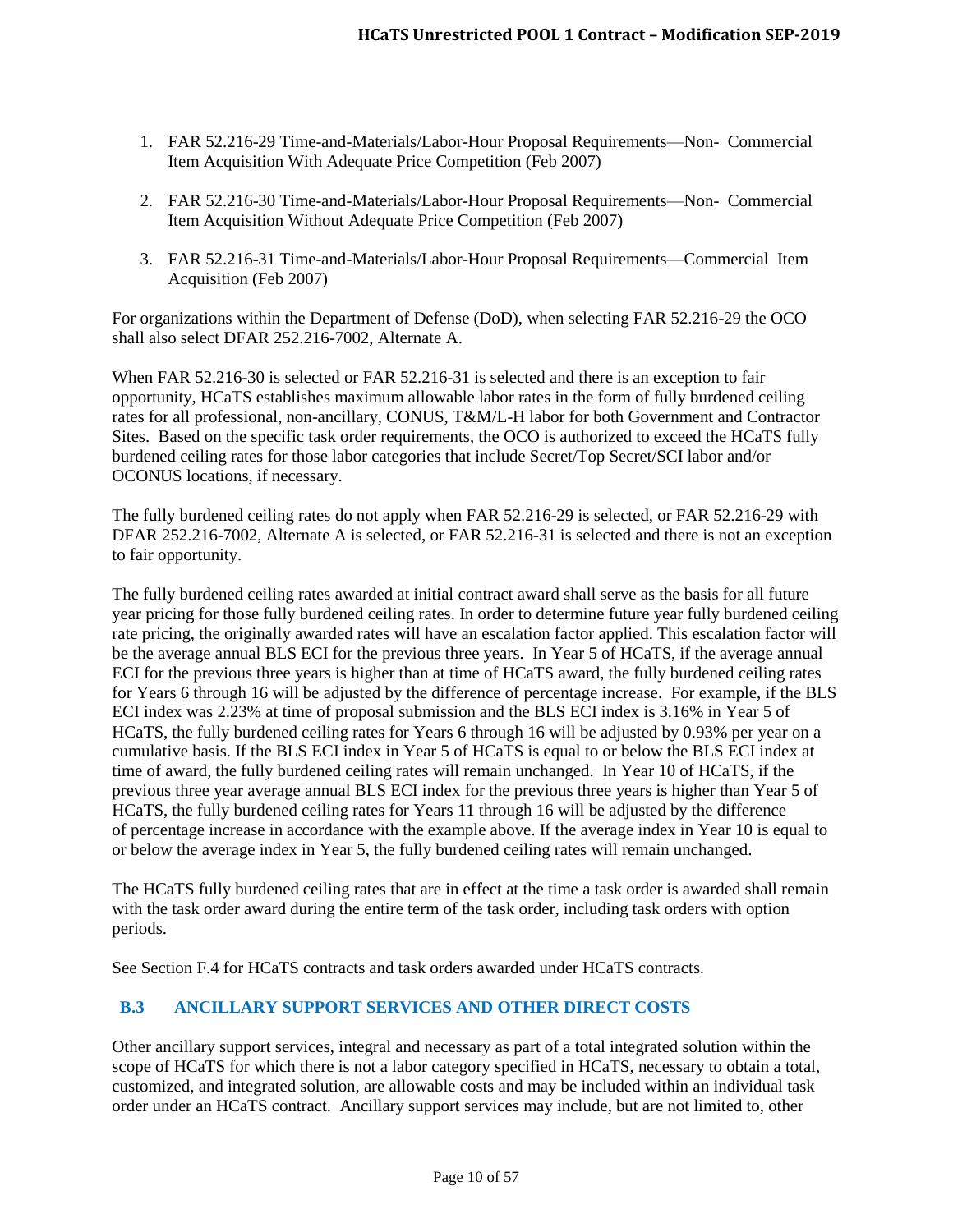professional and/or non-professional services; commercial and/or non-commercial items; IT services and/or components, administrative support; data entry; and, subject matter expertise. Other direct costs (ODCs) may include expenses such as travel, materials, equipment and/or Subcontractors. The Contractor shall propose and identify each ancillary support service or ODCs separately and the OCO shall identify each ancillary support service or ODCs by a separate CLIN on the task order award.

The Contractor shall report in the Contract Payment Reporting Module (CPRM) all ancillary labor in accordance with Section G.3.2.

# <span id="page-10-0"></span>**B.3.1 SPECIALIZED PROFESSIONAL SERVICES LABOR**

Specialized professional services labor is defined as bona fide executive, administrative, or professional skills for which the expertise required or duties performed are within the scope of HCaTS, but are so specialized that they are not explicitly defined in any labor category description in Attachment J.1 (Standardized Labor Categories). The Contractor may propose specialized professional services labor when proposing ancillary support; however, the OCO will determine whether circumstances merit the use of specialized professional skills. Whenever possible, this specialized professional labor should be mapped to the BLS SOC.

If the use of specialized professional services labor becomes frequent, additional labor categories and their associated fully burdened ceiling rates may be added by bilateral modification to an HCaTS contract.

# <span id="page-10-1"></span>**B.3.2 LABOR SUBJECT TO THE SERVICE CONTRACT ACT (SCA)**

HCaTS labor categories, identified in Attachment J.1 (Standardized Labor Categories), are considered bona fide executive, administrative, and professional labor that are exempt from the Service Contract Act (SCA).

To the extent that any ancillary labor for services are within the scope of HCaTS and subject to the SCA in accordance with FAR Subpart 22.10 and other applicable agency-specific regulatory supplements, the OCO shall identify such work in the task order solicitation and make a determination as to whether SCA wage determinations are to be applied or not. The OCO shall incorporate the appropriate provisions and clauses in each task order solicitation and subsequent award when the SCA applies.

# <span id="page-10-2"></span>**B.3.3 LABOR OUTSIDE THE CONTINENTAL UNITED STATES (OCONUS)**

Outside the Continental United States (OCONUS) is defined as other than the 48 contiguous states plus the District of Columbia. It is anticipated that there may be task orders for work OCONUS.

The U.S. Department of State's Bureau of Administration, Office of Allowances, publishes quarterly report indexes of living costs abroad, per-diem rate maximums, quarter's allowances, hardship differentials, and danger pay allowances.

The Department of State Standardized Regulations (DSSR) is the controlling regulations for allowances and benefits available to all U.S. Government civilians assigned to foreign areas. For task orders issued under HCaTS contracts, Contractor personnel assigned to foreign areas shall not receive allowances and benefits in excess of those identified in the DSSR.

For OCONUS task orders where costs are not specifically addressed in the DSSR, the Government will reimburse the Contractor for all reasonable, allowable, and allocable costs in accordance with FAR Part 31 and other applicable agency-specific regulatory supplements.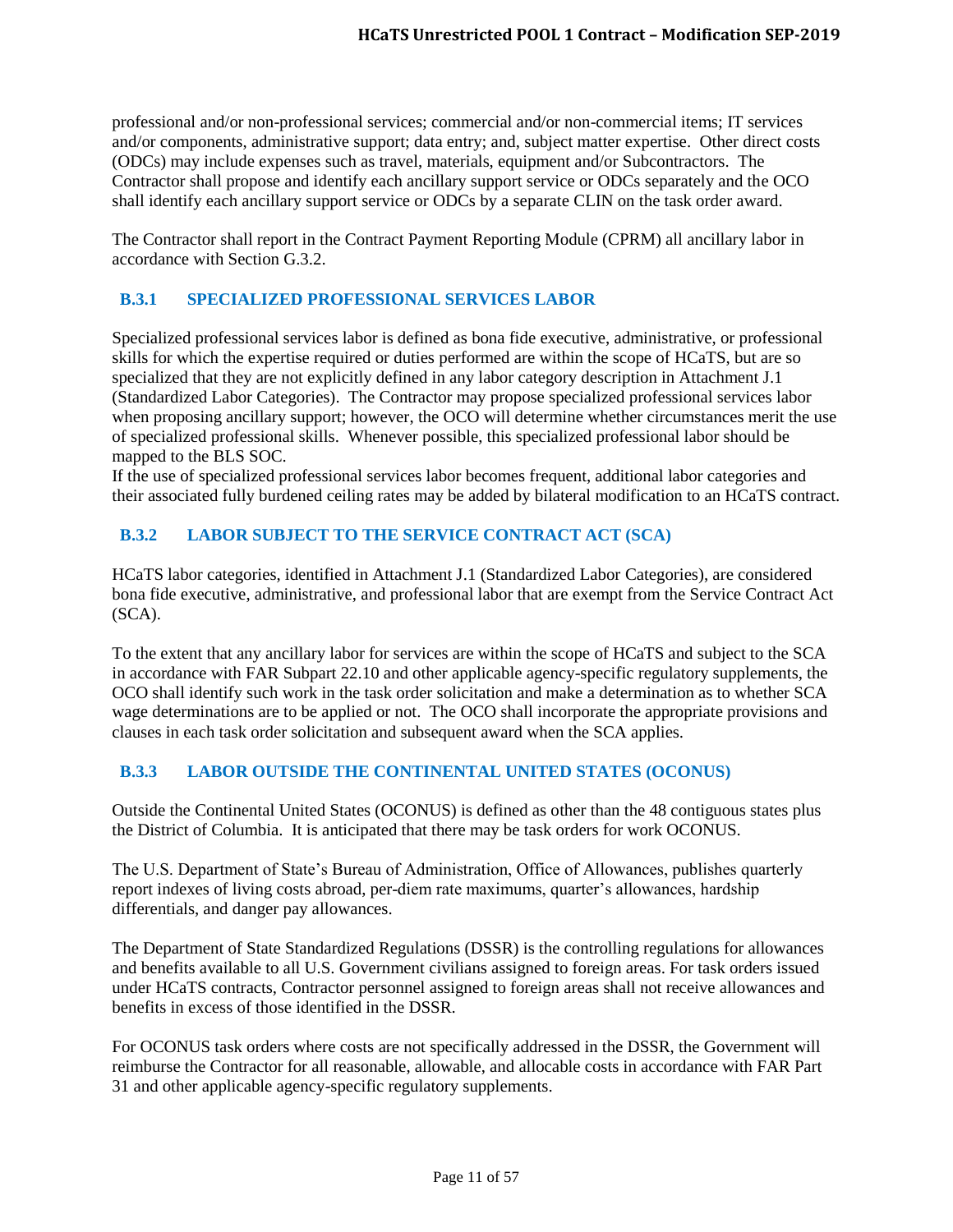#### <span id="page-11-0"></span>**B.3.4 TRAVEL**

Travel costs may be firm-fixed price or reimbursed at actual cost in accordance with the limitations set forth in FAR Subsection 31.205-46 and other applicable agency-specific regulatory supplements. Unless otherwise directed by task order terms and conditions, the Contractor may apply indirect costs to travel consistent with the Contractor's standard accounting practices.

## <span id="page-11-1"></span>**B.3.5 MATERIALS AND EQUIPMENT**

Material and equipment, as defined in FAR Part 45.101, shall be priced in accordance with the terms of the task order solicitation, contract type, and applicable FAR and agency-specific regulatory supplements. Unless otherwise directed by task order terms and conditions, the Contractor may apply indirect costs to material and equipment consistent with the Contractor's standard accounting practices.

## <span id="page-11-2"></span>**B.3.6 SUBCONTRACTING**

For non-commercial items, subcontracting shall follow the procedures set forth in FAR Part 44 and other applicable agency-specific regulatory supplements.

For commercial items, subcontracting shall follow the procedures set forth in FAR Part 12 and FAR Subpart 44.4, and other applicable agency-specific regulatory supplements.

#### **(END OF SECTION B) PART I: THE SCHEDULE SECTION C: DESCRIPTION/SPECIFICATIONS/STATEMENT OF WORK**

#### <span id="page-11-3"></span>**C.1 SCOPE**

The Office of Personnel Management (OPM) and the General Services Administration (GSA) formed a new partnership to jointly award and administer a new strategically sourced contract vehicle providing customized training and development services, customized human capital strategy services, and customized organizational performance improvement services to all Federal agencies. The goals of this partnership are grounded in law, in OPM's mission, and in Government-wide principles of human capital management. OPM will continue to offer high quality products while taking advantage of GSA's ability to provide government-wide cost savings and efficiencies through its federal strategic sourcing expertise.

Through this partnership, GSA will be principally responsible for contract administration, while OPM will be responsible for policy oversight and customer assistance. Together, through delegated procurement authority, both Federal agencies provide optional assisted acquisition services for HCaTS customers.

Human Capital and Training Solutions (HCaTS), through delegated procurement authority and OPM assisted acquisition services, will provide Federal agencies with both direct access and assisted acquisition access to customized training and development services, customized human capital strategy services, and customized organizational performance improvement services HCaTS will also address:

1. the goals of strategic sourcing, which include reducing contract duplication and administrative costs, improving the quality of solutions while managing demand, increasing transparency, and ensuring the Government obtains the best value at the best overall price, and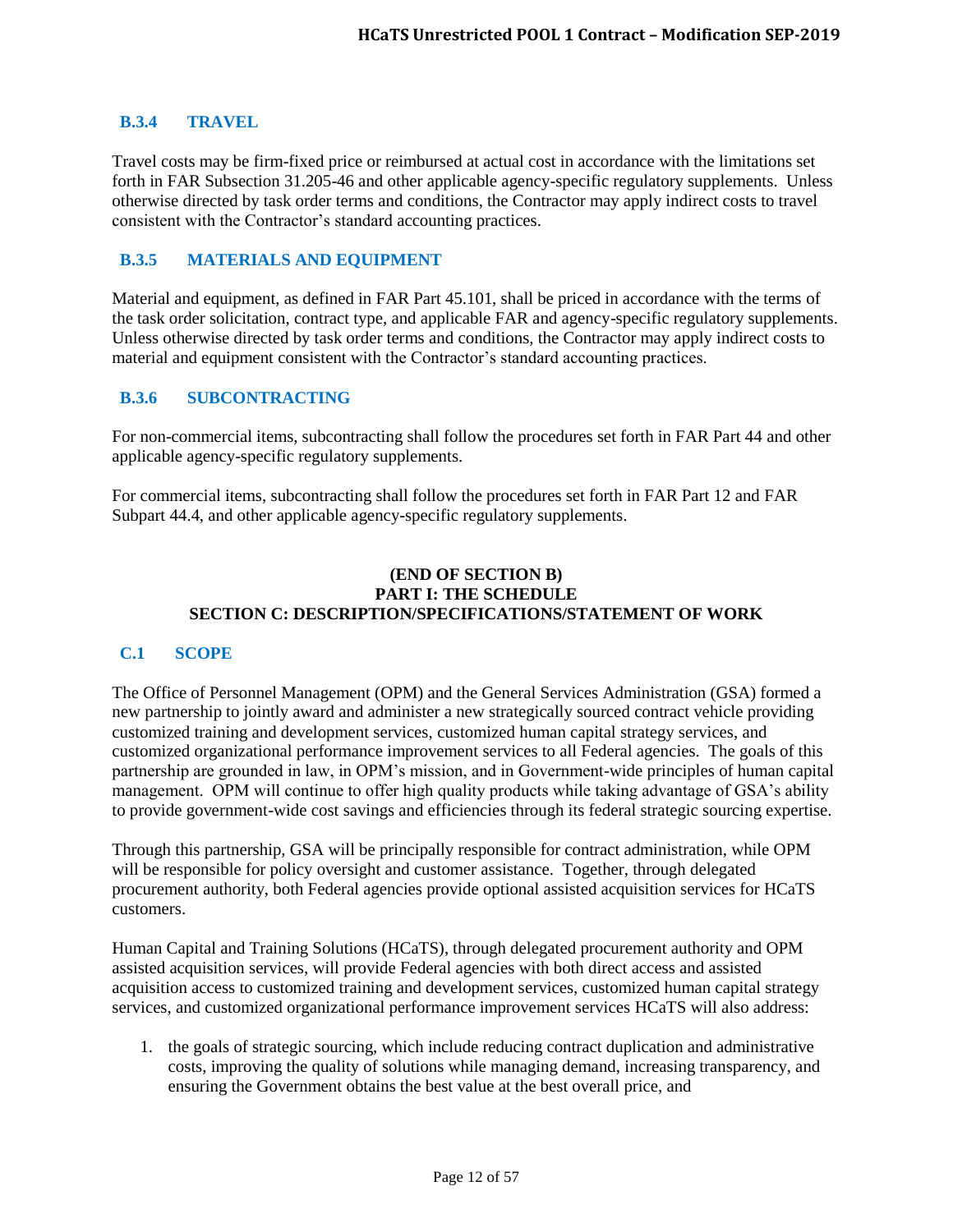2. the requirements of 5 CFR 250, which provides authority for personnel actions in Subpart A and authority for strategic human capital management in Subpart B.

In accordance with the requirements prescribed in 5 CFR 250, HCaTS is also designed to assist Federal agencies in carrying out their roles in managing human capital according to the following principles:

- 1. A Federal agency's human capital management strategies, plans, and practices should:
	- a. Integrate strategic plans, annual performance plans and goals, and other relevant budget, finance, and acquisition plans, and
	- b. Contain measurable and observable performance targets, and
	- c. Communicate in an open and transparent manner to facilitate cross-agency collaboration to achieve mission objectives.
- 2. A Federal agency's talent management system should enable a Federal agency to:
	- a. Plan for and manage current and future workforce needs, and
	- b. Design, develop, and implement proven strategies and techniques and practices to attract, hire, develop, and retain talent, and
	- c. Make meaningful progress toward closing knowledge, skill, and competency gaps in all occupations within the Federal agency.
- 3. A Federal agency's approach to performance management should include:
	- a. Strategies and processes to foster a culture of engagement and collaboration, and
	- b. A diverse, results-oriented, high-performing workforce, and
	- c. A performance management system that differentiates levels of performance of staff, provides regular feedback, and links individual performance to organizational goals.
- 4. A Federal agency's use of evaluation should contribute to agency performance by monitoring and evaluating outcomes of its human capital management strategies, policies, programs, and activities, checking both for merit system compliance and for success in identifying, implementing, and monitoring process improvements.

These four principles are consistent with the information prescribed within 5 CFR 250 and in OPM's current Human Capital Assessment and Accountability Framework (HCAAF), as referenced in 5 CFR 250. The HCAAF is a living approach to human capital management that is expected to evolve over time as a guide for defining scope at the task order level.

HCaTS seeks to acquire multiple qualified Contractors to provide customized training and development services, customized human capital strategy services, and customized organizational performance improvement services to meet the Federal government's workforce needs while conforming to the above stated principles, Federal agency-specific and OPM policies, procedures, rules, regulations, and other governing doctrines. At the same time, Federal agencies will continue looking for ways to achieve their goals in as cost-efficient a manner as possible. HCaTS has been designed to meet such challenges.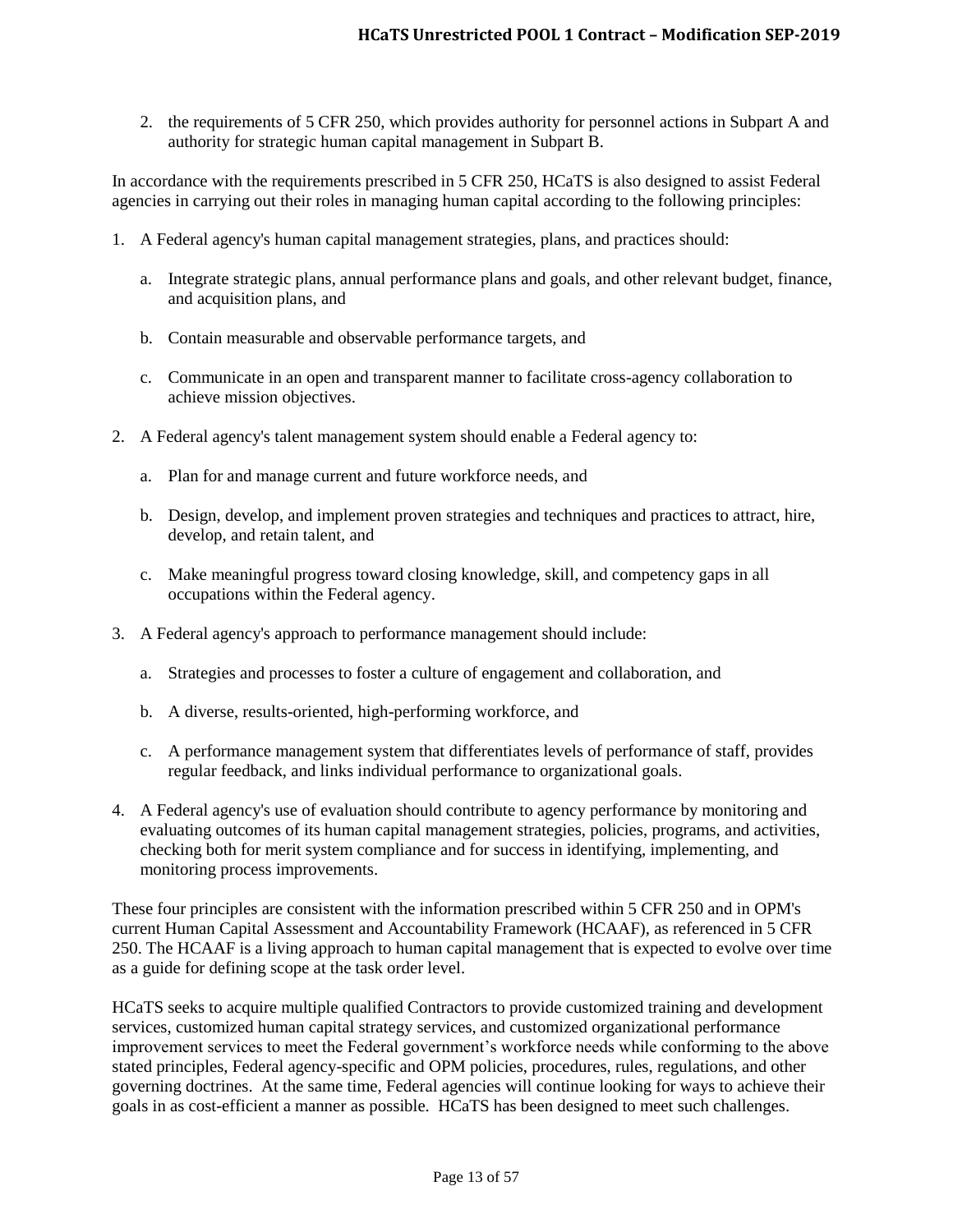# <span id="page-13-0"></span>**C.1.1 KEY SERVICE AREAS (KSA)**

OPM's experience is that customers have requirements that require solutions drawing from many different disciplines of study and areas of expertise. As a result, HCaTS consists of three KSAs: Customized Training and Development Services, 2) Customized Human Capital Strategy Services, and 3) Customized Organizational Performance Improvement. Through the development and deployment of customized solutions defined in the KSAs below, HCaTS will be able to assist Federal agencies in accomplishing the following six objectives:

- 1. Improving the management of human capital in accordance with the HCAAF and OPM governing doctrines and accomplishing their assigned critical missions, and
- 2. Increasing the effectiveness and efficiency of critical business processes, and
- 3. Providing optimal professional development opportunities to the Federal workforce, and
- 4. Undertaking effective change management initiatives, and
- 5. Developing effective metrics to assess progress in carrying out human capital strategies, and
- 6. Maximizing the return on investment in training and development, human capital, and organizational performance improvements.

These three KSAs will enable HCaTS to provide Federal agencies with a full range of customized solutions for training and development, human capital strategy, and organizational performance improvement requirements across the Federal government.

# <span id="page-13-1"></span>**C.2 AUTHORITIES**

The following list of authorities may be applicable at the task order level:

- Chief Human Capital Officers Act of 2002
- Executive Order 13111, Using Technology to Improve Training Opportunities for Federal Government Employees
- Section 508 of the Rehabilitation Act
- Department of Defense Shareable Courseware Object Reference Model (SCORM)
- $-5$  CFR 250
- Government Performance and Results (GPRA) Modernization Act of 2010 (GPRAMA)
- Office of Management and Budget (OMB) Memorandum M-10-27
- Office of Management and Budget (OMB) Circular A-11, Section 220

# <span id="page-13-2"></span>**C.3 SUMMARY OF REQUIREMENTS**

The objective of HCaTS is to provide Federal agencies with a total integrated and customized solution for training and development services, human capital strategy services, and organizational performance improvement services at all levels (e.g., enterprise, unit, individual). Ultimately, solutions at the task order level should align with the principles of sound human capital management. Federal agencies have the flexibility to award task orders that encompass any and all KSAs for any portion of their workforce at any organizational level. The KSAs identify general lifecycles and specific disciplines, however, these are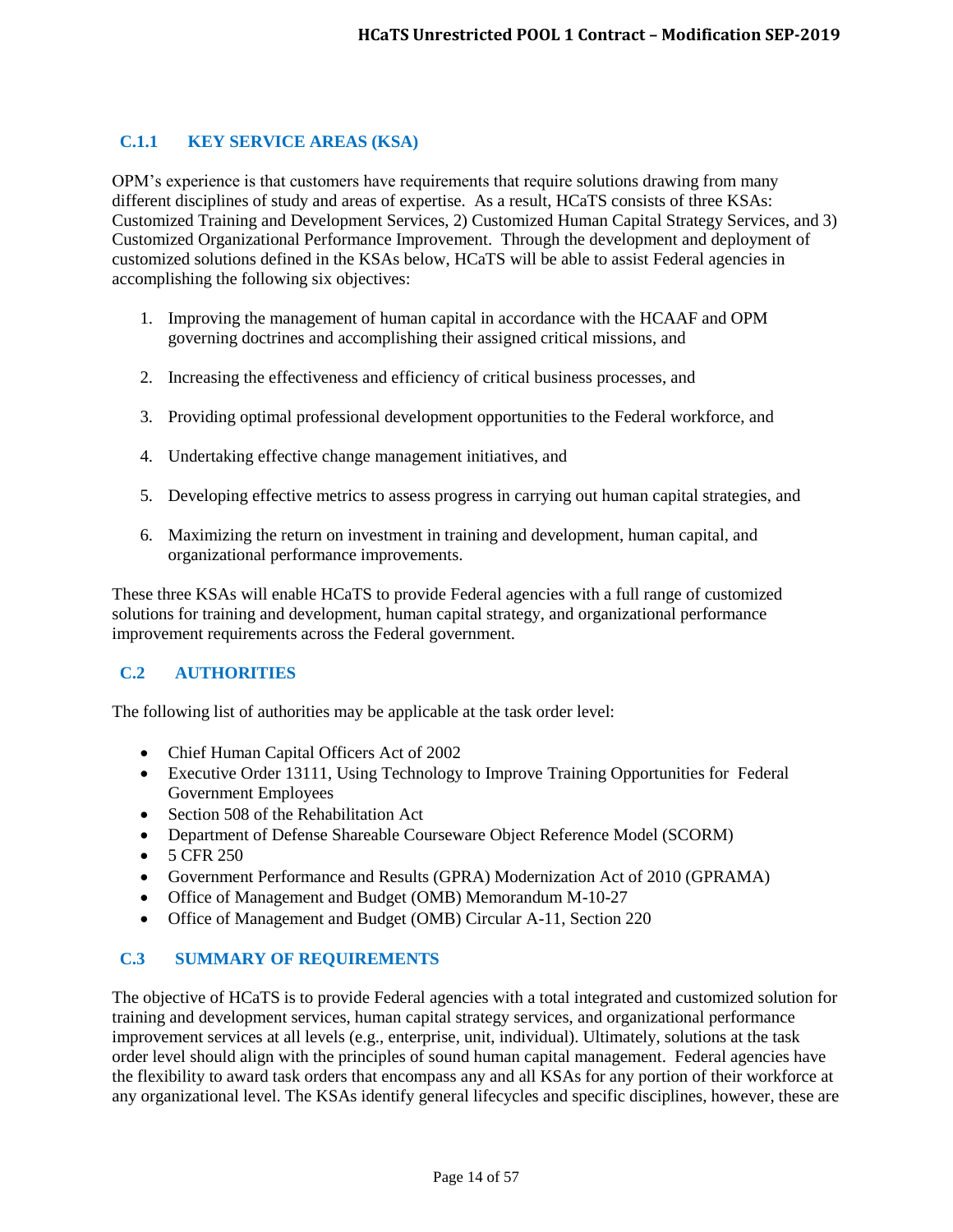not meant to be all inclusive and OCOs have the authority to define requirements and award task orders that meet their specific needs so long as the preponderance of the scope falls under the definition of one or more KSA(s).

# <span id="page-14-0"></span>**C.3.1 KEY SERVICE AREAS (KSA)**

# <span id="page-14-1"></span>**C.3.1.1 KSA 1 (CUSTOMIZED TRAINING AND DEVELOPMENT SERVICES)**

This KSA covers many types of customized training and development requirements and their respective lifecycles, which can be performed at any level (e.g., enterprise, unit, individual). The level of customization may vary dependent upon an ordering activity's requirements. While training and development requirements that are not customized are generally, by definition, considered to be outside the scope of this KSA, the HCaTS CO reserves the right to permit consideration of limited customization efforts dependent upon the total solution required to meet a Federal agency's needs. An OCO is highly encouraged to request a guidance on scope from the HCaTS PMO prior to task order solicitation/award to ensure a contemplated requirement is sufficient in its degree of customization to meet the requirements set forth herein and/or is appropriate for competition under HCaTS.

NOTE: Whether rendered during pre-award or during an HCaTS PMO audit after award of a task order, the HCaTS CO's within scope determination is final. All requirements that are determined to be outside the scope of the HCaTS Contract shall not be included in a resultant task order. If the scope determination states that this KSA is not present, then the OCO shall not include it in the resulting task order or the Contractor in its reporting in CPRM. If the task order was already awarded, the OCO shall take all necessary corrective actions to comply with the HCaTS CO's determination.

The scope of KSA 1 falls into two domains:

- 1. Customized Training Services: Includes, but is not limited to, training that is developed and/or delivered to any Federal employee to enhance knowledge, skills and abilities related to a specific title, series and/or function on any subject matter, or general knowledge, skills and abilities. Customized training services may also include, as part of training management support, such support services as course or instructional program administration. Customized training services may also include training that is developed and/or delivered to a Federal agency's constituency(ies) as a means of enabling the agency to carry out its mission, and
- 2. Customized Employee Development Services: Includes, but is not limited to, services provided to any Federal employee to develop and/or enhance their general, mission- specific, management and/or leadership knowledge, skills and abilities. A service that is provided to any Federal employee to coach them throughout their transition(s) in the Federal government.

Training and development services can be provided at any level for any discipline and subject matter in any format and mode. As a part of an integrated and total solution, temporary services as defined by FAR Section 37.112 and information technology products and services are allowable provided they are ancillary and incidental to the in-scope work to be performed. The below model illustrates the overall scope of KSA 1: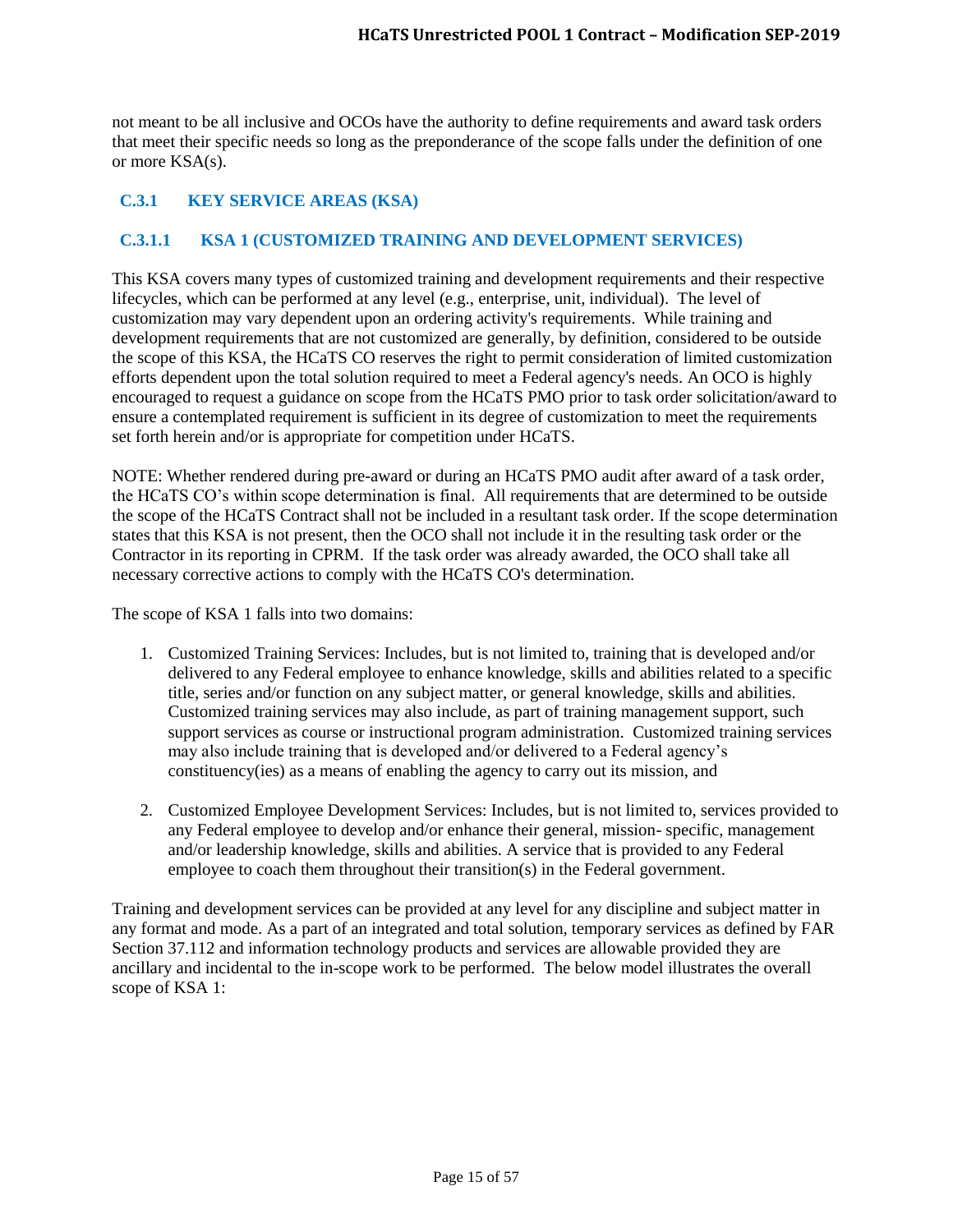

# <span id="page-15-0"></span>**C.3.1.2 KSA 2 (CUSTOMIZED HUMAN CAPITAL STRATEGY SERVICES)**

This KSA covers many types of customized human capital strategy services and their respective lifecycles, which can be performed at any level (e.g., enterprise, unit, individual). The level of customization may vary dependent upon an ordering activity's requirements. While human capital strategy services that are not customized are generally, by definition, considered to be outside the scope of this KSA, the HCaTS CO reserves the right to permit consideration of limited customization efforts dependent upon the total solution required to meet a Federal agency's needs. An OCO is highly encouraged to request a guidance on scope from the HCaTS PMO prior to task order solicitation/award to ensure a contemplated requirement is sufficient in its degree of customization to meet the requirements set forth herein and/or is appropriate for competition under HCaTS.

NOTE: Whether rendered during pre-award or during an HCaTS PMO audit after award of a task order, the HCaTS CO's within scope determination is final. All requirements that are determined to be outside the scope of the HCaTS Contract shall not be included in a resultant task order. If the scope determination states that this KSA is not present, then the OCO shall not include it in the resulting task order or the Contractor in its reporting in CPRM. If the task order was already awarded, the OCO shall take all necessary corrective actions to comply with the HCaTS CO's determination. The scope of KSA 2 is inclusive of, but not limited to, a broad range of human capital and human resources services. These services may include, as a part of talent management and human capital management, the following:

- HR strategy
- Organizational and position management
- Staff acquisition
- Performance management
- Compensation management (excluding payroll)
- HR Development
- Employee relations
- Labor relations
- Separation management

The scope of KSA 2 excludes payroll processing, benefits management, and personnel action processing,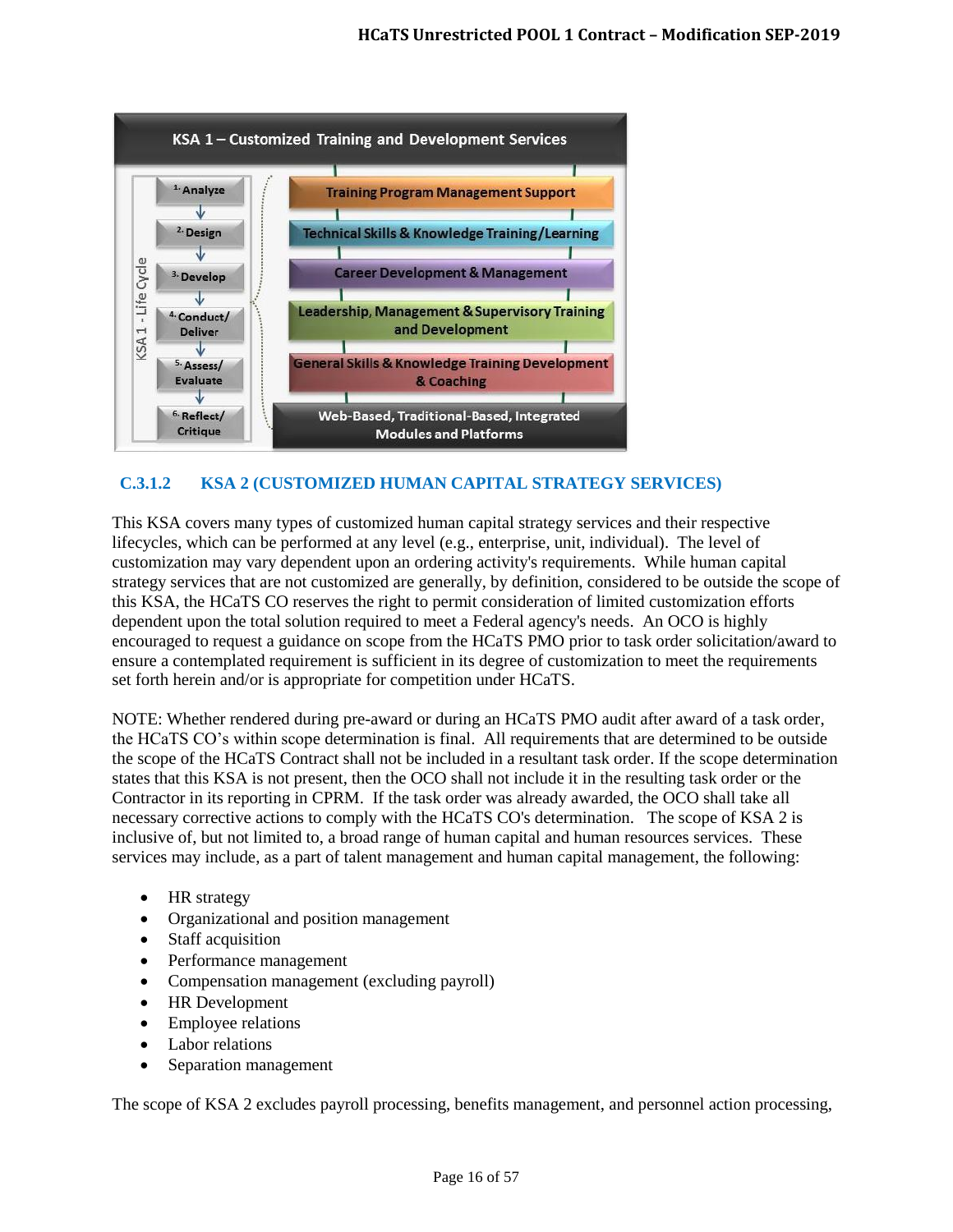which are provided through Public and Private Shared Service Centers (SSCs).

Human capital strategy services can be provided at any level for any discipline and subject matter in any format and mode. As a part of an integrated and total solution, temporary services as defined by FAR Section 37.112 and information technology products and services are allowable provided they are ancillary and incidental to the in-scope work to be performed.



The below model illustrates the overall scope of KSA 2:

# <span id="page-16-0"></span>**C.3.1.3 KSA 3 (CUSTOMIZED ORGANIZATIONAL PERFORMANCE IMPROVEMENT)**

This KSA covers many types of customized organizational performance improvement services and their respective lifecycles, which can be performed at any level (e.g., enterprise, unit, individual). The level of customization may vary dependent upon an ordering activity's requirements. While organizational performance improvement services that are not customized are generally, by definition, considered to be outside the scope of this KSA, the HCaTS CO reserves the right to permit consideration of limited customization efforts dependent upon the total solution required to meet a Federal agency's needs. An OCO is highly encouraged to request guidance on scope from the HCaTS PMO prior to task order solicitation/award to ensure a contemplated requirement is sufficient in its degree of customization to meet the requirements set forth herein and/or is appropriate for competition under HCaTS.

NOTE: Whether rendered during pre-award or during an HCaTS PMO audit after award of a task order, the HCaTS CO's within scope determination is final. All requirements that are determined to be outside the scope of the HCaTS Contract shall not be included in a resultant task order. If the scope determination states that this KSA is not present, then the OCO shall not include it in the resulting task order or the Contractor in its reporting in CPRM. If the task order was already awarded, the OCO shall take all necessary corrective actions to comply with the HCaTS CO's determination.

The scope of KSA 3 is inclusive of, but not limited to, improved performance requiring changes in how people are organized around business processes, changes to the processes themselves and the tools created to support those processes, as well as changes in management practices.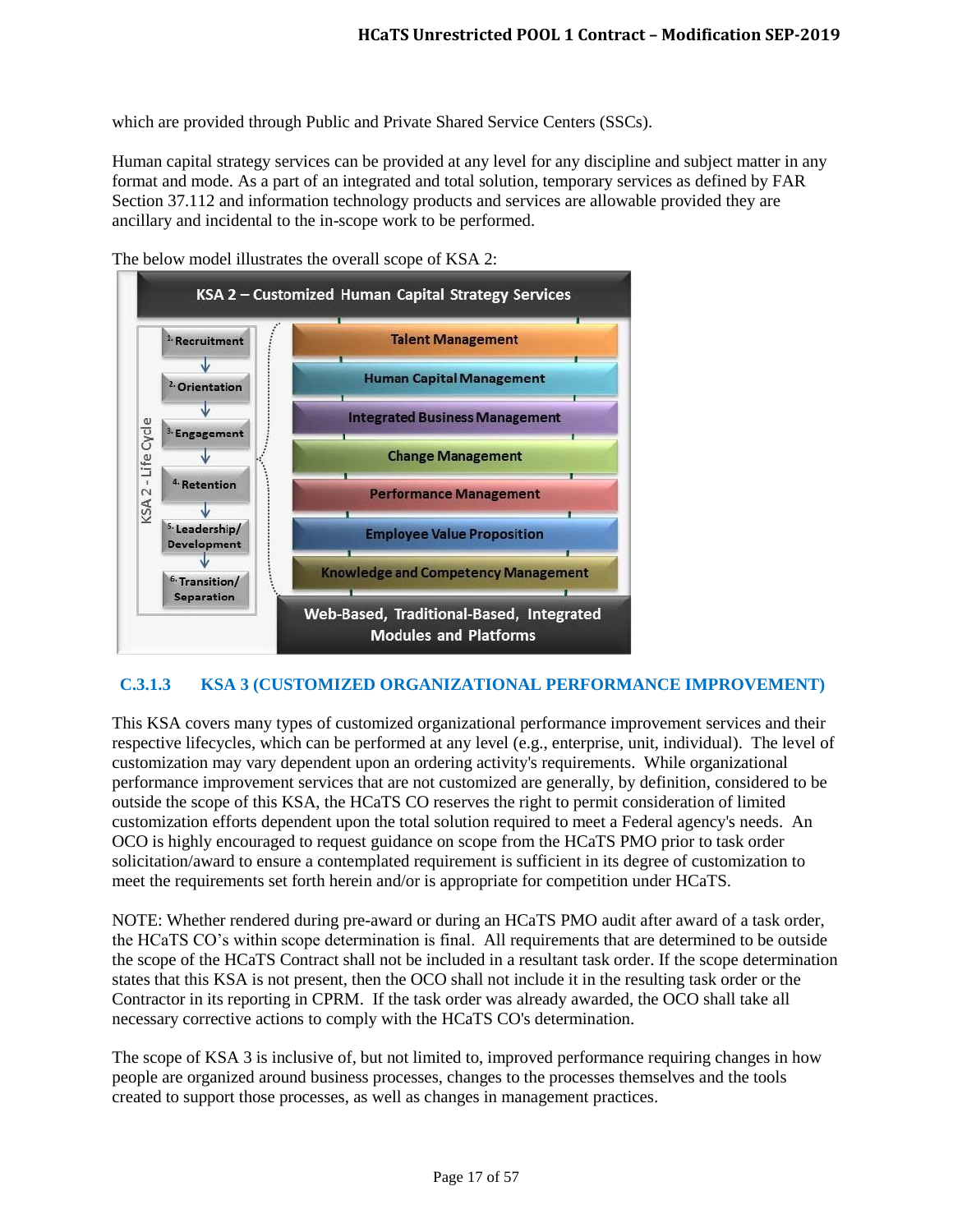Customized organizational performance improvement services can be provided at any level for any discipline and subject matter in any format and mode. As a part of an integrated and total solution, temporary services as defined by FAR Section 37.112 and information technology products and services are allowable provided they are ancillary and incidental to the in-scope work to be performed.



The below model illustrates the overall scope of KSA 3:

# <span id="page-17-0"></span>**C.3.2 ANCILLARY SUPPORT SERVICES AND OTHER DIRECT COSTS**

Ancillary support services and other direct costs are for task orders that complete work or a project that is solely associated with the services procured under HCaTS. These services are integral and necessary to complete a total, customized, integrated solution under a training and development, human capital, and/or organizational performance improvement requirement within the scope of HCaTS.

Ancillary support services may include, but are not limited to, other professional and/or non- professional services; commercial and/or non-commercial items; IT services and/or components, administrative support; data entry; and, subject matter expertise. Other direct costs may include expenses such as travel, materials, equipment and/or Subcontractors. See also Section B.3.

The OCO may allow, and the Contractor may propose, a labor category or labor categories at the task order level not identified in Attachment J.1 (Standardized Labor Categories), provided that the Contractor complies with all applicable contract clauses and labor laws, including the Service Contract Act, if applicable. See also Section B.3 and B.3.1.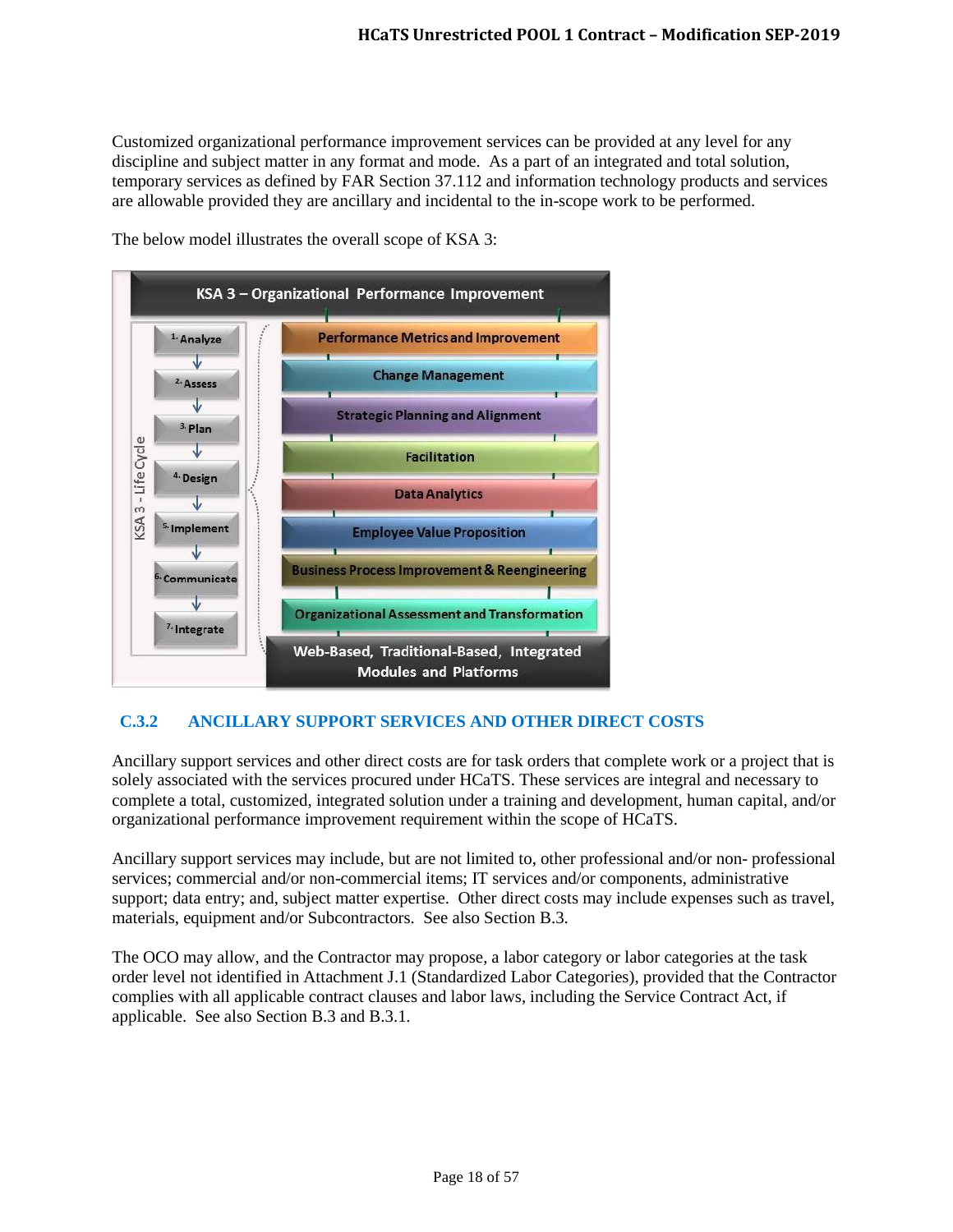## <span id="page-18-0"></span>**C.3.3 INFORMATION TECHNOLOGY (IT) AND NON-INFORMATION TECHNOLOGY PRODUCTS AND SERVICES**

Information Technology (IT), by legal definition, means any equipment, or interconnected system(s) or subsystem(s) of equipment that is used for the automatic acquisition, storage, analysis, evaluation, manipulation, management, movement, control, display, switching, interchange, transmission, or reception of data or information by a Federal agency. For purposes of this definition, equipment is used by a Federal agency if the equipment is used by the Federal agency directly or is used by a Contractor under a task order with the Federal agency that require its use; or to a significant extent, its use in the performance of a service or the furnishing of a product.

IT is considered an ancillary support service or product on task orders and may be performed and/or provided only when the service or product is integral and necessary to complete a total integrated solution under a professional service based requirement within the scope of HCaTS.

When providing ancillary IT services and/or products, the Contractor shall promote IT initiatives and best practices that support Federal Government operational requirements for standardized technology and application service components. This shall facilitate integration requirements for broad Federal IT and E-Gov initiatives, as well as promote the sharing, consolidation, and re-use of business processes and systems across the Federal Government. The Contractor shall promote the use of open source solutions and open technology development where practicable to enable this re-use.

Non-IT includes any service or equipment that is acquired by a Contractor incidental to a task order or contains imbedded IT that is used as an integral part of the service or product, but the principal function of which is not the acquisition, storage, analysis, evaluation, manipulation, management, movement, control, display, switching, interchange, transmission, or reception of data or information.

Non-IT also includes any equipment or services related to any human capital/human resource systems. This means any information systems operated by the Federal Government, the function, operation or use of which involves direct relation to the area of human capital or human resources. For example, a requirement to recommend strategic uses or enhancements to an existing IT system which tracks Government personnel engagement would be considered Non- IT. In this example, a Federal agency awards a task order for a Contractor to provide it with a recommendation on what to do with an existing IT system used by Government personnel to track Government personnel engagement. The task order implementing this requirement may permit the Contractor to analyze and/or test the existing IT system and any systems it interfaces with. While this work may entail primary usage of IT labor categories, it is considered Non-IT for the purposes of HCaTS as the end result is a recommendation and not the actual modifying of an existing or building a new IT system.

# <span id="page-18-1"></span>**C.3.4 TEMPORARY SUPPORT SERVICES**

Federal agencies may award task orders which include the brief or intermittent use of temporary labor provided that such use is ancillary and incidental to the work to be performed. Services furnished by temporary help firms shall not be regarded or treated as personal services. These services shall not be used in lieu of regular recruitment under civil service laws or to displace a Federal employee. Acquisition of these services shall comply with the authority, criteria, and conditions of 5 CFR Part 300, Subpart E, Use of Private Sector Temporaries, and Federal agency procedures.

As prescribed in Section B.3.2., if the temporary services fall under the Service Contract Act, OCOs shall include the appropriate clauses as prescribed in FAR Subpart 22.10.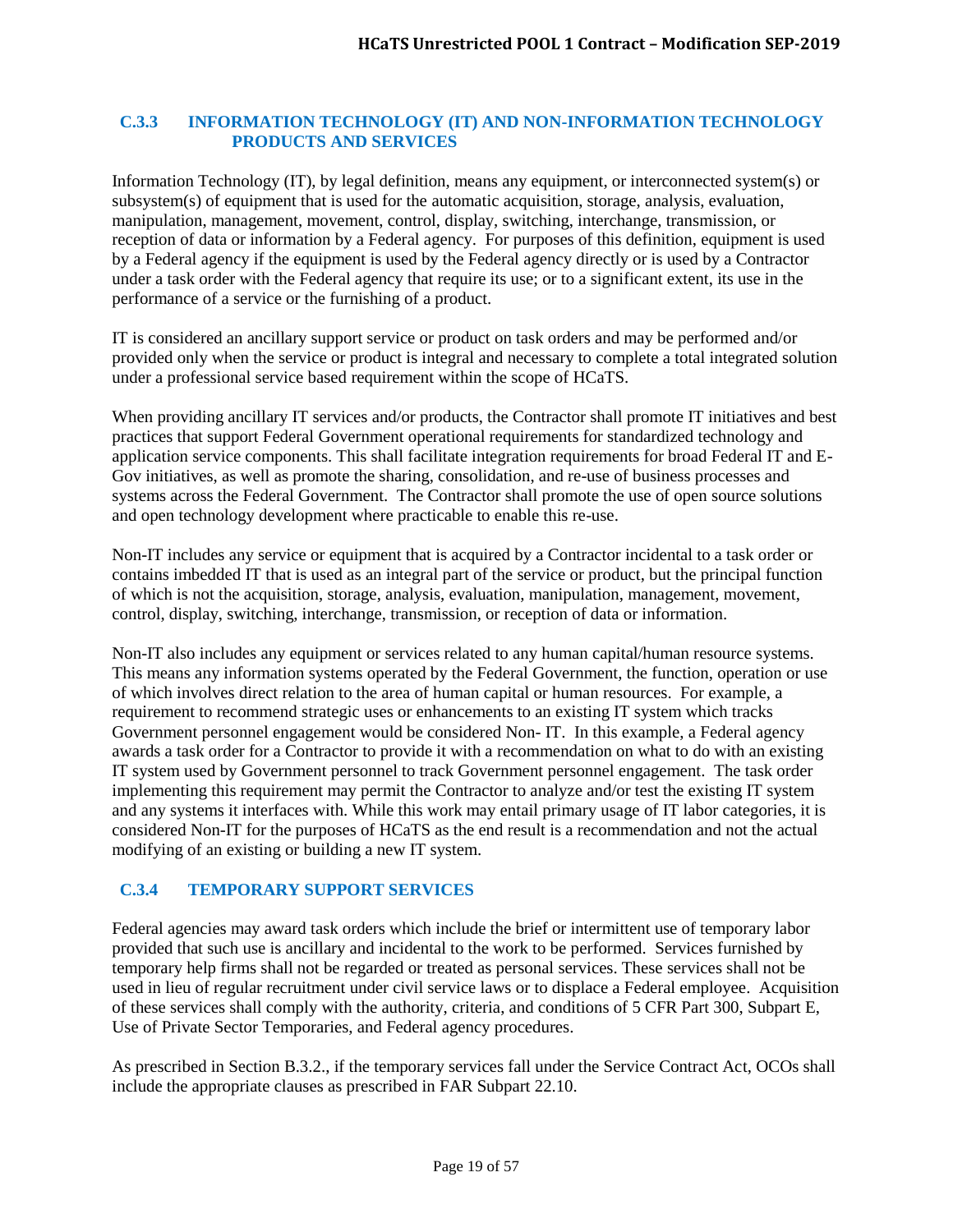# <span id="page-19-0"></span>**C.3.5 SERVICES NOT IN SCOPE**

At no time shall an OCO award a task order and a Contractor perform inherently governmental functions in accordance with FAR Subpart 7.5 and Office of Federal Procurement Policy (OFPP) Policy Letter 11- 01.

Unless authorized by statute, at no time shall an OCO award a task order and a Contractor perform personal services in accordance with FAR Section 37.104.

At no time shall an OCO award a task order and a Contractor perform architect & engineering (A&E) services as defined in FAR Section 2.101 and subject to the Brooks Architect- Engineers Act (40 U.S.C. 1102).

At no time shall an OCO award a task order and a Contractor perform a requirement that primarily uses employees not employed in a bona fide executive, administrative, or professional capacity as defined in 29 CFR Part 541 and/or employees primarily employed as labor or mechanics as defined in FAR Section 22.401.

At no time shall a task order include as its primary purpose ancillary services as defined in Section C.3.2.

At no time shall a task order include as its primary purpose the development of information technology as defined by FAR Section 2.101 and Section C.3.3.

At no time shall a task order include as its primary purpose temporary services as defined by FAR Section 37.112 and Section C.3.4.

At no time shall an OCO award a task order and a Contractor provides a learning management system(s).

#### **(END OF SECTION C) PART I: THE SCHEDULE SECTION D: PACKAGING AND MARKING**

#### <span id="page-19-1"></span>**D.1 PACKAGING AND MARKING**

Packaging and marking of all deliverables shall conform to normal commercial packaging standards to assure safe delivery at destination. Terms, conditions, and other requirements regarding packaging and marking shall be designated by the OCO at the task order level.

#### **(END OF SECTION D) PART I: THE SCHEDULE SECTION E: INSPECTION AND ACCEPTANCE**

#### <span id="page-19-2"></span>**E.1 INSPECTION AND ACCEPTANCE**

Inspection and Acceptance of deliverables under HCaTS contract and task orders are subject to the following clauses as applicable and additional requirements may be designated at the task order level.

| $\sqrt{2}$ |                                                                         |   |
|------------|-------------------------------------------------------------------------|---|
|            | $\cdot$<br>Items<br>'ontract<br>onditions:/<br>`ommercia<br>and<br>erms | M |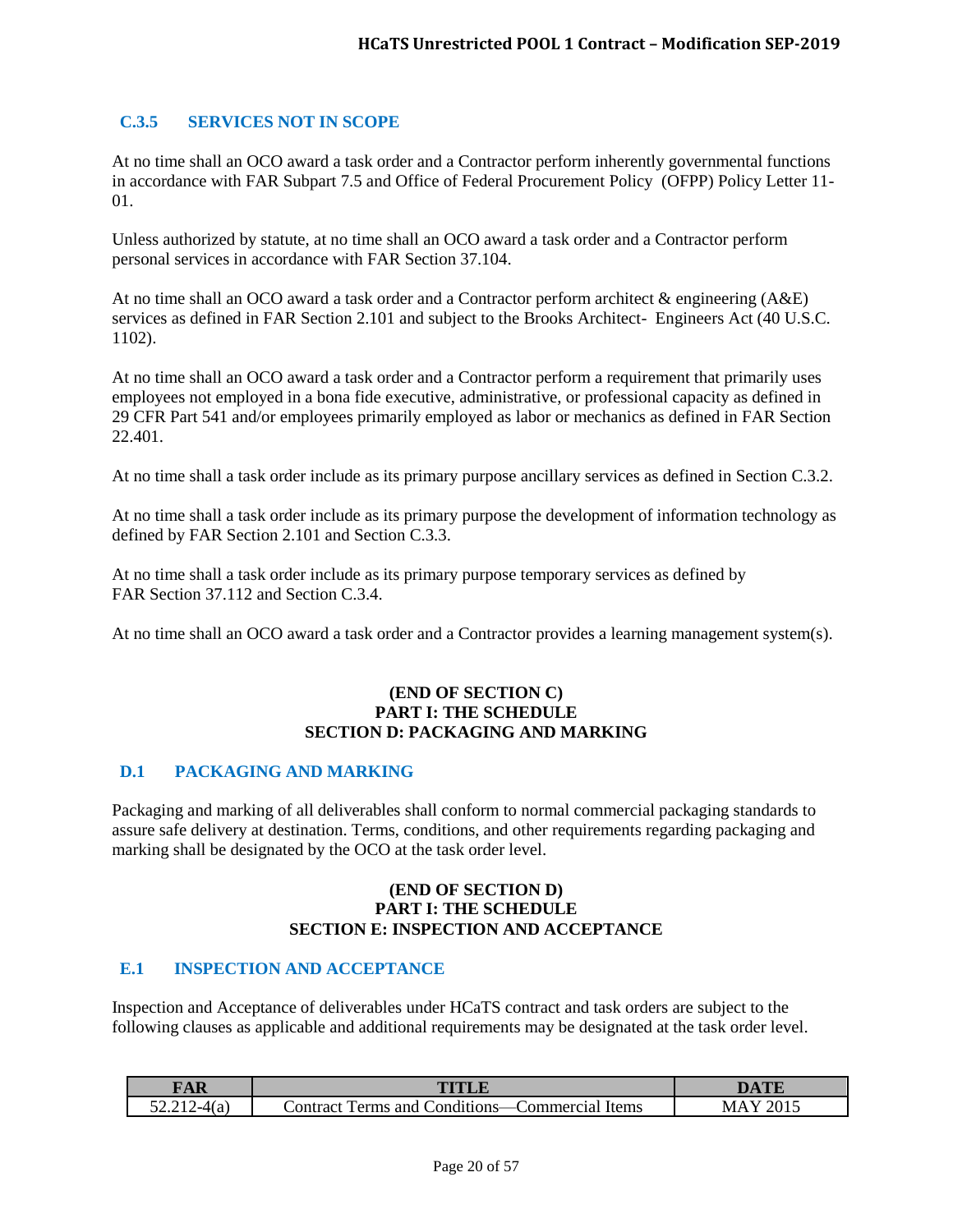| $52.212-4(a)$<br>Alternate I | Contract Terms and Conditions—Commercial Items | MAY 2014        |
|------------------------------|------------------------------------------------|-----------------|
| 52.246-1                     | <b>Contractor Inspection Requirements</b>      | APR 1984        |
| 52.246-4                     | Inspection of Services—Fixed-Price             | AUG 1996        |
| 52.246-5                     | Inspection of Services—Cost-Reimbursement      | APR 1984        |
| 52.246-6                     | Inspection—Time-and-Material and Labor-Hour    | <b>MAY 2001</b> |

## **(END OF SECTION E) PART I: THE SCHEDULE SECTION F: DELIVERIES OR PERFORMANCE**

# <span id="page-20-0"></span>**F.1 DELIVERABLES**

The Contractor shall deliver deliverables for its Human Capital and Training Solutions (HCaTS) contract and all task orders placed under HCaTS contracts in accordance with:

| $\nabla \Lambda$ D<br><b>TAIL</b> | TITI F  | <b>DAMP</b>      |
|-----------------------------------|---------|------------------|
| $52.247 - 34$                     | 12t1 Or | ۵۵۰٬<br>N<br>-11 |

Terms, conditions and other requirements regarding delivery of deliverables shall be designated by the Ordering Contracting Officer (OCO) at the task order level.

#### <span id="page-20-1"></span>**F.2 PERFORMANCE**

The HCaTS contract and task orders may have Stop-Work Order placed on them or be terminated in accordance with the following clauses (as applicable).

| <b>FAR</b>                   | TITLE                                                                       | <b>DATE</b>      |
|------------------------------|-----------------------------------------------------------------------------|------------------|
| $52.212 - 4(1)$              | Contract Terms and Conditions—Commercial Items                              | <b>MAY 2015</b>  |
| $52.212-4(m)$                | Contract Terms and Conditions—Commercial Items                              | <b>MAY 2015</b>  |
| $52.212-4(l)$<br>Alternate I | Contract Terms and Conditions—Commercial Items                              | <b>MAY 2014</b>  |
| $52.212-4(m)$ Alternate I    | <b>Contract Terms and Conditions—Commercial Items</b>                       | <b>MAY 2014</b>  |
| 52.242-15                    | Stop-Work Order                                                             | <b>AUG 1989</b>  |
| 52.242-15 Alternate I        | Stop-Work Order                                                             | <b>AUG 1984</b>  |
| 52.249-1                     | Termination for Convenience of the Government (Fixed-Price)<br>(Short Form) | <b>APR 1984</b>  |
| 52.249-2                     | Termination for Convenience of the Government (Fixed-Price)                 | <b>APR 2012</b>  |
| 52.249-6                     | Termination (Cost-Reimbursement)                                            | <b>MAY 2004</b>  |
| 52.249-6 Alternate IV        | Termination (Cost-Reimbursement)                                            | <b>SEPT 1996</b> |
| 52.249-8                     | Default (Fixed-Price Supply and Service)                                    | <b>APR 1984</b>  |

# <span id="page-20-2"></span>**F.3 PLACE OF PERFORMANCE**

The services to be provided under HCaTS shall be accomplished at the locations identified in the task order and may include locations in the Continental United States (CONUS) and Outside the CONUS (OCONUS).

# <span id="page-20-3"></span>**F.4 CONTRACT ORDERING PERIOD**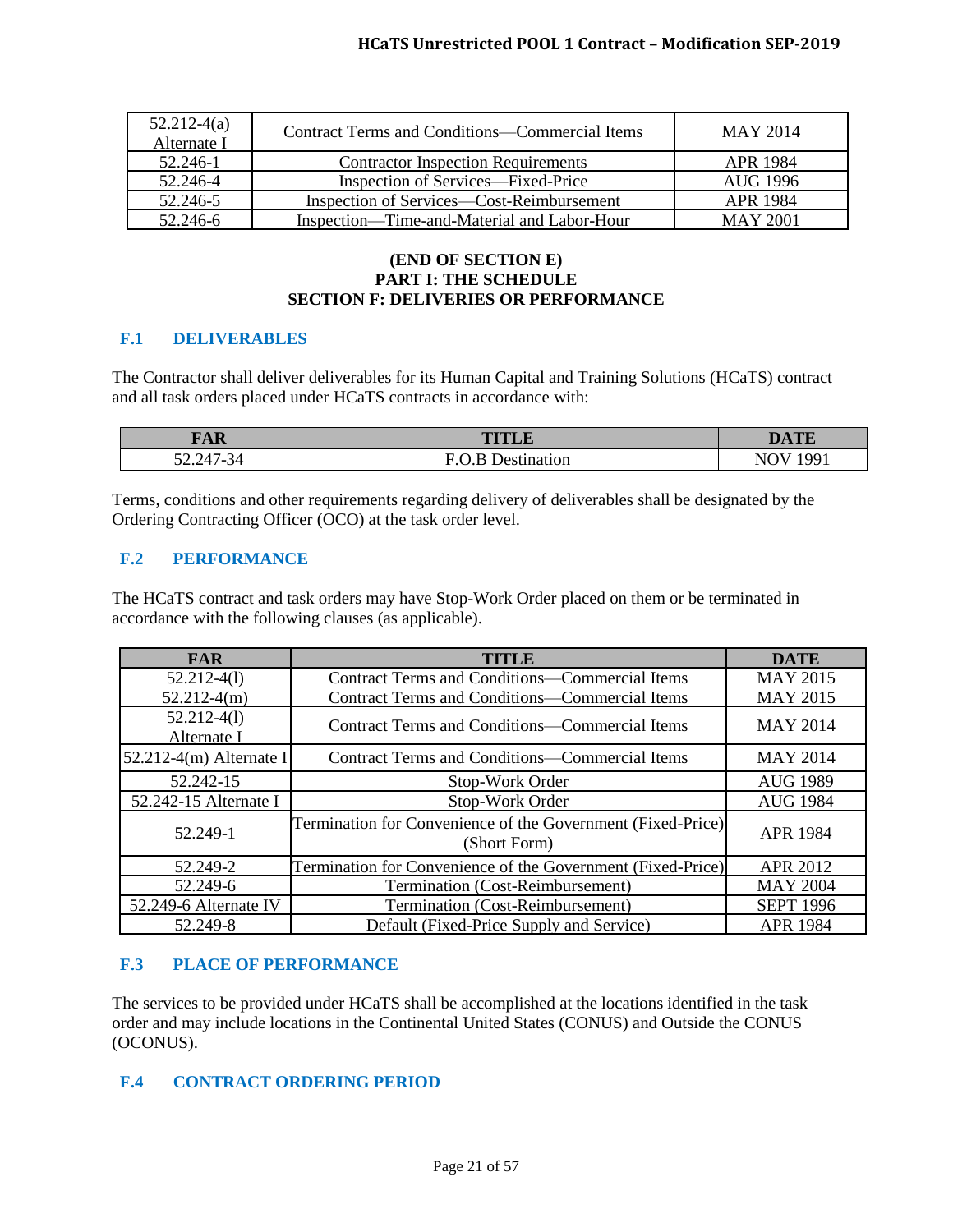The ordering period of HCaTS is as follows, in accordance with FAR 52.217-9 and 52.217-8:

| Base Year Period of Performance (POP):  | Notice-To-Proceed to 25 September 2021 |
|-----------------------------------------|----------------------------------------|
| Five-year Option Year POP:              | 26 September 2021 to 25 September 2026 |
| Six-Month Extension (if exercised) POP: | 26 September 2026 to 25 March 2027     |

## <span id="page-21-0"></span>**F.4.1 TASK ORDER PERIOD OF PERFORMANCE**

The period of performance for each task order awarded under an HCaTS contract shall be specified in the task order. Task orders shall be solicited and awarded prior to the expiration of the HCaTS ordering period and may extend up to five years and six months after the HCaTS ordering period expires.

Task order option periods may be exercised after the HCaTS ordering period expires provided that the final task order option period does not extend the cumulative term of the task order beyond five years and six months after the HCaTS ordering period expires.

Accordingly, the cumulative ordering period of HCaTS may span up to 10.5 years and the cumulative period of performance of all task orders placed under HCaTS may span up to 16 years.

#### <span id="page-21-1"></span>**F.5 PERFORMANCE STANDARDS**

HCaTS is a performance-based contract vehicle with measurable standards in terms of quality and timeliness of deliverables and compliances in accordance with Sections F.5.1 and F.5.2.

In the event the Contract Payment Reporting Module (CPRM) is not operational, the deliverable and reporting requirements shall be provided to HCaTS CO within the stated timeframes. The HCaTS CO has the right to examine the supporting documents for the purpose of enforcing all deliverables and compliances herein.

Failure to meet the following deliverables, reports, or compliance standards, if applicable and FAR 52.204-15 may result in activation of Dormant Status (See Section H.25).

| <b>SECTION</b> | <b>DESCRIPTION</b>                       | <b>FREQUENCY</b>                                        | <b>METHOD</b>             |
|----------------|------------------------------------------|---------------------------------------------------------|---------------------------|
| G.2.6          | <b>Update Key Personnel Contact</b>      | Within 5 calendar days of the                           | <b>Notify</b>             |
|                | Information                              | substitution                                            | <b>HCaTS CO</b>           |
| G.3.1          | Contract Access Fee (CAF)                | Quarterly                                               | Electronic Funds Transfer |
| $\&$           | Remittance for all task order            | (Apr 30th, Jul 30th, Oct 30th,                          | (EFT) via CPRM website    |
| G.3.2.4        | payments during the previous             | Jan 30th)                                               |                           |
|                | quarter on a cumulative basis            |                                                         |                           |
| G.3.2.1        | Report of Task Order Award,              | Within 30 calendar days after a Electronically via CPRM |                           |
| through        | Modification, Invoice, CAF, and          | Task Order Award,                                       | website                   |
| G.3.2.5        | Close-out data on a cumulative           | Modification, Invoice                                   |                           |
|                | <b>basis</b>                             | payment, Close-out                                      |                           |
| G.3.3          | <b>Individual Subcontracting Reports</b> | Semi-annually, within 30<br>$\overline{\phantom{0}}$    | Electronically via eSRS   |
|                | (ISR)                                    | calendar days of each reporting                         | website                   |
|                |                                          | period ending Mar 31st, Sep                             |                           |
|                |                                          | 30 <sub>th</sub>                                        |                           |
|                |                                          |                                                         |                           |

#### <span id="page-21-2"></span>**F.5.1 DELIVERABLE AND REPORTING REQUIREMENTS**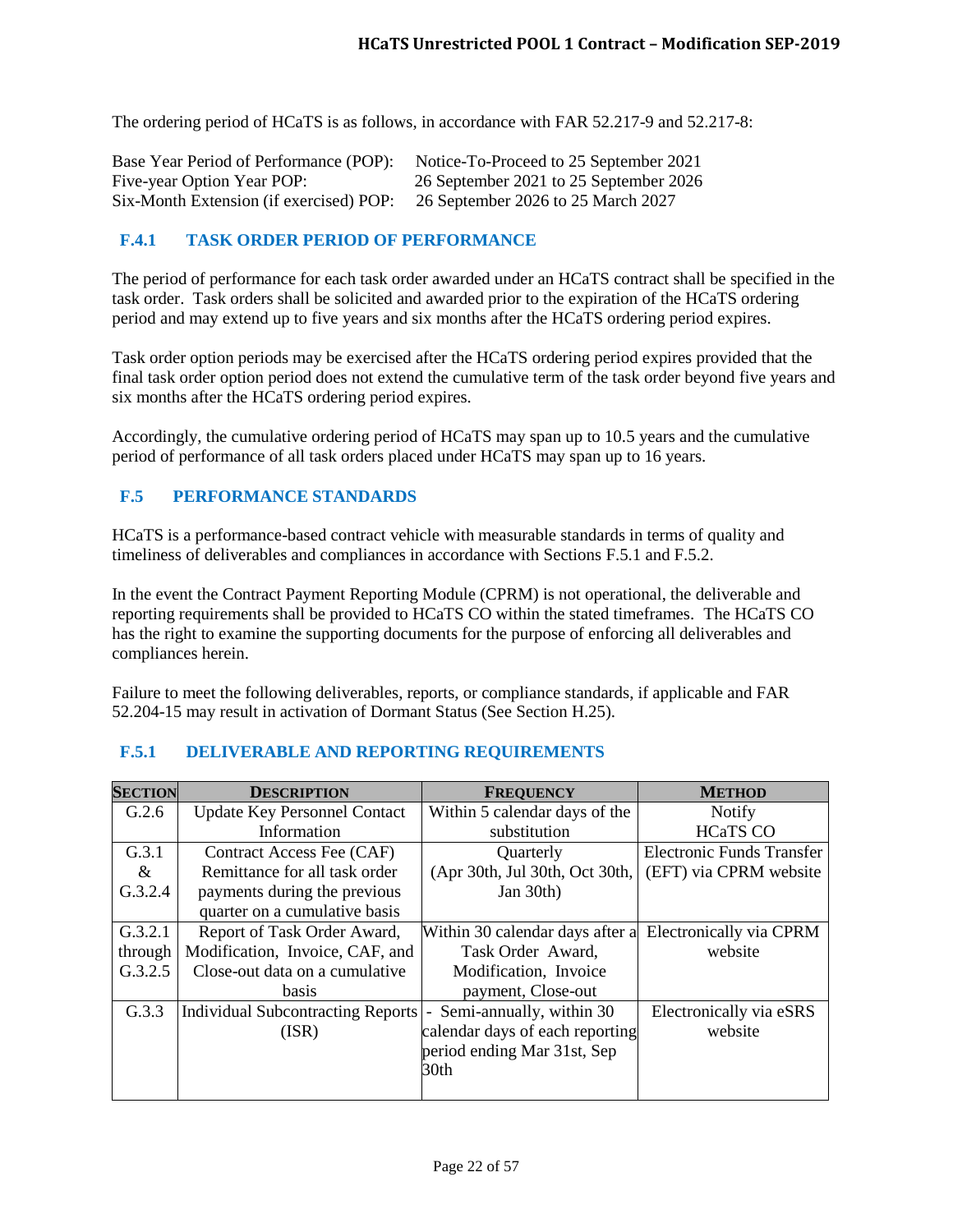|        |                                       | Within 30 calendar days of         |                          |
|--------|---------------------------------------|------------------------------------|--------------------------|
|        |                                       | contract completion                |                          |
| G.3.3  | <b>Summary Subcontracting Reports</b> | Annually, within 30 calendar       | Electronically via eSRS  |
|        | (SSR)                                 | days after each reporting          | website                  |
|        | GSA Agency-wide SSRs report           | period on Sep 30th                 |                          |
| G.3.5  | <b>ACORD Form, Certificate of</b>     | Within 30 calendar days after      | Notify                   |
|        | <b>Liability Insurance</b>            | the HCaTS Notice-to-Proceed        | <b>HCaTS CO</b>          |
| G.3.6  | Letter Request for Mod                | Within 45 calendar days of         | Notify                   |
|        | and all other applicable documents    | finalization                       | HCaTS CO and OCOs for    |
|        | for Mergers, Acquisitions,            |                                    | affected task orders     |
|        | Novation, and Change-of-Name          |                                    |                          |
|        | Agreements                            |                                    |                          |
| G.3.8  | VETS 4212 reporting                   | Annually, no later than            | Electronically via the   |
|        |                                       | September 30th of each             | Department of Labor      |
|        |                                       | year                               | (DOL) VETS 4212          |
|        |                                       |                                    | reporting website and    |
|        |                                       |                                    | notify the HCaTS CO      |
| G.3.9  | Federal Funding Accountability        | By the end of the following        | Electronically via       |
|        | and Transparency Act (FFATA)          | month after the award of           | FSRS website and         |
|        | Sub-Award Report                      | any subcontract greater            | notify HCaTS CO          |
|        | <b>Small Business Size</b>            | than \$25,000 into FSRS            |                          |
| G.3.10 |                                       | - Within 30 days after             | Notify                   |
|        | Representation                        | execution of a novation            | <b>HCaTS CO</b>          |
|        |                                       | agreement/merger or<br>acquisition |                          |
|        |                                       |                                    |                          |
|        |                                       | Within 60 to 120 days              |                          |
|        |                                       | prior to the end of the base       |                          |
|        |                                       | year and exercising the            |                          |
|        |                                       | option period.                     |                          |
| G.4    | Correspondence from OCO that          | Within 45 calendar day             | Update in CPRM and       |
|        | confirms task order close-out         | after task order close-out         | notify HCaTS CO          |
| H.8    | Any change of entity or               | Within 45 calendar days            | Notify                   |
|        | commitment identified in any          | after the update                   | <b>HCaTS CO and OCOs</b> |
|        | Meaningful Relationship               |                                    | for affected task orders |
|        | Commitment Letter (MRCL)              |                                    |                          |
|        | submitted                             |                                    |                          |
| H.9    | Contractor's professional             | Within 5 calendar days of the      | Notify                   |
|        | employee compensation plan            | substitution                       | <b>HCaTS CO</b>          |
| H.10   | Contractor's uncompensated            | Within 5 calendar days of the      | Notify                   |
|        | overtime policy                       | substitution                       | <b>HCaTS CO</b>          |

# <span id="page-22-0"></span>**F.5.2 COMPLIANCE**

The following table contains compliances required, if applicable, for HCaTS. Task order compliances will be specified in the task order solicitation. The HCaTS PMO does not waive its right to request other compliances in order to align HCaTS with new statutory or regulatory requirements. The HCaTS PMO will provide the Contractor with at least 90 calendar days' notice of these requirements.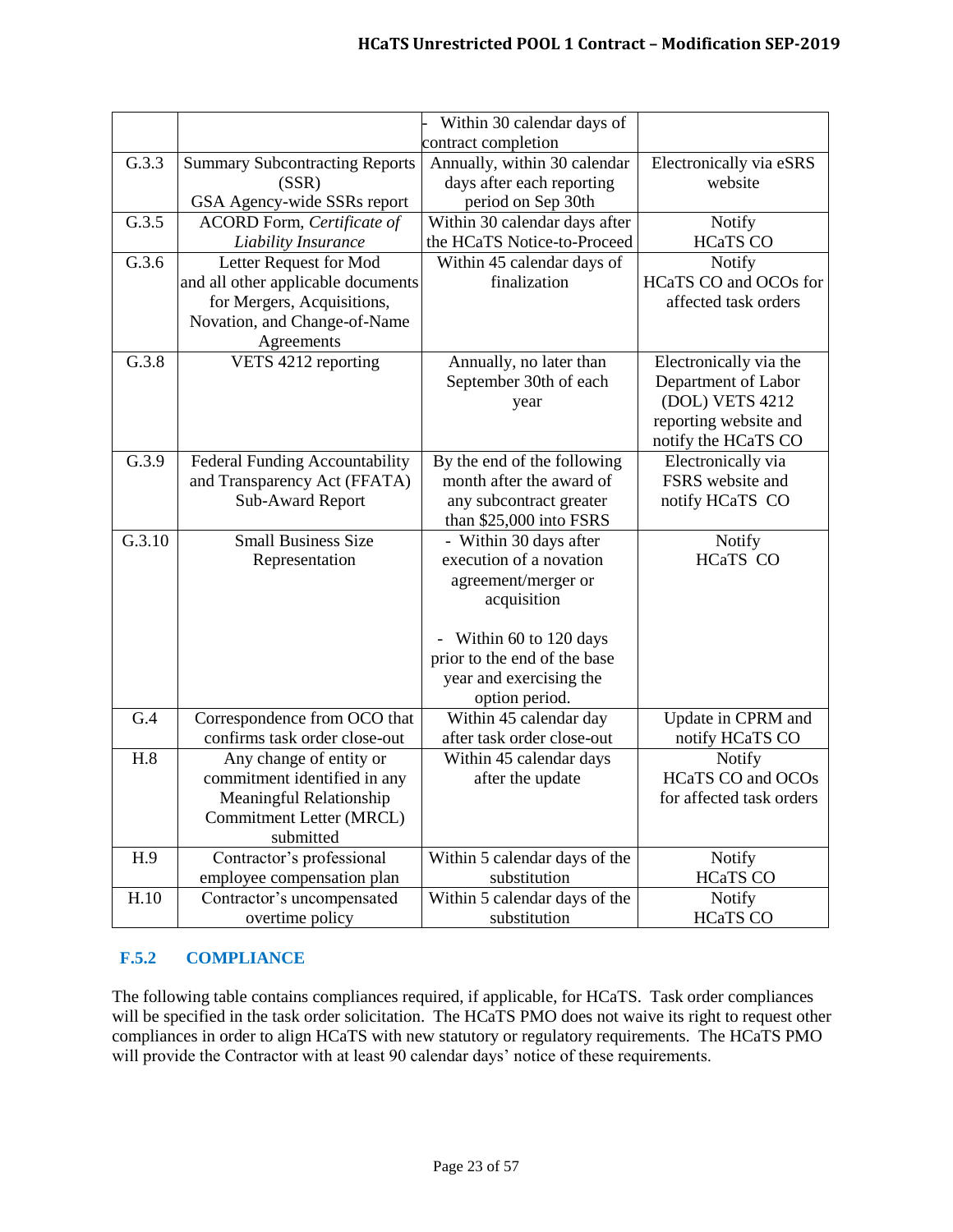# **HCaTS Unrestricted POOL 1 Contract – Modification SEP-2019**

| <b>SECTION</b>                | <b>REFERENCE</b>                                                                                         | <b>COMPLIANCE</b>                                                                                                                                                                                                                |
|-------------------------------|----------------------------------------------------------------------------------------------------------|----------------------------------------------------------------------------------------------------------------------------------------------------------------------------------------------------------------------------------|
| G.2.6                         | <b>Contractor Key Personnel</b>                                                                          | The Contractor shall maintain responsive and competent<br><b>Contractor Key Personnel</b>                                                                                                                                        |
| G.3.1<br>& G.3.2.4            | Contract Access Fee (CAF)<br>Remittance                                                                  | The Contractor shall submit timely and accurate CAF<br>Payments                                                                                                                                                                  |
| G.3.2.1<br>through<br>G.3.2.5 | <b>Contract Payment Reporting</b><br>Module (CPRM)                                                       | The Contractor shall submit timely and accurate data in the<br><b>CPRM</b>                                                                                                                                                       |
| G.3.3                         | <b>Individual Subcontracting Reports</b><br>(ISR)                                                        | The Contractor shall submit timely and accurate ISR<br>subcontract reports and make good faith efforts in meeting<br>small business goals in accordance with the Contractor's<br>subcontracting plan                             |
| G.3.3                         | <b>Summary Subcontracting Reports</b><br>(SSR)                                                           | The Contractor shall submit timely and accurate SSR<br>subcontract reports and make good faith efforts in meeting<br>small business goals in accordance with the Contractor's<br><b>Subcontracting Plan</b>                      |
| G.3.5                         | Insurance                                                                                                | The Contractor shall submit timely and accurate<br>Certificate(s) of Liability Insurance and<br>maintain adequate insurance coverage at the HCaTS<br>contract and task order level in accordance with FAR<br>Subsection 28.307-2 |
| G.3.6                         | Mergers, Acquisitions, Novation,<br>and Change-of-Name Agreements                                        | The Contractor shall submit timely notice of Merger and<br>Acquisitions or<br>contractual copies of Novation or Change-of-Name<br>Agreements                                                                                     |
| G.3.7                         | Responsibility and Federal<br>Awardee Performance and<br><b>Integrity Information System</b><br>(FAPIIS) | The Contractor shall maintain accurate FAPIIS information<br>and sufficient financial resources and meet the<br>responsibility standards and qualifications set forth in FAR<br>Part 9                                           |
| G.3.8                         | VETS 4212 Reports                                                                                        | The Contractor shall report timely and accurate VETS-4212<br>Reports in the Department of Labor VETS-4212 website<br>and send the report to the HCaTS CO                                                                         |
| G.3.9                         | <b>FSRS</b> Reports                                                                                      | The Contractor shall report timely and accurate subaward<br>and executive compensation data regarding First-Tier<br>subawards in FSRS to meet the FFATA reporting<br>requirements and send confirmation to the HCaTS CO          |
| G.3.10                        | <b>Post-Award Small Business</b><br>Program Re-Representation                                            | The Contractor shall report timely and accurately its small<br>business program re-representation and updated sam.gov,                                                                                                           |
| G.4                           | <b>HCaTS</b> and Task Order Close-Out                                                                    | The Contractor agrees to cooperate with the OCO to close<br>out task orders as soon as practical after expiration,<br>cancellation, or termination.                                                                              |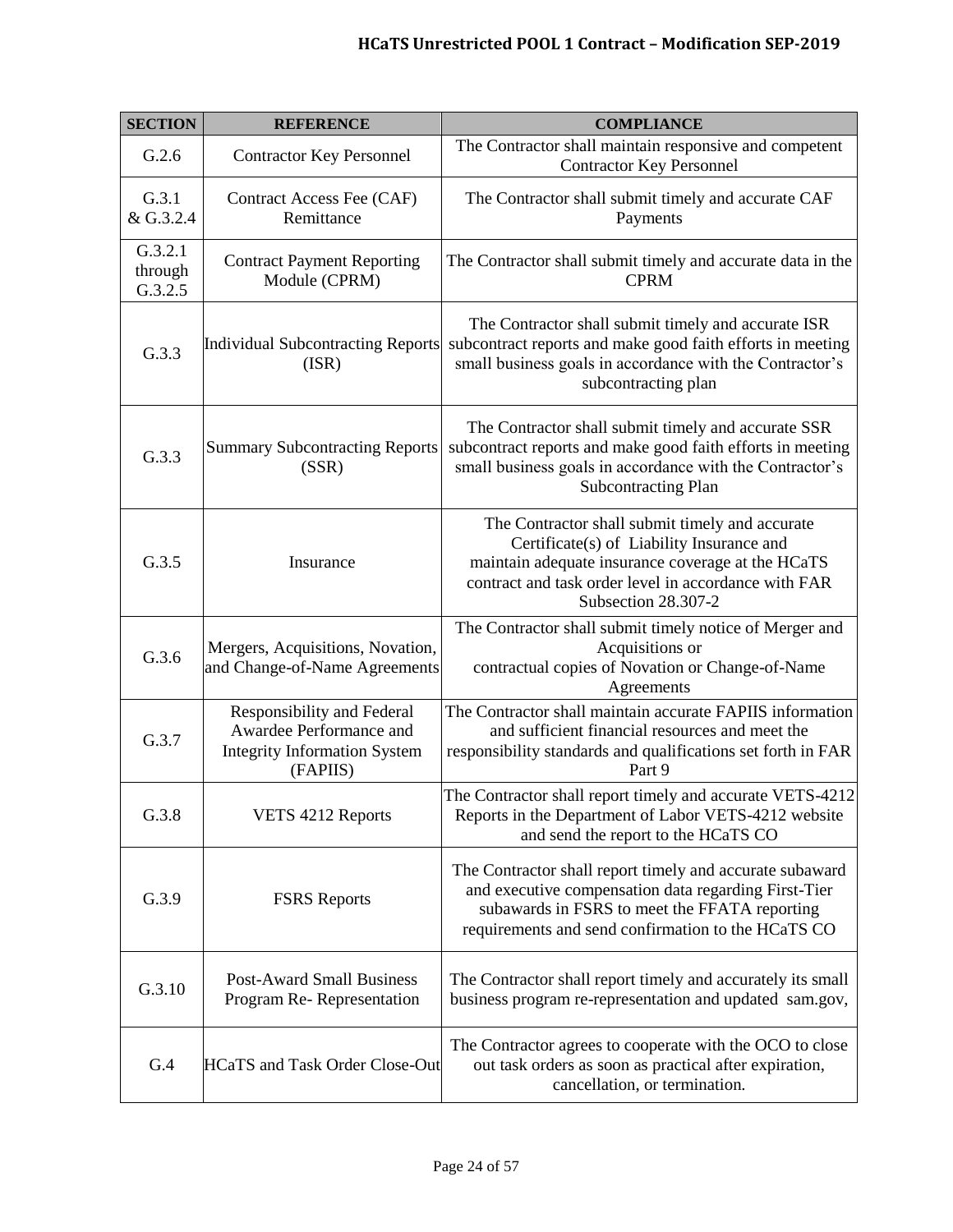| H.6.1 | <b>Adequate Accounting System</b>                                                                                                | The Contractor maintains the adequate status of its<br>accounting system and notify HCaTS CO for any changes                                                                                                                                                                                                                                                                      |
|-------|----------------------------------------------------------------------------------------------------------------------------------|-----------------------------------------------------------------------------------------------------------------------------------------------------------------------------------------------------------------------------------------------------------------------------------------------------------------------------------------------------------------------------------|
| H.6.2 | <b>Acceptable Estimating System</b>                                                                                              | (Optional) The Contractor maintains the acceptable status of<br>its estimating system                                                                                                                                                                                                                                                                                             |
| H.6.3 | <b>Approved Purchasing System</b>                                                                                                | (Optional) The Contractor maintains the approved status of<br>its purchasing system                                                                                                                                                                                                                                                                                               |
| H.6.4 | Forward Pricing Rate Agreements<br>(FPRA), Forward Pricing Rate<br>Recommendations (FPRR) and/or<br><b>Audited Billing Rates</b> | (Optional) The Contractor maintains its FPRA, FPRR,<br>and/or Audited Billing Rates                                                                                                                                                                                                                                                                                               |
| H.6.5 | <b>Earned Value Management</b><br>System (EVMS)                                                                                  | (Optional) The Contractor maintains its EVMS ANSI/EIA<br>Standard-748                                                                                                                                                                                                                                                                                                             |
| H.6.6 | ISO 9001:2008/2015 Certification                                                                                                 | Optional) The Contractor maintains its ISO 9001:2008/2015<br>Certification                                                                                                                                                                                                                                                                                                        |
| H.6.7 | ISO/IEC 27001:2013 Certification                                                                                                 | (Optional) The Contractor maintains its ISO/IEC<br>27001:2013 Certification                                                                                                                                                                                                                                                                                                       |
| H.7   | <b>Cost Accounting Standards (CAS)</b>                                                                                           | The Contractor maintains CAS compliance and submit<br>updates to the current status                                                                                                                                                                                                                                                                                               |
|       |                                                                                                                                  |                                                                                                                                                                                                                                                                                                                                                                                   |
| H.8   | Meaningful Relationship<br><b>Commitment Letter (MRCL)</b>                                                                       | The Contractor shall honor the commitments contained in<br>all MRCLs                                                                                                                                                                                                                                                                                                              |
| H.9   | Professional Employee<br><b>Compensation Plan</b>                                                                                | The Contractor shall maintain its professional employee<br>compensation plan and submit any updates                                                                                                                                                                                                                                                                               |
| H.10  | <b>Uncompensated Overtime Policy</b>                                                                                             | The Contractor shall maintain their uncompensated<br>overtime policy and submit any updates                                                                                                                                                                                                                                                                                       |
| H.15  | Meetings                                                                                                                         | The Contractor Key Personnel shall attend and actively<br>participate in all meetings, including all PMR meetings                                                                                                                                                                                                                                                                 |
| H.17  | <b>Contractor HCaTS Webpage</b>                                                                                                  | The Contractor shall maintain an HCaTS webpage that<br>meets the minimum webpage requirements                                                                                                                                                                                                                                                                                     |
| H.19  | Minimum Task Order Awards or<br><b>Estimated Value</b>                                                                           | Starting from the date of the HCaTS Notice-to-Proceed, the<br>Contractor shall attain a minimum of three task order<br>awards, or a total task order estimated value of \$1.5M (total<br>estimated value of all task orders inclusive of all options), or<br>show a good faith effort in responding to competitive<br>solicitations prior to the exercise of Option I under HCaTS |

#### **(END OF SECTION F) PART I: THE SCHEDULE SECTION G: CONTRACT ADMINISTRATION DATA**

# <span id="page-24-0"></span>**G.1 BACKGROUND**

This section provides roles, responsibilities, and contract administration requirements for the Human Capital and Training Solutions (HCaTS) contracts and each task order placed under HCaTS contracts. Terms and conditions and other requirements regarding contract administration may be designated by the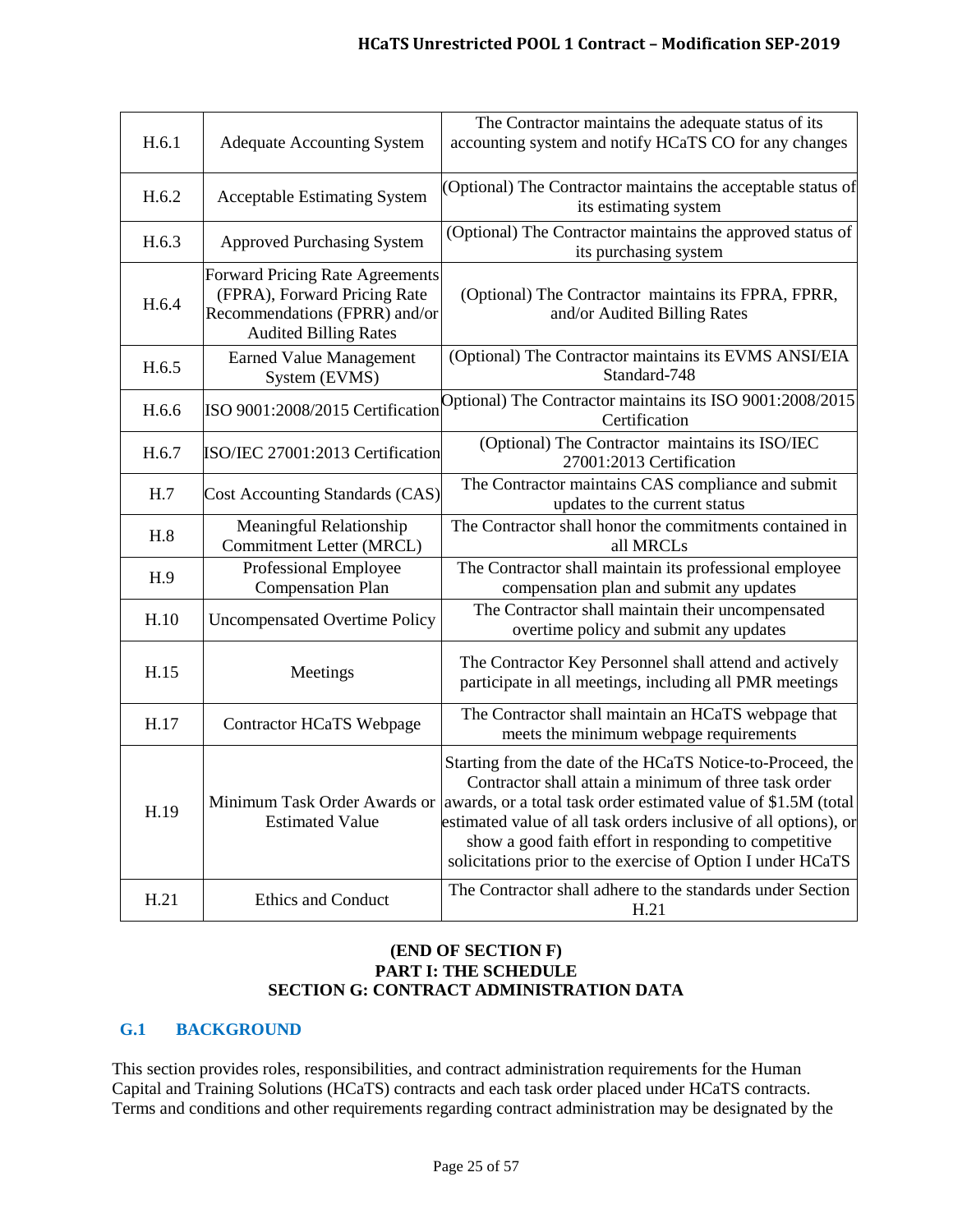Ordering Contracting Officer (OCO) at the task order level.

#### <span id="page-25-0"></span>**G.2 ROLES AND RESPONSIBILITIES OF KEY PERSONNEL**

This section describes the roles and responsibilities of Government and Contractor personnel. The current point of contact information of Key Personnel for HCaTS will be maintained on the official HCaTS website at http://gsa.gov/hcats.

#### <span id="page-25-1"></span>**G.2.1 PROGRAM MANAGER (PM)**

The HCaTS PM is a Government official who performs various programmatic functions for the overall success of HCaTS.

#### <span id="page-25-2"></span>**G.2.2 CONTRACTING OFFICER (CO)**

The HCaTS CO is the sole and exclusive Government official with actual authority to administer and modify the terms and conditions of HCaTS contracts, monitor the Contractor's performance in the areas of contract compliance and contract administration, and assist the Contractor and OCO on matters related to the HCaTS terms and conditions. In addition, the HCaTS CO makes all final decisions pertaining to within scope determination requests. The HCaTS CO may delegate routine administrative functions to an authorized HCaTS representative.

#### <span id="page-25-3"></span>**G.2.3 OMBUDSMAN**

Subject to GSAR 552.216-74, GSA designates an Ombudsman for HCaTS. For the purposes of HCaTS, there are two primary duties of the Ombudsman: (1) To review complaints from Contractors and ensure that they are afforded a fair opportunity for consideration in the award of task orders consistent with the procedures of HCaTS, and (2) To review an HCaTS CO decision to place a Contractor in Dormant Status (see Sections H.25).

#### <span id="page-25-4"></span>**G.2.4 ORDERING CONTRACTING OFFICER (OCO)**

The OCOs are the authorized user and exclusive Government official with actual authority to solicit, award, administer, and/or modify a task order under HCaTS contracts. In order to qualify as an authorized user, a duly warranted Contracting Officer of the Federal government, as defined in FAR Section 2.101, or an eligible user as prescribed in GSA Order ADM 4800.2H, Eligibility to Use GSA Sources of Supply and Services, shall attend a HCaTS Delegation of Procurement Authority (DPA) training and receive a HCaTS DPA certificate signed by HCaTS CO.

The OCO is encouraged to contact the HCaTS CO or HCaTS PM for any HCaTS-related assistance including, but not limited to, the following:

- 1. Training on HCaTS and ordering procedures, and
- 2. Task order scope compliance under HCaTS, and
- 3. Task order solicitation development, and
- 4. Assistance on disputes, claims, or protests under HCaTS, and
- 5. Contractor performance under HCaTS.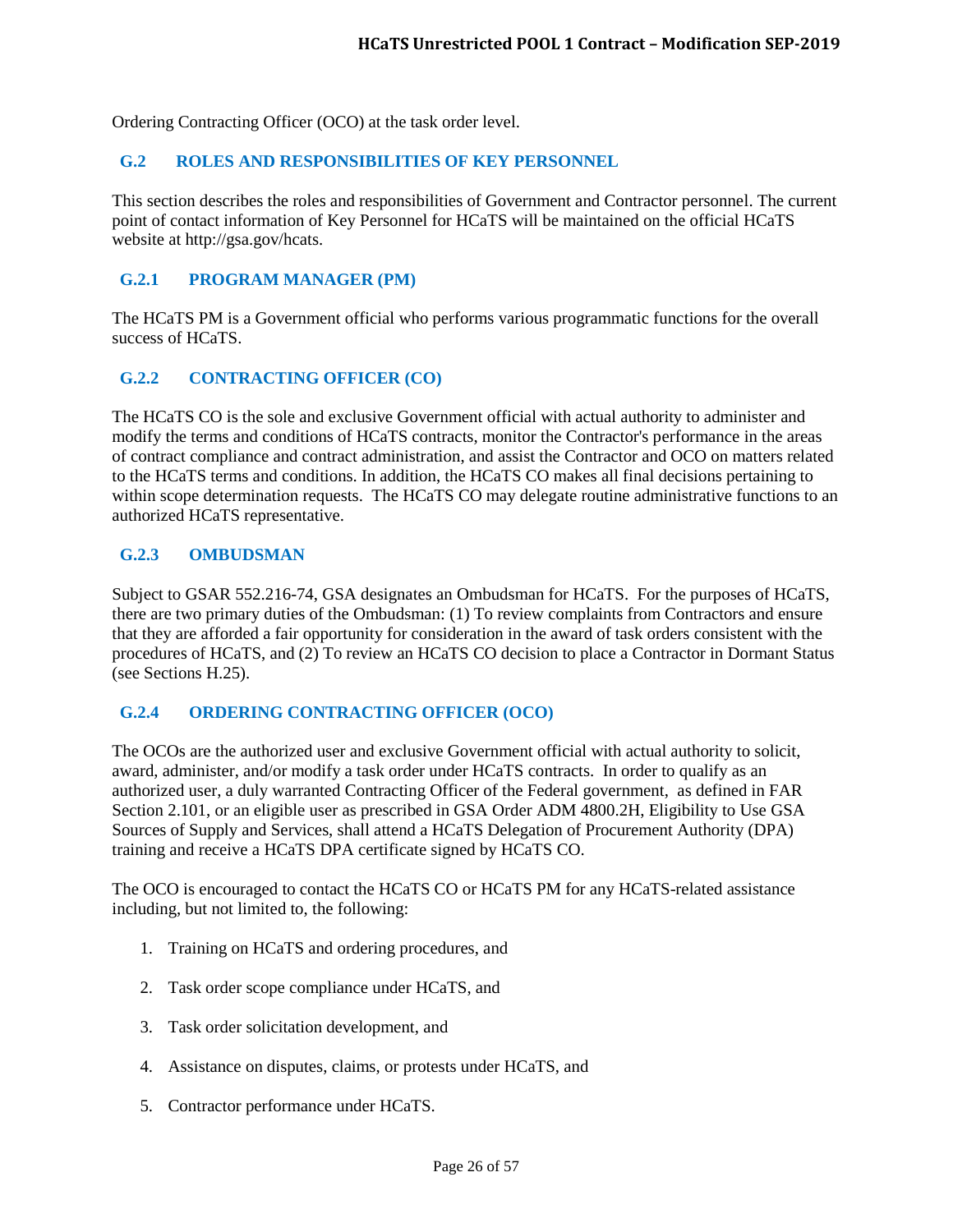The OCO's duties include, but are not limited to:

- 1. Requesting and receiving a DPA prior to soliciting and awarding a task order under HCaTS, and
- 2. Complying with the terms and conditions of HCaTS (see Section H.3), and
- 3. Complying with the procedures outlined in FAR Subpart 19.4, and
- 4. Complying with the ordering procedures outlined in FAR Section 16.505, and other agencyspecific regulatory supplements, and
- 5. Issuing task order solicitations under the proper NAICS Code and corresponding HCaTS Contract Number (see Section H.4), and
- 6. Allowing a reasonable time for fair opportunity proposal submission, and
- 7. Resolving any performance issues, disputes, claims or protests at the task order level, and
- 8. Responding to all Freedom of Information Act (FOIA) requests at the task order level, and
- 9. Entering task order performance evaluation in the Contractor Performance Assessment Reporting System (CPARS) or alternative past performance assessment reporting system mandated by Federal agencies that do not require the use of CPARS, and
- 10. Closing out task orders in a timely manner.

# <span id="page-26-0"></span>**G.2.5 CONTRACTING OFFICER'S REPRESENTATIVE (COR)**

The HCaTS CO, and OCOs for each task order, may designate a COR(s) to perform specific administrative or technical functions.

The specific rights and responsibilities of the COR for each contract and task order shall be described in writing, with copies furnished to the Contractor as prescribed in FAR Paragraph 1.602-2(d). A COR has no actual, apparent, or implied authority to make any commitments or changes that affect price, quality, quantity, delivery, or other terms and conditions of the contract nor in any way direct the contractor or its subcontractors to operate in conflict with the contract terms and conditions.

# <span id="page-26-1"></span>**G.2.6 CONTRACTOR KEY PERSONNEL**

The Contractor shall assign a Corporate HCaTS Program Manager (CHPM) and Corporate HCaTS Contract Manager (CHCM) as Contractor Key Personnel to represent the Contractor as primary points-ofcontact to resolve issues, perform administrative duties, and other functions that may arise relating to HCaTS contracts and task orders solicited and awarded under HCaTS contracts.

Additional Contractor Key Personnel requirements may be designated by the OCO at the task order level.

There are no minimum qualification requirements established for Contractor Key Personnel. Additionally, Contractor Key Personnel do not have to be full-time positions; however, the Contractor Key Personnel are expected to be fully proficient in the performance of their duties.

The Contractor shall ensure that the HCaTS CO has current point-of-contact information for both the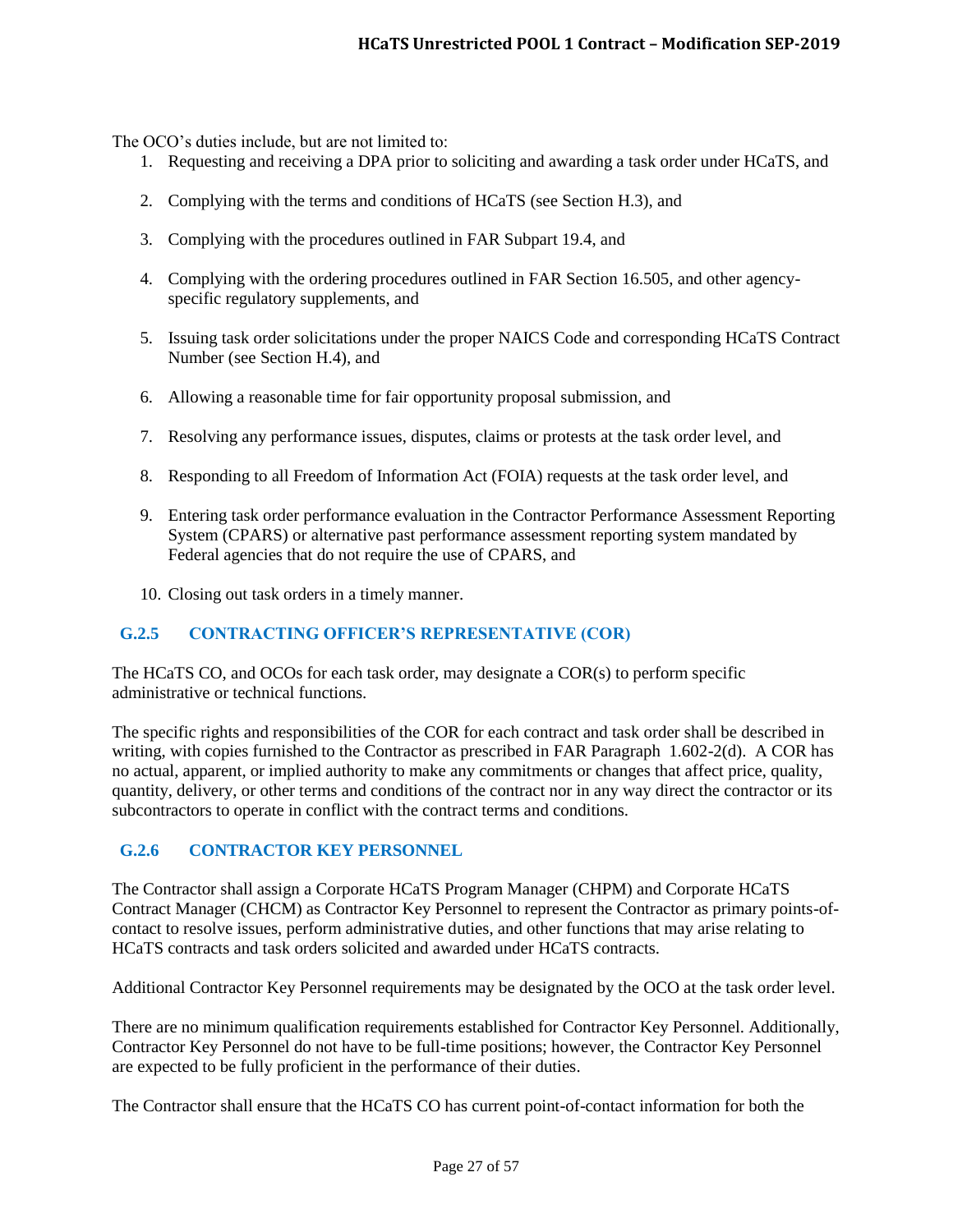CHPM and CHCM. The Contractor Key Personnel are considered essential to HCaTS. Upon removing and replacing any Contractor Key Personnel, the Contractor shall notify the HCaTS CO within 15 business days.

All costs associated with Contractor Key Personnel duties shall be handled in accordance with the Contractor's standard accounting practices; however, no costs for Contractor Key Personnel shall be billed to the HCaTS Program Management Office (HCaTS PMO).

Failure of Contractor Key Personnel to effectively and efficiently perform their duties will be construed as conduct detrimental to contract performance and may result in activation of Dormant Status (see Sections H.25).

# <span id="page-27-0"></span>**G.2.6.1 CORPORATE HCATS PROGRAM MANAGER (CHPM)**

The Contractor's corporate management structure shall guarantee senior, high-level, program management of HCaTS, including a CHPM to represent the company in all HCaTS program- related matters.

The CHPM duties include, but are not limited to:

- 1. Advising and assisting current and potential HCaTS customers regarding the technical scope of HCaTS and the overall attributes of HCaTS, and
- 2. Promoting customer use of HCaTS, and
- 3. Being ultimately responsible for ensuring that all reporting information required under HCaTS is provided accurately, thoroughly and timely, and
- 4. Being ultimately responsible for all performance issues related to their HCaTS contract and task orders awarded under their HCaTS contract, and
- 5. Attending all HCaTS Program Management Review (PMR) meetings and other HCaTS meetings as scheduled.

# <span id="page-27-1"></span>**G.2.6.2 CORPORATE HCATS CONTRACT MANAGER (CHCM)**

The Contractor's corporate management structure shall guarantee senior, high-level, program management of HCaTS, including a CHCM to represent the company in all HCaTS contract- related matters.

The CHCM duties include, but are not limited to:

- 1. Verifying that the OCO soliciting or awarding a task order solicitation under HCaTS has an HCaTS DPA. Verification can be provided by the HCaTS CO, HCaTS PM, or duly authorized representative, and
- 2. Ensuring the company's task order awards under their HCaTS contract are contractually in compliance with HCaTS (see Section H.3), and
- 3. Ensuring all data within the Contract Payment Reporting Module (CPRM) is current, accurate, and complete (see Section G.3.2), and
- 4. Ensuring contract administrative functions and meeting all the performance reporting and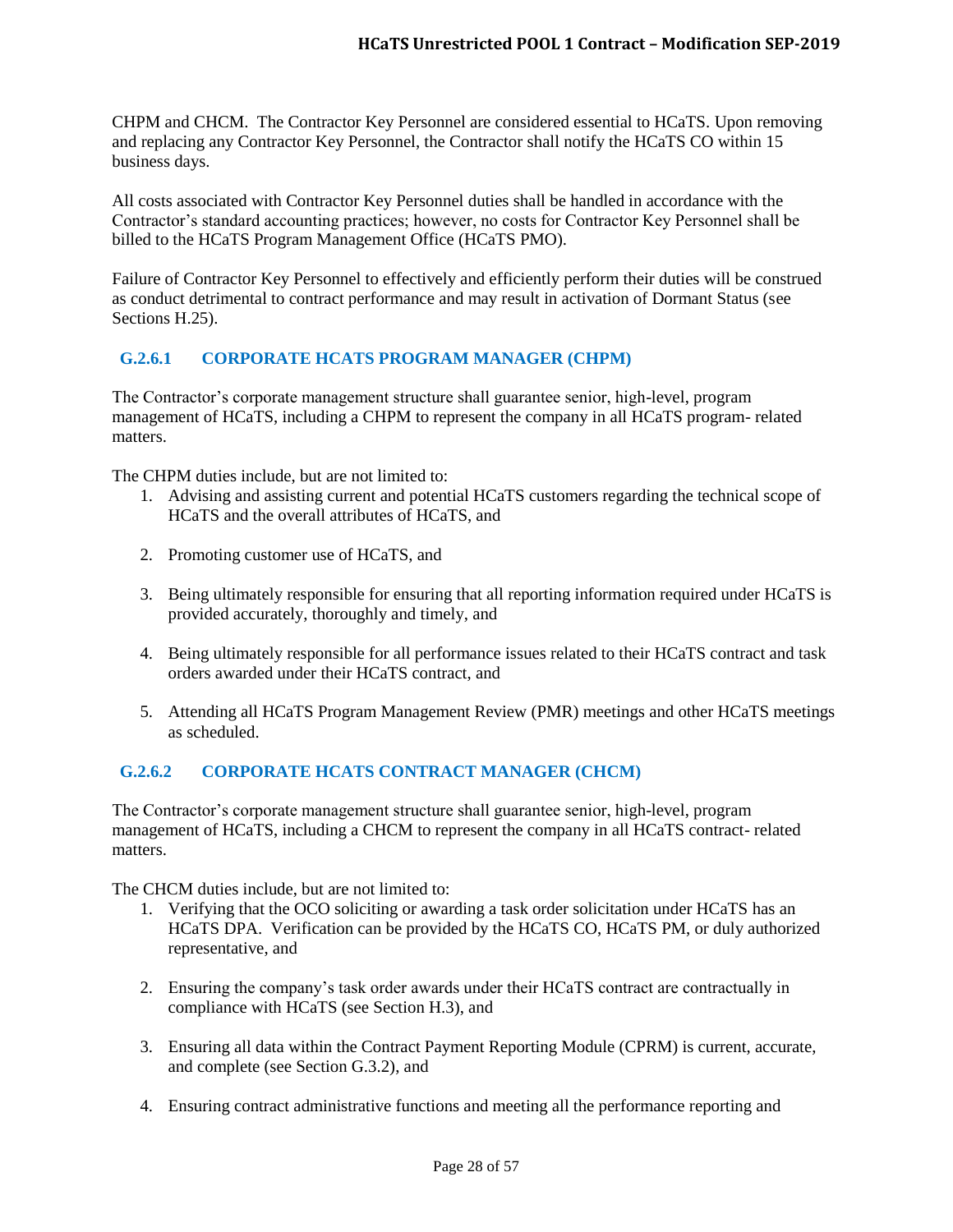compliance standards listed under Section F.5, are maintained, and

- 5. Being ultimately responsible for ensuring that all contractual agreements, including modifications, are negotiated and put in place expeditiously, and
- 6. Being ultimately responsible for ensuring that all task order invoicing is accurate and timely, and
- 7. Attending all HCaTS Program Management Review (PMR) meetings and other HCaTS meetings as scheduled.

#### <span id="page-28-0"></span>**G.3 CONTRACTOR ADMINISTRATION REQUIREMENTS**

The following sections describe the administration requirements for HCaTS contracts and task orders awarded under HCaTS contracts. The CHCM shall be the primary point-of-contact for these requirements.

Failure to meet administrative requirements may result in activation of Dormant Status (see Sections H.25).

## <span id="page-28-1"></span>**G.3.1 CONTRACT ACCESS FEE (CAF)**

As of 1 August 2018, the CAF rate for HCaTS Task Orders is 0.75% fixed-fee. Visit HCaTS website [\(www.gsa.gov/hcats\)](http://www.gsa.gov/hcats) for CAF updates and exceptions or agency specific CAF rate agreement, if any.

**NOTE:** For task orders awarded before 1 August 2018, the CAF rate remains 2% fixed fee; however, the OCOs must change the CAF from 2% to 0.75% at the time of the next option year that will be exercised on or after 1 August 2018. If the task order will not be exercised on or after 1 August 2018, the CAF remains as 2% until the completion of the current period of performance.

The OCOs and Contractors must use the following criteria for CAF:

- 1. CAF remittance calculated as: Total Paid Invoice (minus the CAF CLIN) multiplied by the CAF Percentage.
- 2. The task order solicitations shall have a separate and distinct CLIN for CAF for the base year and each option period. In response to all task order solicitations, regardless of contract type, the Contractor shall always propose a CAF rate based on the total fixed-price or total estimated costs, including options.
- 3. If the customer organization has a CAF Memorandum of Understanding (CAF MOU) agreement in place with the HCaTS PMO, the CAF rate on the MOU must be used.

NOTE: See Section G.3.2.4 for CAF remittance instructions.

#### <span id="page-28-2"></span>**G.3.2 CONTRACT PAYMENT REPORTING MODULE (CPRM)**

The specific system for all task order award, modification, invoice, and CAF payment data will be electronically through the CPRM located within GSA's Enterprise Data Warehouse (EDW).

#### <span id="page-28-3"></span>**G.3.2.1 TASK ORDER AWARD DATA**

The Contractor shall report all task order award data within 30 calendar days of award into the CPRM; at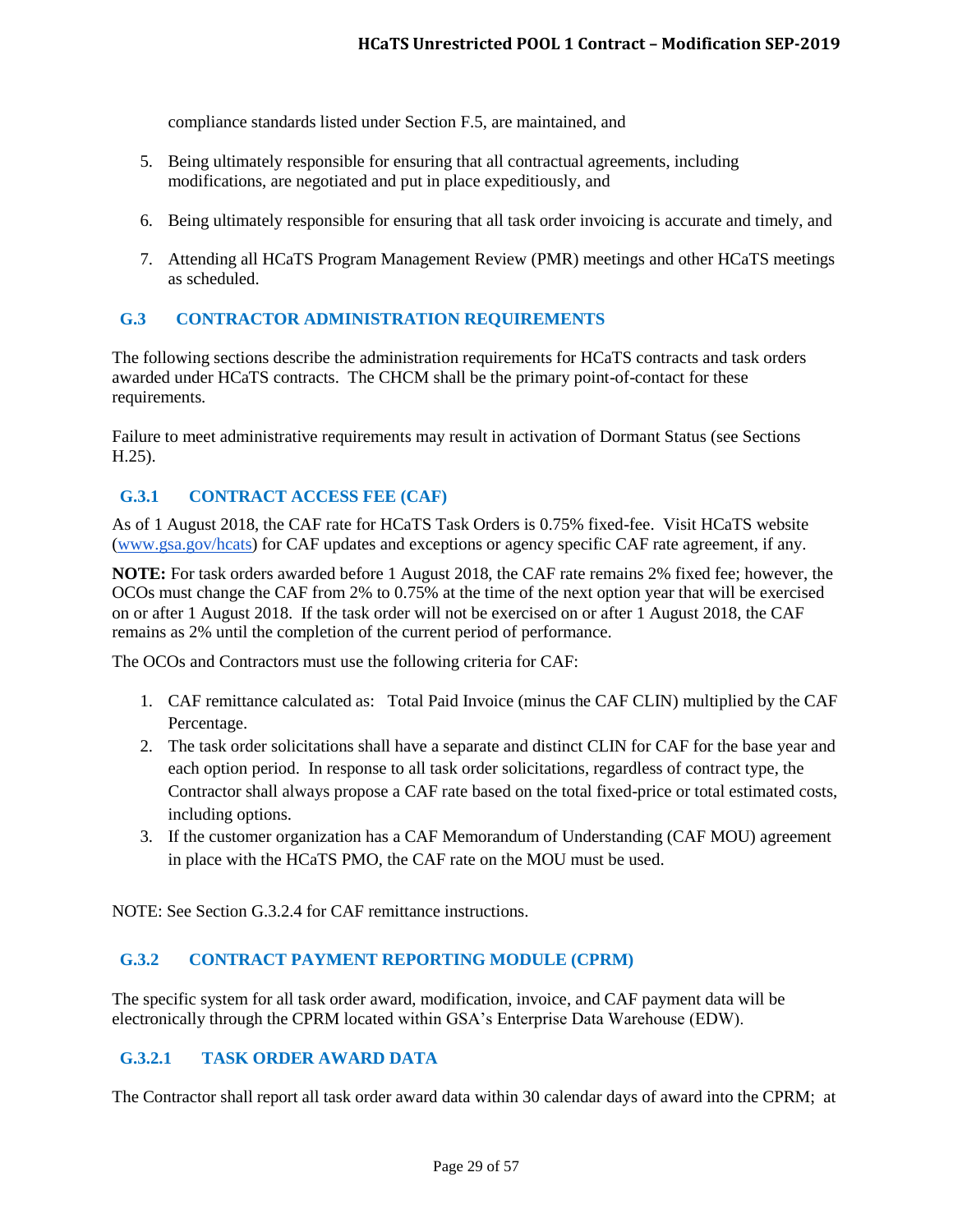the minimum all task order award data shall include the following:

- 1. HCaTS Contract Number
- 2. Task Order Number (not the Solicitation Number)
- 3. Task Order Description
- 4. Functional Area (Pool 1 or Pool 2)
- 5. Predominant Order NAICS Code
- 6. Predominant Contract Type
- 7. Issued using GSA Assisted services (Yes or No)
- 8. Initial Period of Performance (Base Year period of performance)
- 9. Estimated Completion Date (end date after all option years exercised)
- 10. Award Date
- 11. Initial Obligated/Funded Amount (obligated amount for the base year)
- 12. Total Obligated/Funded Amount (total obligated dollar amount)
- 13. Total Estimated Value (total contract value including all option years)
- 14. Ordering Contracting Officer (Name and Email Address of OCO that signed the TO award)
- 15. Issuing Agency
- 16. Issuing Bureau
- 17. Receiving Agency (the customer)
- 18. Receiving Bureau
- 19. Location
- 20. Place of Performance (enter the primary place of performance)
- 21. Attachment (attach an electronic copy of the complete task order Award documents that includes Statement of Work (SOW)/Statement of Objectives (SOO), or Performance Work Statement (PWS))
- 22. Add Line Item (enter the information for each Contract Line Item Numbers (CLINs) of the task order. If the task order does not have a CLIN, input CLIN Number 9999 as a single CLIN for all billing)
- 23. Based on the contract type, enter the additional information stated in Section G.3.2.1.1, G.3.2.1.2, or G.3.2.1.3.

# <span id="page-29-0"></span>**G.3.2.1.1 FIXED PRICE AWARD DATA**

In addition to the data required under Section G.3.2.1, all Fixed Price award data shall also include:

- 1. Initial obligated/funded amount, and
- 2. Total Firm-Fixed Price, including the base and all option periods by CLIN Number, and
- 3. Initial Maximum Incentive or Award Fee, if applicable.

#### <span id="page-29-1"></span>**G.3.2.1.2 COST REIMBURSEMENT AWARD DATA**

In addition to the data required under Section G.3.2.1, all Cost Reimbursement award data shall also include:

- 1. Initial obligated/funded amount, and
- 2. Total estimated cost, including the base and all option periods by CLIN Number, and
- 3. Fixed Fee, if applicable, and
- 4. Initial Incentive or Award Fee, if applicable.

#### <span id="page-29-2"></span>**G.3.2.1.3 TIME-AND-MATERIALS (T&M) AND LABOR-HOUR (L-H) AWARD DATA**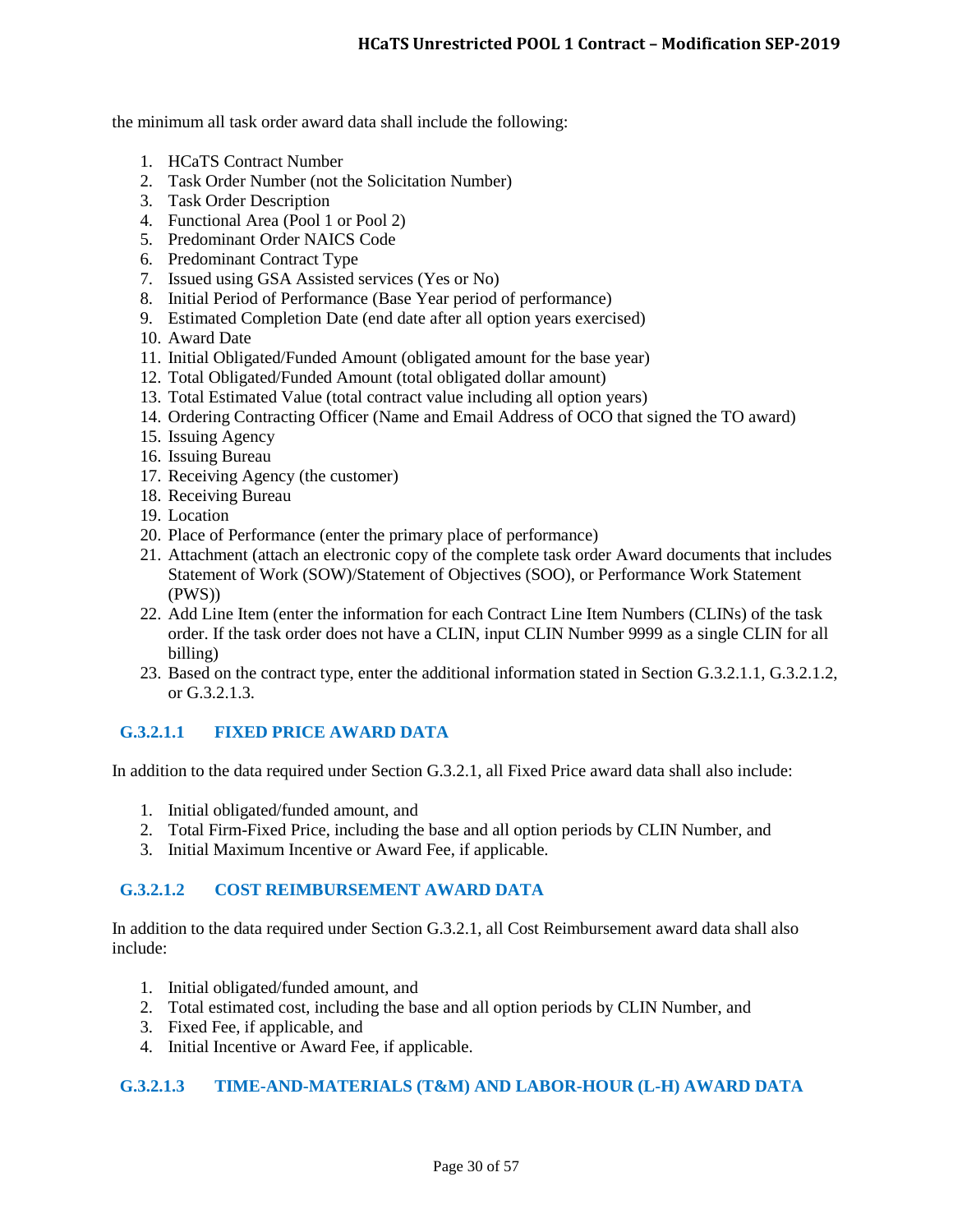In addition to the data required under Section G.3.2.1, all T&M and L-H award data shall also include:

- 1. Initial obligated/funded amount, and
- 2. Total task order ceiling, including the base and all option periods by CLIN Number, and
- 3. Awarded labor categories and Standard Occupational Classification (SOC) numbers, and
- 4. The loaded hourly labor rate and hours by each corresponding HCaTS labor category, for the base and all option periods, and
- 5. The loaded hourly labor rate and hours by each Specialized Professional Services Labor, Service Contract Act Labor, or OCONUS Labor, including a title and description of the labor category, if applicable, for the base and all option periods.

## <span id="page-30-0"></span>**G.3.2.2 TASK ORDER MODIFICATION DATA**

The Contractor shall report all task order modification data within 30 calendar days of receiving a signed copy of the modification, excluding modifications issued through GSA's EDW. Modification data issued through GSA's EDW will automatically populate into the CPRM.

Modification data shall include:

- 1. HCaTS Contract Number, and
- 2. Task Order Number (not the Solicitation Number), and
- 3. Modification Number, and
- 4. Modification Description (e.g., Incremental Funding, Exercise Option, Change Order), and
- 5. OCO Point of Contact (Name, Phone Number, Email Address), and
- 6. Modification Ordering Period (do not change the initial start date of the task order), and
- 7. Modification Date, and
- 8. Modification obligated/funded amount allocated to the applicable CLINs, and
- 9. An electronic copy of the complete modification awarded by an OCO.

# <span id="page-30-1"></span>**G.3.2.3 INVOICE DATA**

The Contractor shall report invoice data from each paid invoice within 30 calendar days after the end of the reporting quarter, including the invoice data on task orders issued through GSA's EDW. If no invoice data was received during a required reporting period for a specific task order, the Contractor shall report in the "Zero Invoice Data" screen located in the CPRM system for that particular task order.

Regardless of contract type, the Contractor shall report the following:

- 1. HCaTS Contract Number, and
- 2. Task Order Number (not the Solicitation Number), and
- 3. Contractor Invoice Number, and
- 4. Date Invoice Paid, and
- 5. Amount of invoice that was subcontracted, and
- 6. Amount of invoice that was subcontracted to a small business, and
- 7. For each contract type, the Contractor shall report as follows:
	- a. Fixed Price task orders: Total Amount Paid (Lump Sum) by CLIN, and
	- b. T&M or L-H type task orders: Total Amount Paid (Lump Sum) by CLIN, and
	- c. Cost-Reimbursement task orders: Labor Categories, SOC Number, and Direct Labor Rate for each Task Order Labor Category.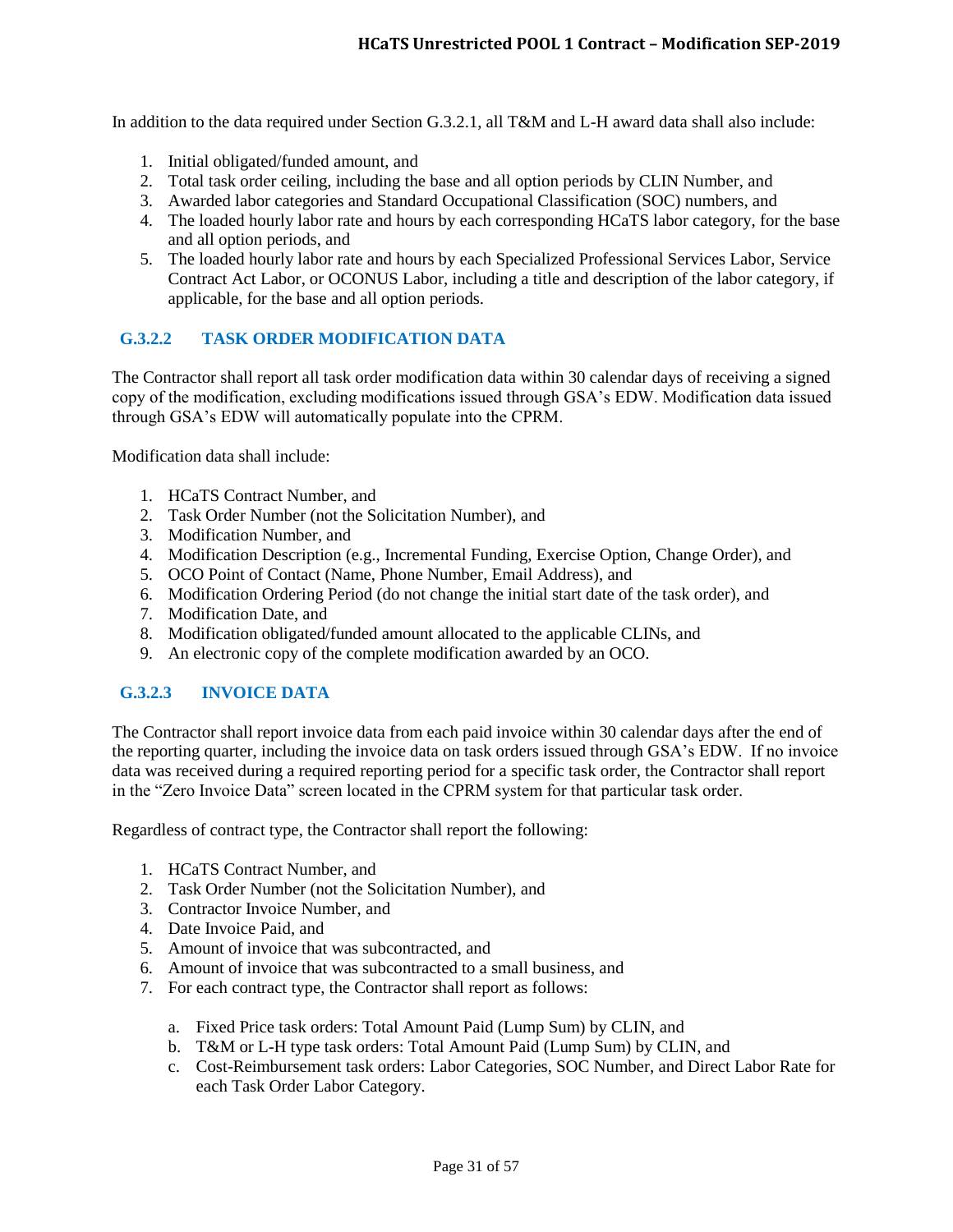# <span id="page-31-0"></span>**G.3.2.4 CONTRACT ACCESS FEE (CAF) PAYMENT DATA**

The Contractor shall remit the CAF in U.S. dollars to the HCaTS PMO within 30 calendar days after the end of each calendar quarter for all invoice payments received during that calendar quarter as follows:

| <b>CALENDAR QUARTERS</b>              | <b>CAF DUE DATE</b>      |
|---------------------------------------|--------------------------|
| $1st$ Quarter (January 1-March 31)    | April $30th$             |
| $2nd$ Quarter (April 1-June 30)       | July $30th$              |
| $3rd$ Quarter (July 1-September 30)   | October $30th$           |
| $4th$ Quarter (October 1-December 31) | January 30 <sup>th</sup> |

Where the CAF for multiple invoice payments (on one or more task orders) is due, the Contractor may consolidate the CAF owed into one payment, including the consolidation of the CAF across all awarded Pools.

Failure to remit the full amount of the CAF within 30 calendar days after the end of the applicable reporting period constitutes a contract debt to the United States Government under the terms of FAR Subpart 32.6. In addition, the Government may exercise all rights under the Debt Collection Improvement Act of 1996, including withholding or off-setting payments and interest on the debt.

The Contractor's failure to accurately and timely remit the CAF is sufficient cause for the HCaTS PMO to place the contractor in Dormant Status (see Section H.25).

CAF Payment Data shall include:

- 1. Trace Number, and
- 2. Total Remitted Amount, and
- 3. Remit Date, and
- 4. Amount applied to each Task Order Number (for the reported payment). Contractors are encouraged to submit CAF payments via https://pay.gov/public/home>.
- 5.

# <span id="page-31-1"></span>**G.3.2.5 CLOSEOUT DATA**

The Contractor shall submit task order close-out data quarterly following the expiration of a task order. This shall be accomplished for each and every task order.

This data shall include:

- 1. Final Task Order Dollar Value, and
- 2. Cumulative Invoiced Amount, and
- 3. Total CAF Amount Paid, and
- 4. CAF Balance Owed, and
- 5. Final Invoice Paid (Y/N), and
- 6. Release of Claims Date, and
- 7. Pending Actions Preventing Close-out

## <span id="page-31-2"></span>**G.3.3 SUBCONTRACTING PLAN**

A small business concern, as defined in FAR Section 2.101, is not required to have a subcontracting plan. For other than small business concerns, the Offeror shall have a subcontracting plan.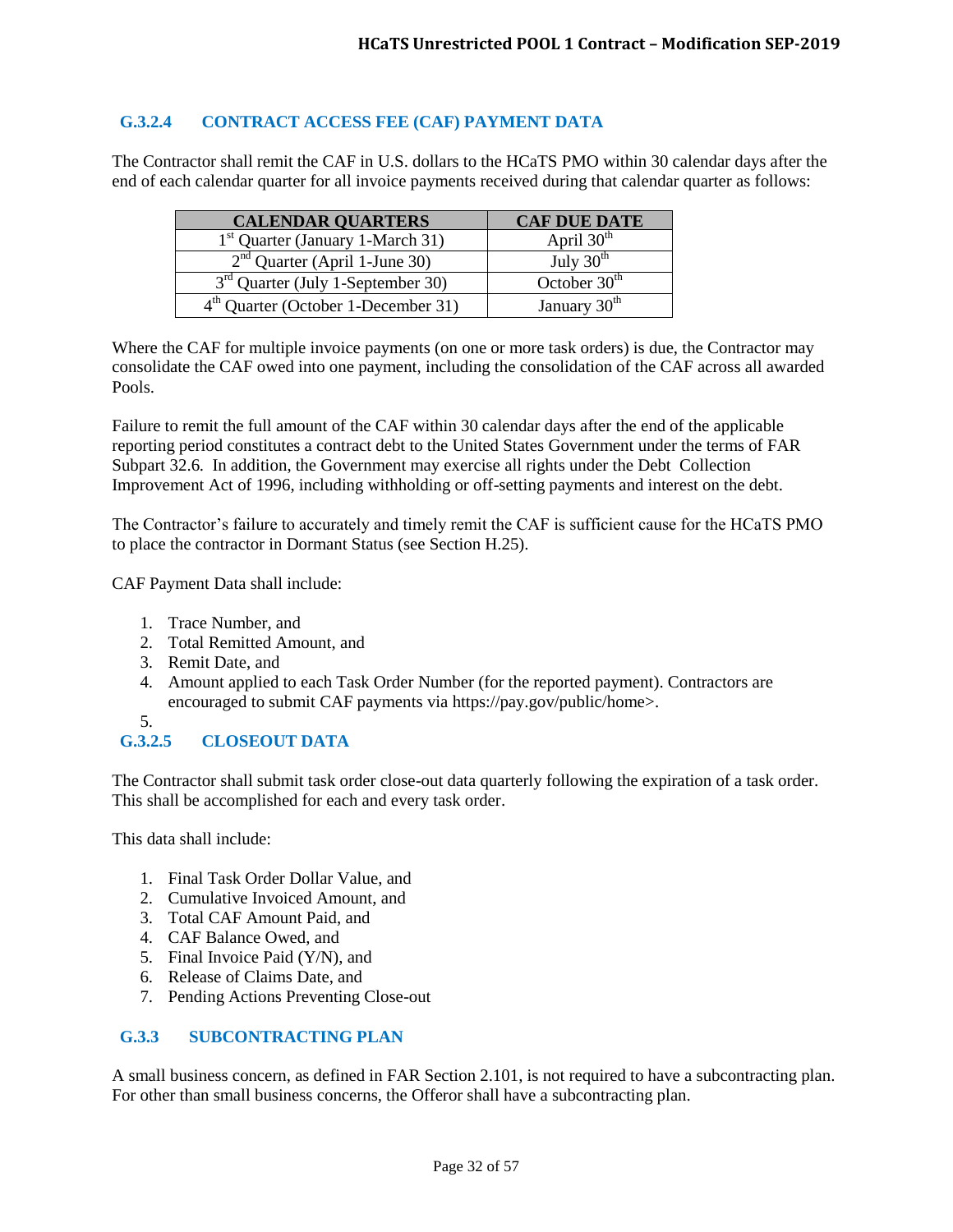The Contractor shall comply with the Contractor's Subcontracting Plan, incorporated into the HCaTS contract by reference, to ensure that small businesses (SB), Small Disadvantaged Businesses (SDB), Women-Owned Small Businesses (WOSB), HUBZone Small Businesses (HUBZone SB), Veteran-Owned Small Businesses (VOSB), and Service-Disabled Veteran- Owned Small Businesses (SDVOSB), are provided the maximum practicable opportunity to participate as Subcontractors.

As stated in 15 U.S.C. 637(d)(9), any Contractor or Subcontractor failing to comply in good faith with the requirements of the Subcontracting Plan is in material breach of its contract. Further, 15 U.S.C.  $637(d)(4)(F)$  directs that a Contractor's failure to make a good faith effort to comply with the requirements of the Subcontracting Plan may result in the imposition of liquidated damages. The HCaTS PMO requires use of the electronic Subcontracting Reporting System (eSRS) modules as the secure, confidential, information management tool to evaluate subcontracting goal performance for HCaTS contracts. The Contractor retains responsibility for Subcontractor's performance and shall be accountable for their performance. The Contractor agrees to ensure that a Subcontractor agrees to the same restrictions, terms and conditions that apply in the HCaTS contract and implements reasonable safeguards to protect Government-furnished property and information.

The Subcontracting Plan covers the HCaTS program as a whole; however, the Contractor shall submit Individual Subcontract Reports (ISR) for Individual Subcontracting Plans, if applicable, and Summary Subcontract Reports (SSR) per HCaTS contract using the web-based eSRS at http://www.esrs.gov.

Affiliates of the Contractor or Subcontractor are not included in these reports. Subcontract award data reported by Contractors and Subcontractors shall be limited to awards made to their immediate next-tier Subcontractors.

Contractors are required to adhere to their subcontracting plan, incorporated into the contract by reference. When a Contractor does not meet any one or more of their subcontracting goals for a given reporting period, the Contractor shall explain, in writing, the rationale for not meeting the goals in the comments section of the ISR/SSR.

NOTE: If a Contractor represented that it was a small business concern prior to award and its size status subsequently changes to other than small business concern based on re-representation as prescribed in FAR 52.219-28, the Contractor shall submit to the HCaTS CO its subcontracting plan for review in accordance with FAR 52.219-9. The subcontracting plan shall be incorporated in the contract.

# <span id="page-32-0"></span>**G.3.4 CONTRACTOR PERFORMANCE ASSESSMENT REPORTING SYSTEM (CPARS)**

Past performance information is relevant information, for future source selection purposes, regarding a Contractor's actions under previously awarded contracts. It includes, for example, the Contractor's record of conforming to contract requirements and to standards of good workmanship, record of forecasting and controlling costs, adherence to contract schedules, including the administrative aspects of performance, history of reasonable and cooperative behavior and commitment to customer satisfaction, reporting into required databases, record of integrity and business ethics, and business-like concern for the interest of the customer.

The HCaTS PMO requires use of the CPARS modules as the secure, confidential, information management tool to facilitate the performance evaluation process for both HCaTS contracts and task orders awarded under HCaTS contracts. However, if a Federal agency requires an alternative past performance assessment reporting system for a specific task order(s) other than CPARS, the alternative reporting system takes precedence over CPARS.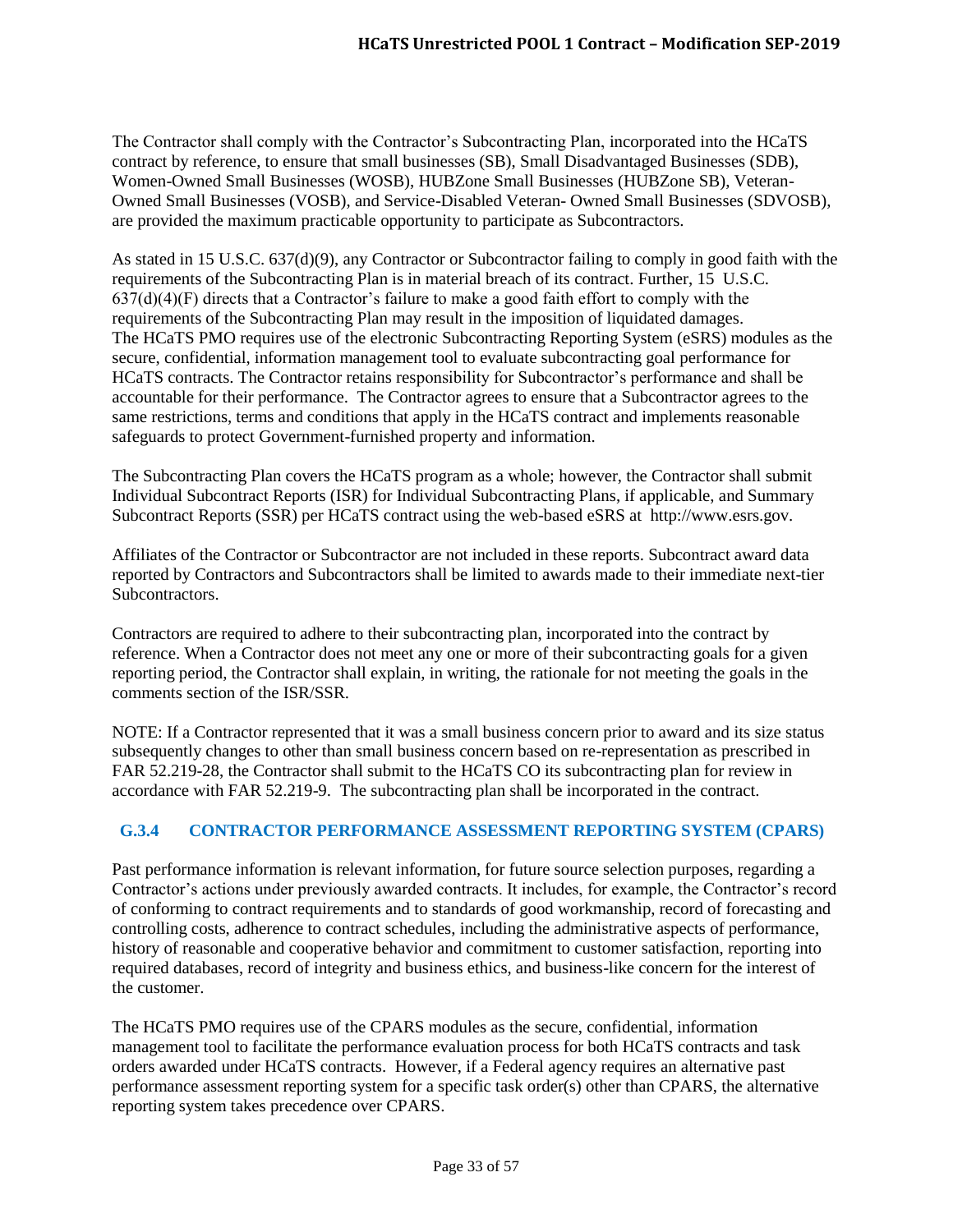The CHCM shall serve as a primary point-of-contact, who will be authorized access to the evaluation for review and comment for HCaTS contracts and task orders awarded under HCaTS contracts. The CHCM shall respond promptly to past performance evaluations as documented by the OCO at the task order level and the HCaTS CO for HCaTS.

In addition, the CHCM shall be required to identify an alternate contact that will be responsible for notifying the HCaTS CO in the event the primary contact is unavailable to process evaluations within the required 30-day time frame.

# <span id="page-33-0"></span>**G.3.4.1 HCATS CPARS**

The HCaTS CO will evaluate interim Contractor performance on an annual basis and final Contractor performance upon contract completion using the process and criteria in CPARS.

Evaluations of Contractor performance will be provided to the Contractor as soon as practicable after completion of the evaluation. Contractors will be given a minimum of 30 calendar days to submit comments, rebutting statements, or additional information.

Copies of the evaluations, Contractor responses, and review comments, if any, will be retained as part of the contract file, and may be used by Federal agencies to support future award decisions.

# <span id="page-33-1"></span>**G.3.4.2 TASK ORDER CPARS**

The HCaTS CO does not administer or evaluate task order performance. It is the sole responsibility of OCOs to evaluate each task order exceeding the micro-purchase threshold under HCaTS using the process and criteria in CPARS or an alternative past performance assessment reporting system. OCOs shall use CPARS for task orders awarded under HCaTS unless otherwise mandated by their Federal agency to utilize past performance systems other than CPARS.

At a minimum, the OCO shall be responsible for evaluating final Contractor performance upon task order completion.

# <span id="page-33-2"></span>**G.3.5 INSURANCE**

The insurance coverage specified in FAR Subsection 28.307-2 is the minimum insurance requirement for HCaTS. Insurance coverage applies to the HCaTS Program as a whole (i.e., this requirement is cumulative across all Pools the Contractor has been awarded an HCaTS contract under). The OCO may require additional insurance coverage or higher limits specific to a task order awarded under an HCaTS contract.

## <span id="page-33-3"></span>**G.3.6 MERGERS, ACQUISITIONS, NOVATIONS AND CHANGE-OF-NAME AGREEMENTS**

If a Contractor merges, is acquired or recognizes a successor in interest to Government contracts when Contractor assets are transferred; or, recognizes a change in a Contractor's name; or, executes novation agreements and change-of-name agreements by a CO other than the HCaTS CO, the Contractor shall notify the HCaTS CO and provide a copy of the novation or other agreement that changes the status of the Contractor. This notification, if applicable, applies once, sent to the HCaTS CO, and not for each HCaTS contract.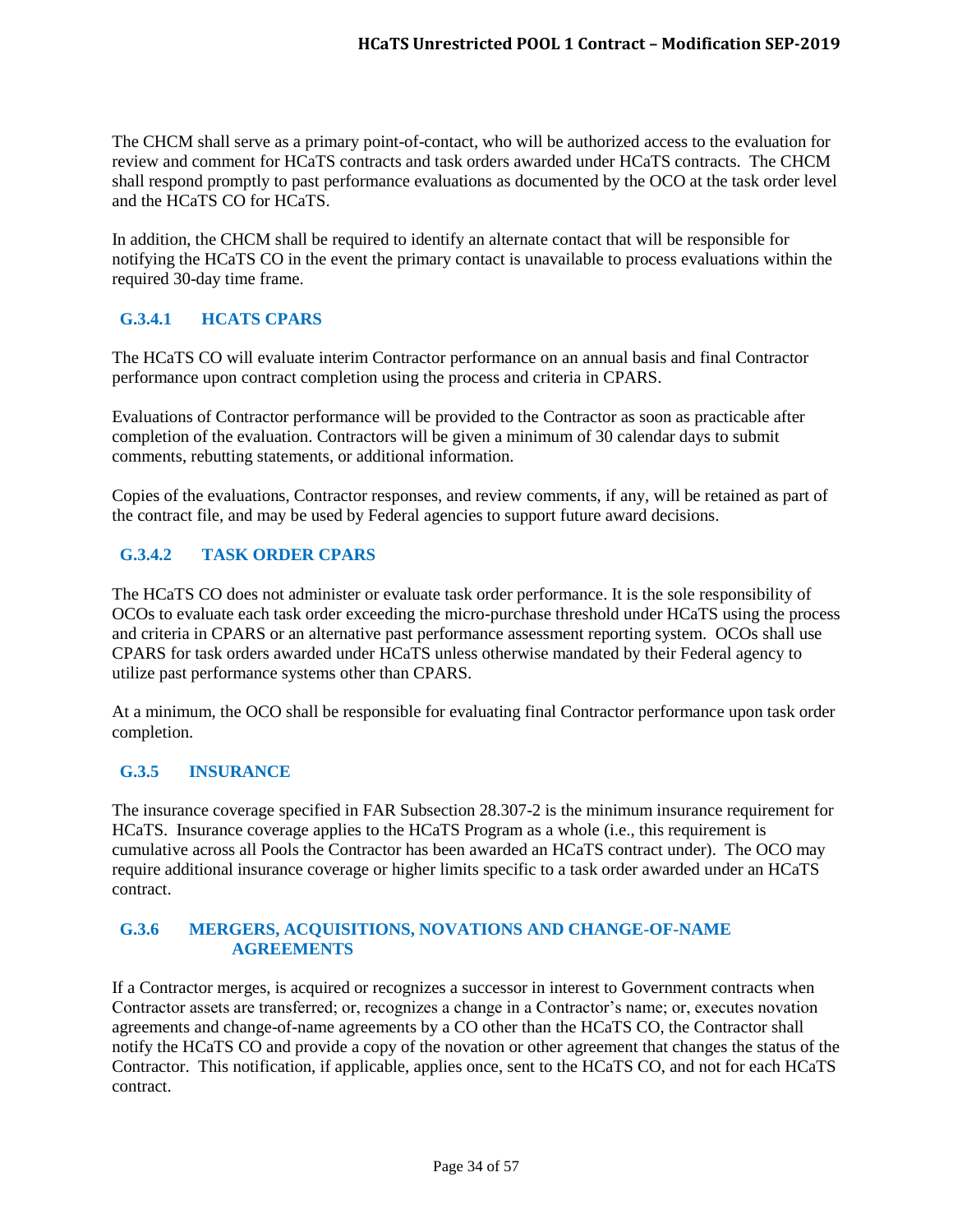#### <span id="page-34-0"></span>**G.3.7 RESPONSIBILITY AND FEDERAL AWARDEE PERFORMANCE AND INTEGRITY INFORMATION SYSTEM (FAPIIS)**

The Contractor shall maintain sufficient resources and meet the responsibility standards and Contractor qualifications set forth in FAR Part 9 to continue performance under HCaTS.

Subject to FAR 52.209-9, the Contractor shall update the information in FAPIIS on a semi- annual basis, throughout the term of HCaTS.

# <span id="page-34-1"></span>**G.3.8 VETS-4212 REPORTS**

Subject to FAR Subpart 22.13, FAR 52.222-37 and the Vietnam Era Veterans' Readjustment Assistance Act of 1972 (VEVRAA), Contractors and Subcontractors shall report annually to the Department of Labor the number of employees in their workforces and any new hires, by job category and hiring location, who are qualified covered veterans during the reporting period.

Contractors shall submit a VETS-4212 report annually to the DOL VETS-4212 website and provide confirmation to the HCaTS CO, even if the Contractor has no covered veterans or new employees to report during the reporting period. This report applies to the HCaTS Program as a whole, sent to the DOL VETS-4212 website and HCaTS CO, and not for each HCaTS contract.

# <span id="page-34-2"></span>**G.3.9 FSRS REPORTS**

Subject to FAR 52.204-10, Contractors are required to file a Federal Funding Accountability and Transparency Act (FFATA) Subaward Report by the end of the month following the month in which the Prime Contractor awards any subcontract with a value of \$25,000 or more, into the FFATA Subaward Reporting System (FSRS). This report applies for each HCaTS contract.

#### <span id="page-34-3"></span>**G.3.10 POST AWARD SMALL BUSINESS PROGRAM RE-REPRESENTATION**

Subject to FAR 52.219-28, if a Contractor represented that it was a small business concern prior to award the Contractor shall re-represent its size status upon the occurrence of any of the following:

- 1. Within 30 days after execution of a novation agreement, or
- 2. Within 30 days after a merger or acquisition that does not require a novation, or
- 3. Within 60 to 120 days prior to the end of the fifth year and exercising the option thereafter.

The Contractor shall re-represent its size status in accordance with the size standard in effect at the time of this re-representation that corresponds to the North American Industry Classification System (NAICS) codes assigned to this contract (see Section H.4).

If the Contractor represented that it was other than a small business concern prior to award of this contract, the Contractor may, but is not required to, take the actions required by this section.

The Contractor shall make the representation by validating or updating all its representations in the Representations and Certifications section of the System for Award Management (SAM) and its other data in SAM, as necessary, to ensure that they reflect the Contractor's current status. The Contractor shall notify the HCaTS CO in writing within the timeframes prescribed above that the data have been validated or updated, and provide the date of the validation or update.

# <span id="page-34-4"></span>**G.4 HCATS AND TASK ORDER CLOSEOUTS**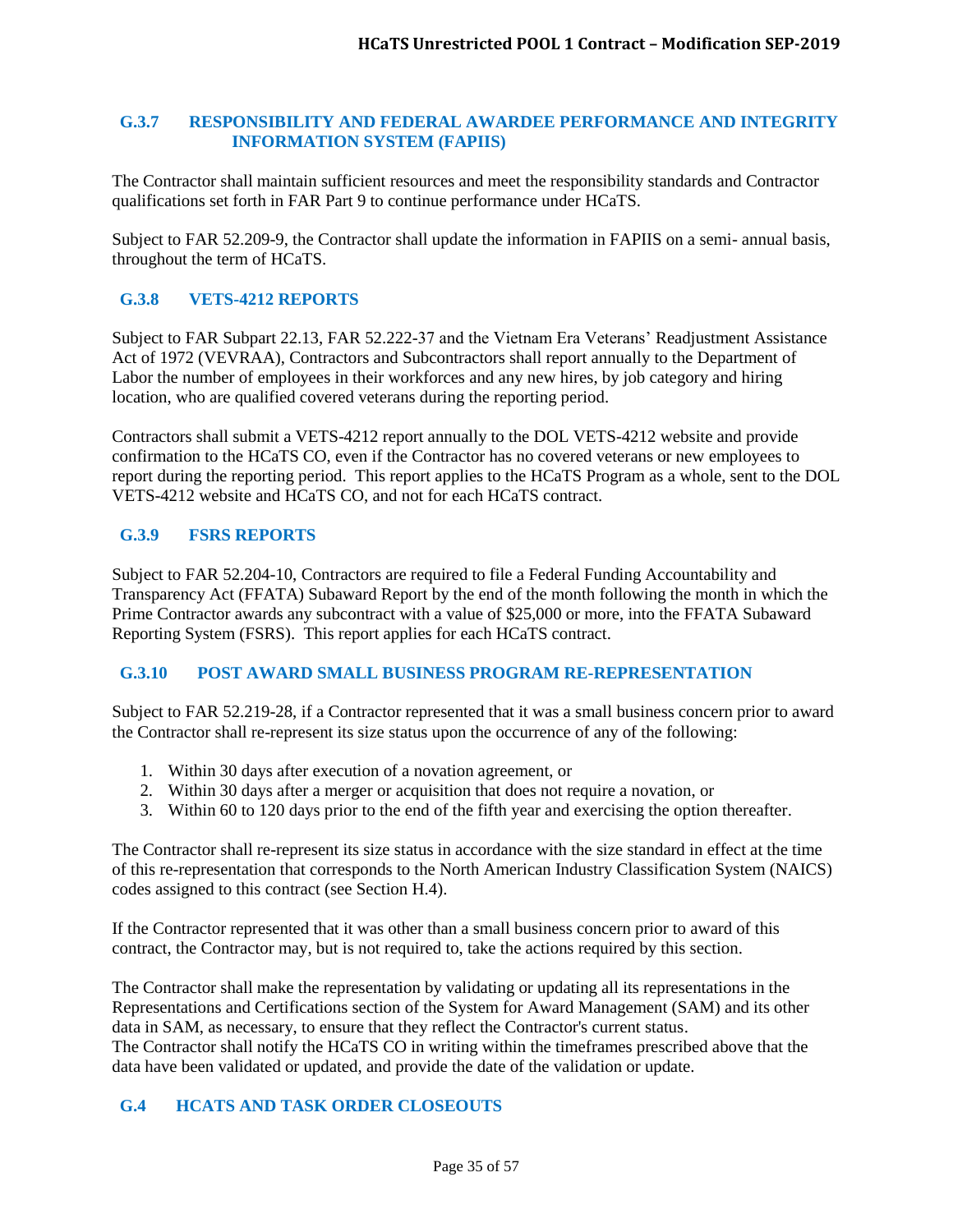HCaTS will be closed out upon the close-out of all task orders awarded under HCaTS contracts and all CAF fees submitted.

The OCO is responsible for closing out their task orders under HCaTS. Task order closeout will be accomplished within the procedures set forth in FAR Parts 4 and 42, and other agency- specific regulatory supplements.

For cost reimbursement and time-and-material task orders, the OCO is encouraged to utilize FAR Section 42.708 to the maximum extent practicable. The Contractor agrees to cooperate with the OCO to close out task orders as soon as practical. The Contractor shall report all task order close outs in the CPRM (see Section G.3.2.5).

## <span id="page-35-0"></span>**G.5 OPTION DETERMINATION**

After the initial ordering period, in recognition of exceptional contract and task order performance the HCaTS PMO may exercise a five-year option period in accordance with FAR 52.217-9; if necessary, the ordering period will be extended for additional six months in accordance with FAR 52.217-8.

## **(END OF SECTION G) PART I: THE SCHEDULE SECTION H: SPECIAL CONTRACT REQUIREMENTS**

#### <span id="page-35-1"></span>**H.1 RESERVED**

#### <span id="page-35-2"></span>**H.2 OBSERVANCE OF FEDERAL HOLIDAYS**

The Contractor shall observe Federal holidays and other days identified in this section unless otherwise indicated in individual task orders. The Government observes the following days as holidays:

- 1. New Year's Day
- 2. Birthday of Martin Luther King, Jr.
- 3. Washington's Birthday
- 4. Memorial Day
- 5. Independence Day
- 6. Labor Day
- 7. Columbus Day
- 8. Veterans Day
- 9. Thanksgiving Day
- 10. Christmas Day

In addition to the days designated as holidays, the Federal government may also observe any day designated by Federal Statute, Executive Order or Presidential Proclamation.

#### <span id="page-35-3"></span>**H.3 ORDERING PROCEDURES**

All task orders under HCaTS contracts shall:

- 1. Be solicited and awarded by an OCO with a Delegation of Procurement Authority (DPA) (see Section G.2.4), and
- 2. Be within the scope of Section C and all other terms and conditions of the HCaTS contract, and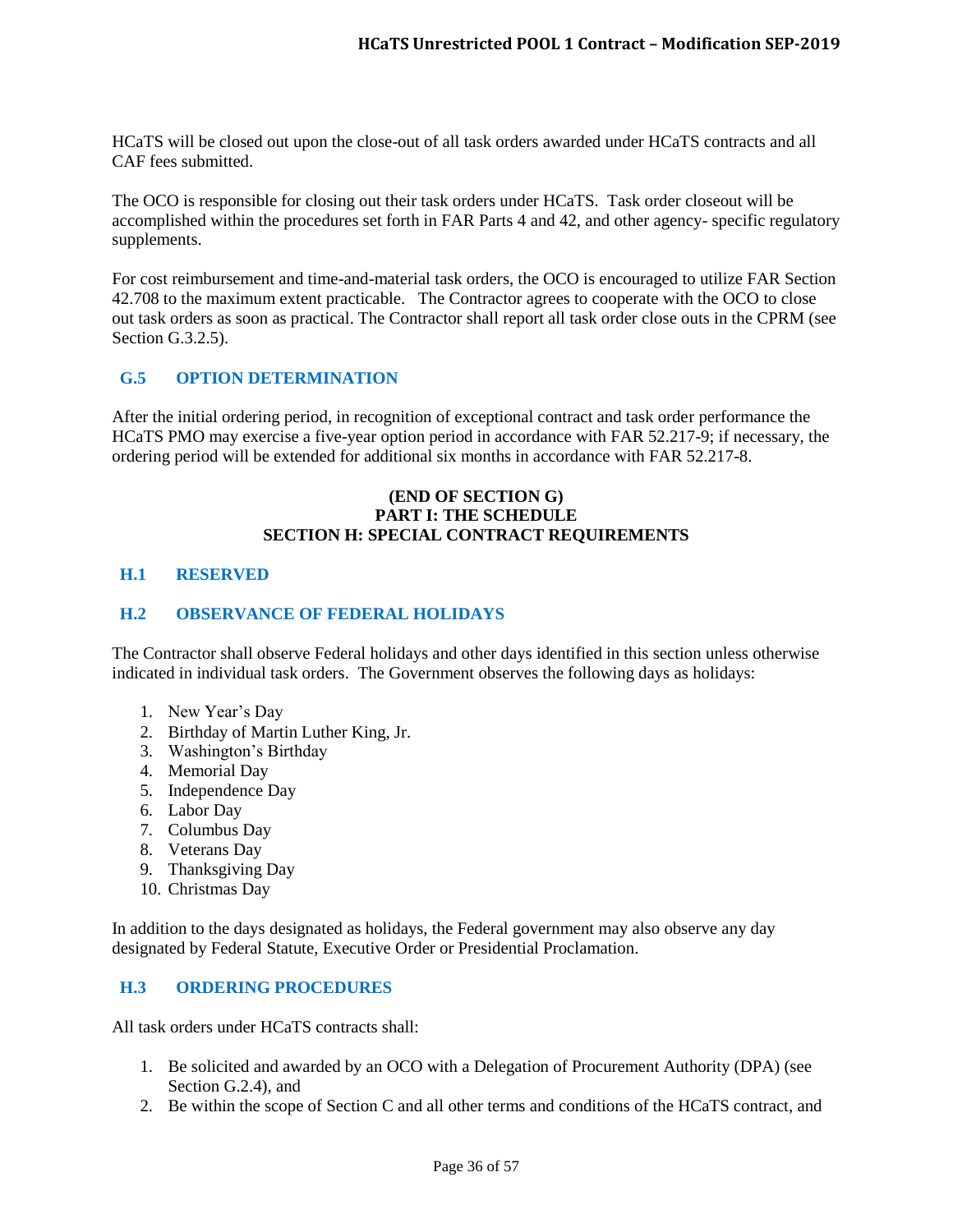- 3. Identify the HCaTS labor categories and Standard Occupational Classifications (see Section B.2.1 and Attachment J.1 {Standardized Labor Categories}), and
- 4. Be solicited and awarded under the proper NAICS Code and corresponding Contract
- 5. Number (see Section H.4), and
- 6. Identify the proper Product Service Code (see Section H.5), and
- 7. Comply with the ordering procedures in FAR Section 16.505 and other applicable agencyspecific regulatory supplements.

The OCO shall tailor all optional clauses, provisions, and other applicable terms and conditions specific to the task order solicitation and award. The OCO is also encouraged to take into consideration the current version of the Human Capital Assessment and Accountability Framework (HCAAF) when defining the scope of their task order.

All costs associated with the preparation, presentation, and discussion of the Contractor's proposal in response to a task order solicitation will be at the Contractor's sole and exclusive expense and each task order will be funded by the ordering agency at the task order level.

# <span id="page-36-0"></span>**H.4 NORTH AMERICAN INDUSTRY CLASSIFICATION SYSTEM (NAICS)**

## <span id="page-36-1"></span>**H.4.1 HCATS NAICS CODES**

HCaTS is comprised of two separate Government-Wide Multiple Award, Indefinite Delivery, Indefinite Quantity (MA-IDIQ) task order contracts that span eight NAICS Codes.

NAICS Codes are grouped into two separate Pools based on two separate small business size standards (\$12M and \$16.5M). Each Pool will have multiple IDIQ task order contract under it. All NAICS codes within a given Pool can be used to represent the predominant NAICS Code for any given task order solicited and awarded under an HCaTS contract.

NAICS Codes and small business size standards are periodically updated and revised by the SBA. If the SBA revises a HCaTS contracts' NAICS Code and small business size standard, the HCaTS CO may update the contracts to reflect the updated NAICS Code and small business size standard.

Due to Federal Procurement Data System-Next Generation (FPDS-NG) system limitation, only one NAICS Code can be assigned to a contract in FPDS-NG reports; the predominant NAICS Codes will be used for the task orders' FPDS-NG reports.

The table below identifies the HCaTS Pool 1 NAICS Code assignments. The predominant NAICS Code is shown in bold underline:

| POOL 1: \$12M SMALL BUSINESS SIZE STANDARD |                                                         |  |  |
|--------------------------------------------|---------------------------------------------------------|--|--|
| <b>NAICS CODE</b>                          | <b>NAICS TITLE</b>                                      |  |  |
| <u>611430</u>                              | <b>Professional and Management Development Training</b> |  |  |
| 611699                                     | All Other Miscellaneous Schools and Instruction         |  |  |
| 624310                                     | <b>Vocational Rehabilitation Services</b>               |  |  |

NOTE: Definitions for each NAICS Title can be found at http://www.census.gov/cgibin/sssd/naics/naicsrch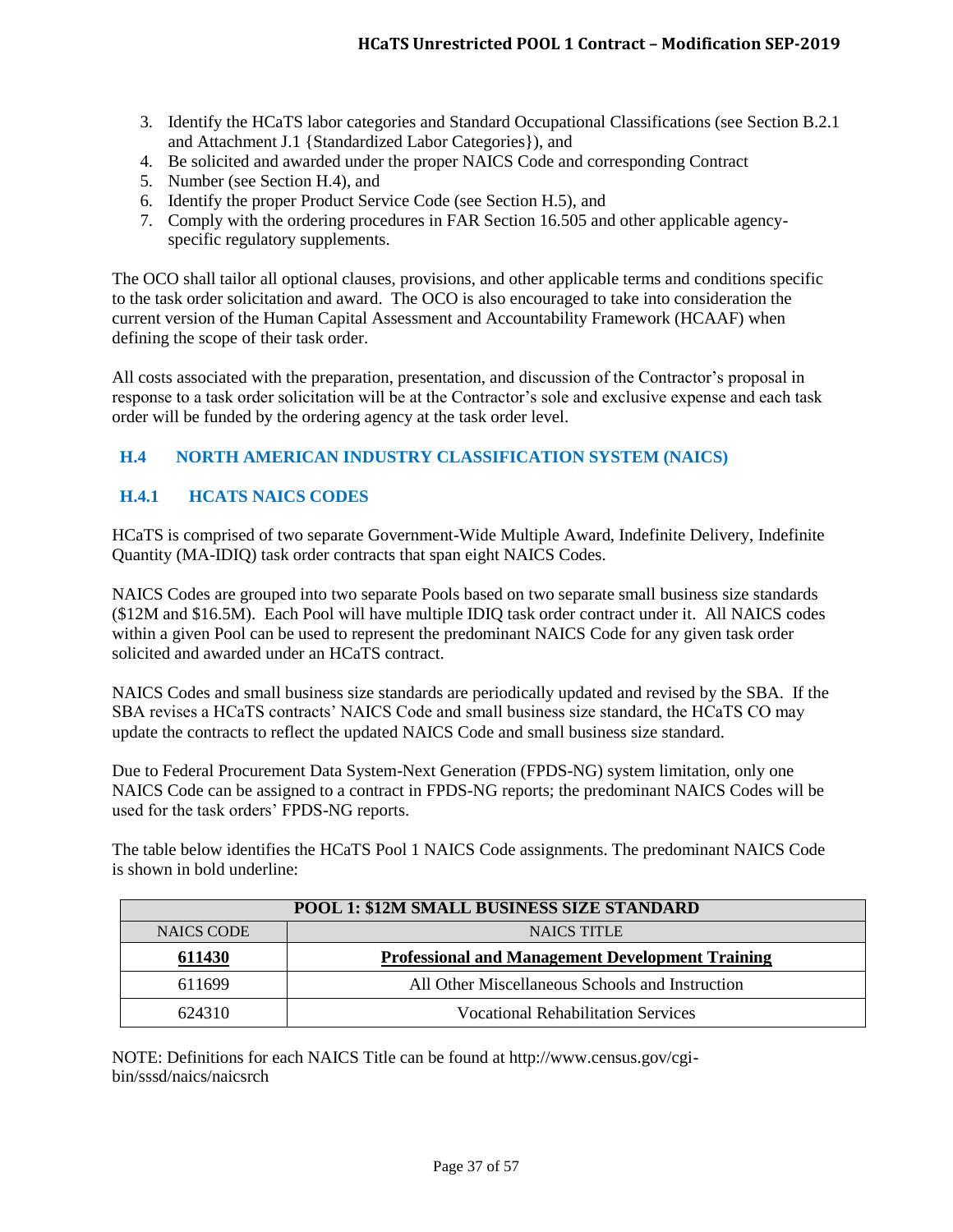## <span id="page-37-0"></span>**H.4.2 PREDOMINANT TASK ORDER NAICS CODE DETERMINATION**

The OCO is responsible for determining which predominant NAICS Code applies to a task order solicitation. The NAICS Code selected determines the corresponding Pool in accordance with Section H.4.2. Each Pool will have a list of eligible Contractors that qualify to receive solicitations and task order awards.

Ordering procedures in FAR Section 16.505 apply. If the solicitation could be classified in two or more NAICS Codes with different size standards, the OCO shall apply the NAICS Code for the industry accounting for the greatest percentage of anticipated task order dollar value.

# <span id="page-37-1"></span>**H.5 PRODUCT SERVICE CODE (PSC)**

The PSC represents what products, services, and/or research and development (R&D) was purchased by the Federal government for each task order award reported in FPDS-NG.

The scope of HCaTS spans across many PSCs; however, the predominant PSC selected must be based on the predominant service that is being purchased.

The Contract Payment Reporting Module (CPRM) reporting system facilitates compliance with proper PSC reporting for all Federal agencies, including DoD's taxonomy for the acquisition of services that maps PSCs into six separate Portfolio Groups, such as: Knowledge Based Services; Facility Related Services; Transportation Services; Medical Services, Electronics & Communication Services; and, Equipment Related Services.

<span id="page-37-2"></span>The OCO shall identify the PSC in the task order solicitation and report the PSC in FPDS-NG. The Contractor shall enter the PSC in the CPRM for each task order award. **H.6 ACCREDITATIONS**

All accreditations are optional; however, Contractors are encouraged to acquire these accreditations.

# <span id="page-37-3"></span>**H.6.1 ADEQUATE ACCOUNTING SYSTEM**

An adequate accounting system is a system that is approved by the HCaTS CO, in consultation with the Defense Contract Audit Agency (DCAA) or a Cognizant Federal Agency (CFA) and provides for the proper segregation, identification, accumulation, and allocation of direct and indirect costs for government procurements.

At the Contractor's request, the HCaTS CO make the adequacy determination on the Contractor's accounting system; if approved by HCaTS CO, the Contractor shall notify the HCaTS CO and designated OCO(s) for affected task orders, in writing, if there are any changes in the status of its adequate accounting system and provide the reasons for the change and copies of audit reports, as applicable. Only those Contractors that maintain an adequate accounting system, as approved by the HCaTS CO, shall be eligible for cost reimbursable task order awards.

At the task order level, the OCO has the authority for the determination of cost or price fair and reasonableness. The OCO may make the adequacy determination or require the Contractor to maintain an acceptable accounting system that will permit timely development of all necessary cost data in the form required by the proposed contract type.

#### <span id="page-37-4"></span>**H.6.2 ACCEPTABLE ESTIMATING SYSTEM**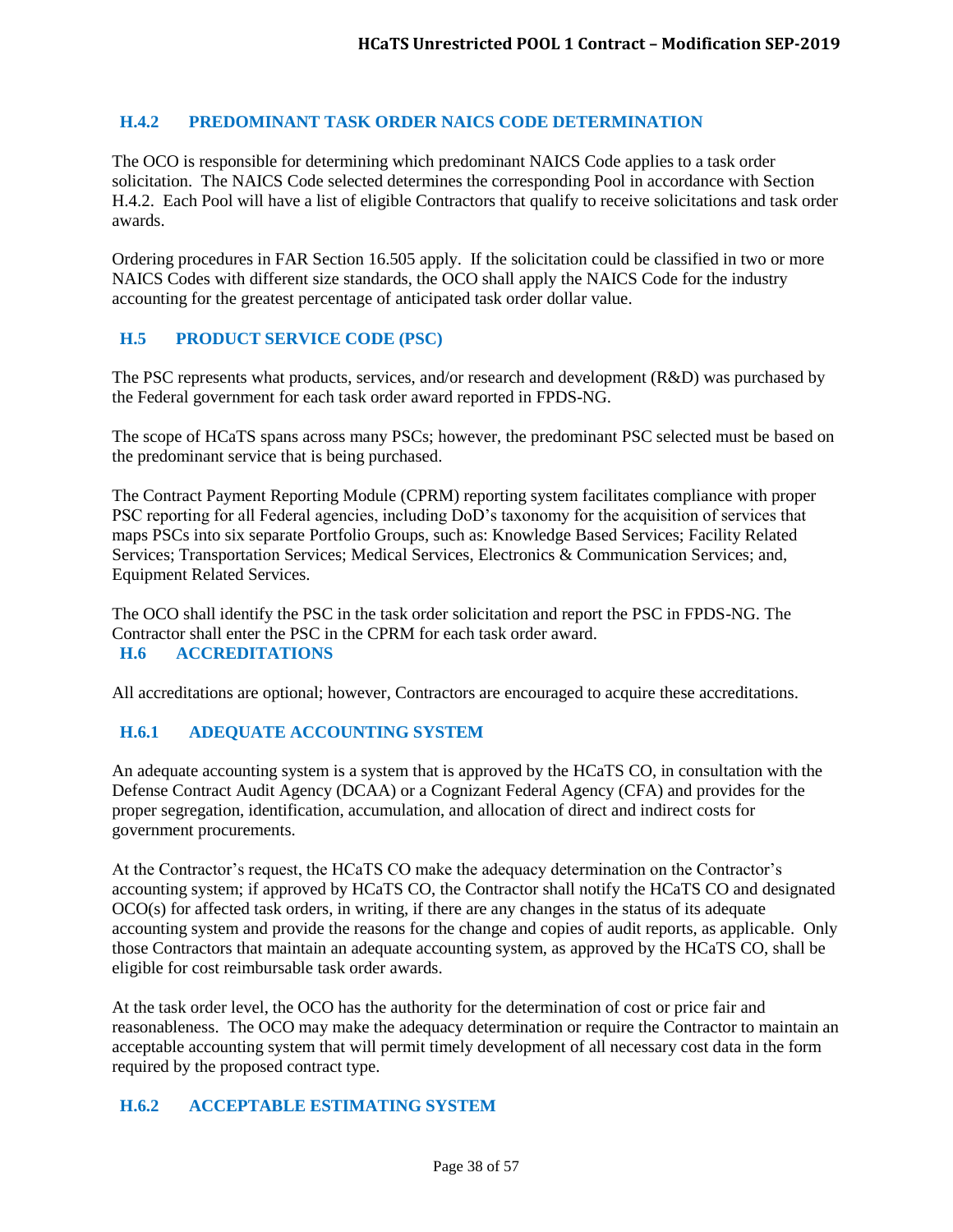An acceptable estimating system is a system that has been audited by the Defense Contract Management Agency (DCMA) or any Cognizant Federal Agency (CFA), and meets the requirements specifies in 48 CFR 252.215-7002 (Cost Estimating System Requirements).

An acceptable estimating system is not mandatory; however, Contractors are encouraged to maintain an acceptable estimating system for the entire ordering period of their HCaTS contract.

# <span id="page-38-0"></span>**H.6.3 APPROVED PURCHASING SYSTEM**

An approved purchasing system means the Contractor's purchasing system has been audited under Contractor Purchasing System Review (CPSR) in accordance with FAR Subpart 44.3 (Contractors Purchasing Systems Reviews).

An approved purchasing system is not mandatory; however, Contractors are encouraged to maintain an approved purchasing system for the entire ordering period of its HCaTS contract.

## <span id="page-38-1"></span>**H.6.4 FORWARD PRICING RATE AGREEMENTS (FPRA), FORWARD PRICING RATE RECOMMENDATIONS (FPRR), AND AUDITED BILLING RATES**

An FPRA, FPRR and Audited Billing Rates are not mandatory; however, Contractors are encouraged to have them audited by DCAA, DCMA or any other CFA for the entire ordering period of their HCaTS contract (IAW FAR Part 42.704 and FAR 42.17).

For Time-and-Material, Labor-Hour, and Cost Reimbursement (all types) task orders solicited and awarded under HCaTS contracts, Contractors are encouraged to execute an FPRA and/or audited billing rates to the maximum extent practicable. Contractors may use FPRRs when an FPRA has not been negotiated.

#### <span id="page-38-2"></span>**H.6.5 EARNED VALUE MANAGEMENT SYSTEM (EVMS)**

An EVMS, as defined in FAR Part 2.101, is not mandatory; however, Contractors are encouraged to have an EVMS during the entire ordering period of their HCaTS contract.

#### <span id="page-38-3"></span>**H.6.6 INTERNATIONAL ORGANIZATION FOR STANDARDIZATION (ISO) 9001:2008/2015 CERTIFICATION**

The ISO 9001:2008/2015 Certification specifies requirements for a quality management system to demonstrate the Contractor's ability to consistently meet the customers' requirements as well as statutory and regulatory requirements.

The ISO 9001:2008/2015 Certification is not mandatory; however, Contractors are encouraged to maintain the certification during the entire ordering period of their HCaTS contract.

## <span id="page-38-4"></span>**H.6.7 INTERNATIONAL ORGANIZATION OF STANDARDIZATION/INTERNATIONAL ELECTROTECHNICAL COMMISSION (ISO/IEC) 27001:2013 CERTIFICATION**

The ISO/IEC 27001:2013 Certification specifies the requirements for establishing, implementing, maintaining and continually improving an information security management system within the context of the organization. It also includes requirements for the assessment and treatment of information security risks tailored to the needs of the organization.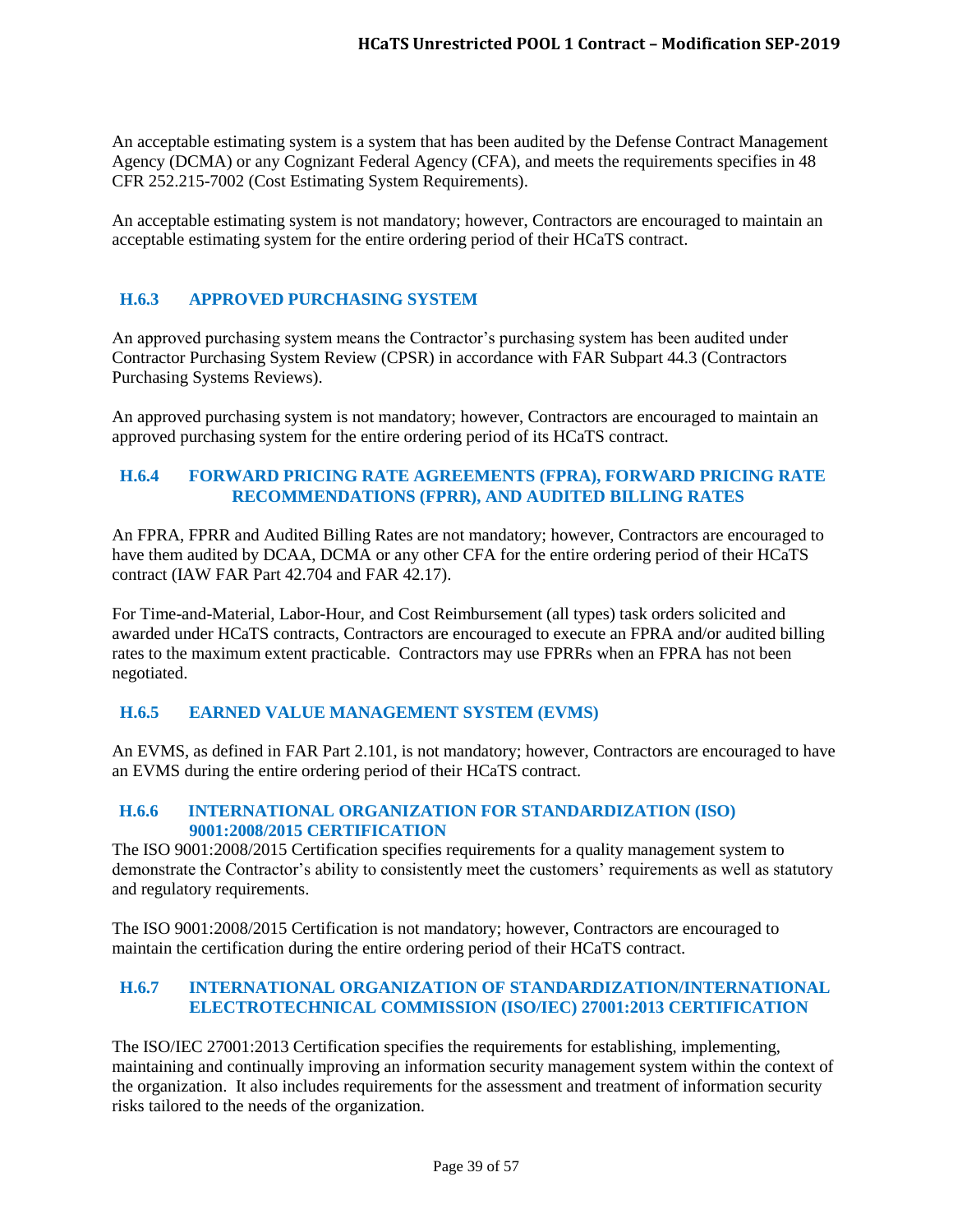An ISO/IEC 27001:2013 Certification is not mandatory; however, Contractors are encouraged to have ISO/IEC 27001:2013 Certification during the entire ordering period of their HCaTS contract.

## <span id="page-39-0"></span>**H.7 COST ACCOUNTING STANDARDS (CAS)**

The CAS are a set of 19 standards and rules promulgated by the Government for use in determining costs on procurements and for Contractors to disclose in writing and follow consistently their cost accounting practices.

The Contractor and its Subcontractors may be subject to "full" CAS coverage which requires all 19 standards, "modified" CAS coverage which requires Standards 401, 402, 405, and 406, or be "exempt" from CAS coverage under 48 CFR 9903.201-1 and 48 CFR 9903.201-2. Also, a Contractor under "full" coverage is not subject to a standard where it does not apply.

When a Contractor is subject to CAS, the Contractor shall comply with CAS coverage for task orders awarded under its HCaTS contract.

When a Contractor is subject to CAS, the Contractor shall maintain CAS compliance by DCAA or any other CFA other than DCAA for the entire ordering period of its HCaTS contract. The Contractor shall notify the HCaTS CO and designated OCO(s) for affected task orders, in writing, if there are any changes to its CAS Disclosure Statements, Administration of CAS, or Cost Accounting Practice Changes, and provide the reason(s) for the change and copies of audit reports, as applicable.

CAS does not apply to task orders and subcontracts for the acquisition of commercial items under FAR Part 12 or when task orders and subcontracts are firm-fixed-price or fixed-price with economic price adjustment provided that the price adjustment is not based on actual costs incurred.

#### <span id="page-39-1"></span>**H.8 MEANINGFUL RELATIONSHIP COMMITMENT LETTERS (MRCL)**

If applicable, an MRCL establishes the relationship and commitments of performance for Contractors who share accreditations from other affiliates, divisions, or subsidiaries within a Contractor's internal corporate structure.

If applicable, the Contractor shall maintain and honor each MRCL for the entire ordering period of its HCaTS contract. The Contractor shall notify the HCaTS CO and designated OCO(s) for affected task orders, in writing, if there are any changes in the status of its internal corporate relationships or commitments and provide the reason(s) for the change.

If applicable, the Contractor's MRCLs are incorporated by reference into the HCaTS contract and the HCaTS PMO will provide MRCLs to the OCO upon request.

#### <span id="page-39-2"></span>**H.9 PROFESSIONAL EMPLOYEE COMPENSATION PLAN**

The Government is concerned with the quality and stability of the work force to be employed on an HCaTS contract. Professional compensation that is unrealistically low or not in reasonable relationship to the various job categories may impair the Contractor's ability to attract and retain competent professional service employees or may be viewed as evidence of failure to comprehend the complexity of future task order requirements.

The Contractor's professional employee compensation plan is incorporated by reference and made a part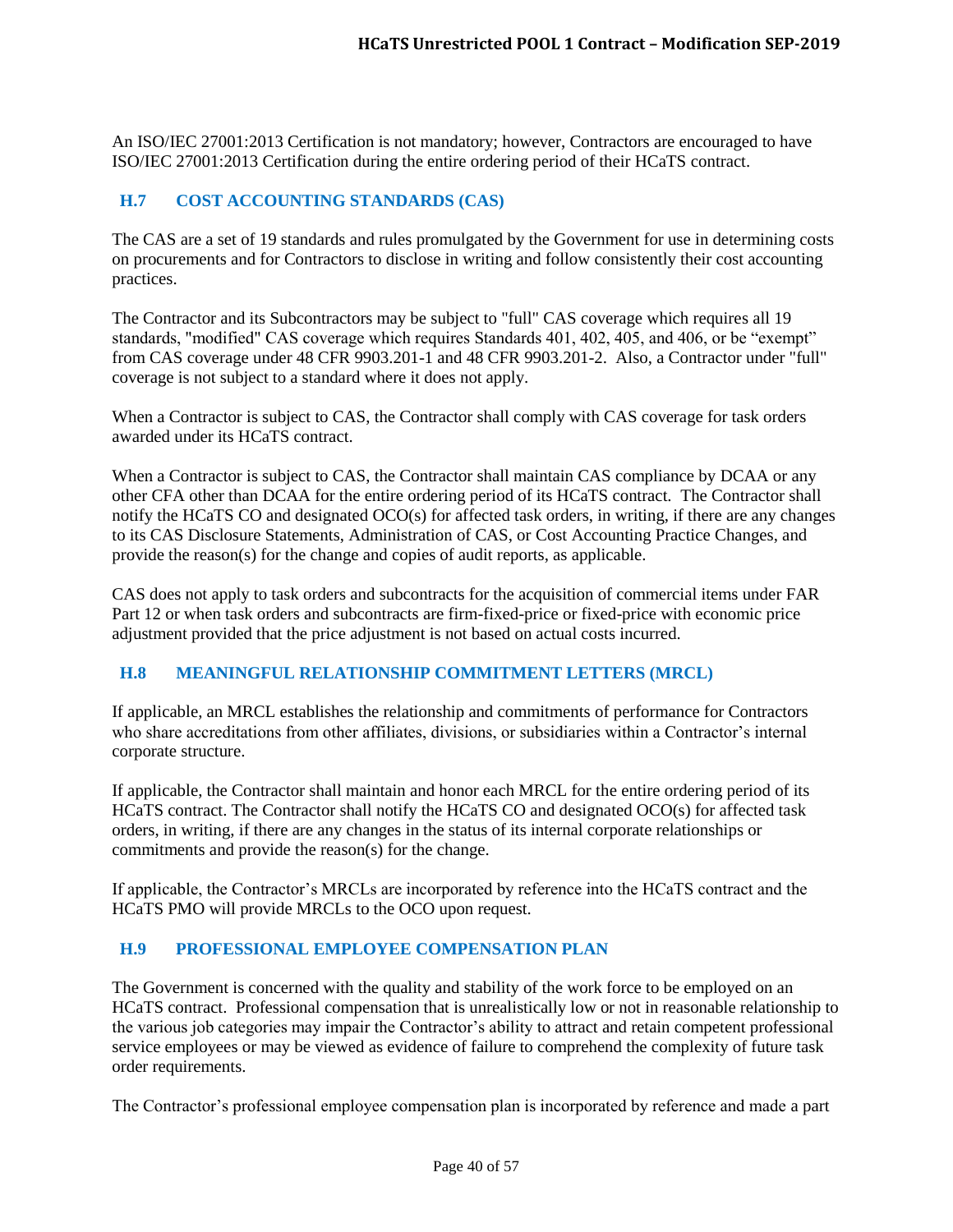of the HCaTS contract.

The Contractor shall notify the HCaTS CO and designated OCO(s) for affected task orders, in writing, if there are any changes in the status of their professional employee compensation plan and provide the reason(s) for the change and copies of the new professional employee compensation plan, as applicable.

# <span id="page-40-0"></span>**H.10 UNCOMPENSATED OVERTIME POLICY**

Uncompensated overtime means the hours worked without additional compensation in excess of an average of 40 hours per week by direct charge employees who are exempt from the Fair Labor Standards Act. Compensated personal absences such as holidays, vacations, and sick leave shall be included in the normal workweek for purposes of computing uncompensated overtime hours.

Task Orders may be subject to FAR 52.237-10 when services to be required are on the basis of the number of hours to be provided; therefore, the labor rate charged to the Government shall be adjusted accordingly for the hours worked without additional compensation in excess of an average of 40 hours per week by direct charge employees who are exempt from the Fair Labor Standards Act.

The Contractor's uncompensated overtime policy is incorporated by reference and made a part of the HCaTS contract.

The Contractor shall notify the HCaTS CO and designated OCO(s) for affected task orders, in writing, if there are any changes in the status of its uncompensated overtime policy and provide the reason(s) for the change and copies of the new uncompensated overtime policy, as applicable.

## <span id="page-40-1"></span>**H.11 SECURITY CLEARANCE REQUIREMENTS**

The OCO shall tailor security requirements (both facility and employee), clauses, provisions, and other applicable terms and conditions specific to each task order's solicitation and award.

Only those Contractors that meet the required security clearance levels on individual task order solicitations are eligible to compete for such task orders.

In general, all necessary facility and employee security clearances shall be at the expense of the Contractor. In some cases, Government offices that conduct background investigations do not have a means for accepting direct compensation from Contractors and instead charge Federal agencies for the background investigations. In these cases, the Contractor shall be flexible in establishing ways of reimbursing the Government for these expenses. The individual task order shall specify the terms and conditions for reimbursement, if any, for obtaining security clearances. The Contractor shall comply with all security requirements in task orders awarded under its HCaTS contract.

# <span id="page-40-2"></span>**H.11.1 FACILITY CLEARANCE LEVEL (FCL)**

An FCL is when a Contractor's facility is eligible for access to classified information at the Confidential, Secret, or Top Secret level. The FCL includes the execution of a Department of Defense (DoD) Security Agreement (DD Form 441 and DD Form 441-1) and Certificate Pertaining to Foreign Interests (SF 328).

Under the terms of an FCL agreement, the Government agrees to issue the FCL and inform the Contractor as to the security classification of information to which the Contractor will have access. The Contractor, in turn, agrees to abide by the security requirements set forth in the National Industrial Security Program Operating Manual, commonly referred to as the NISPOM.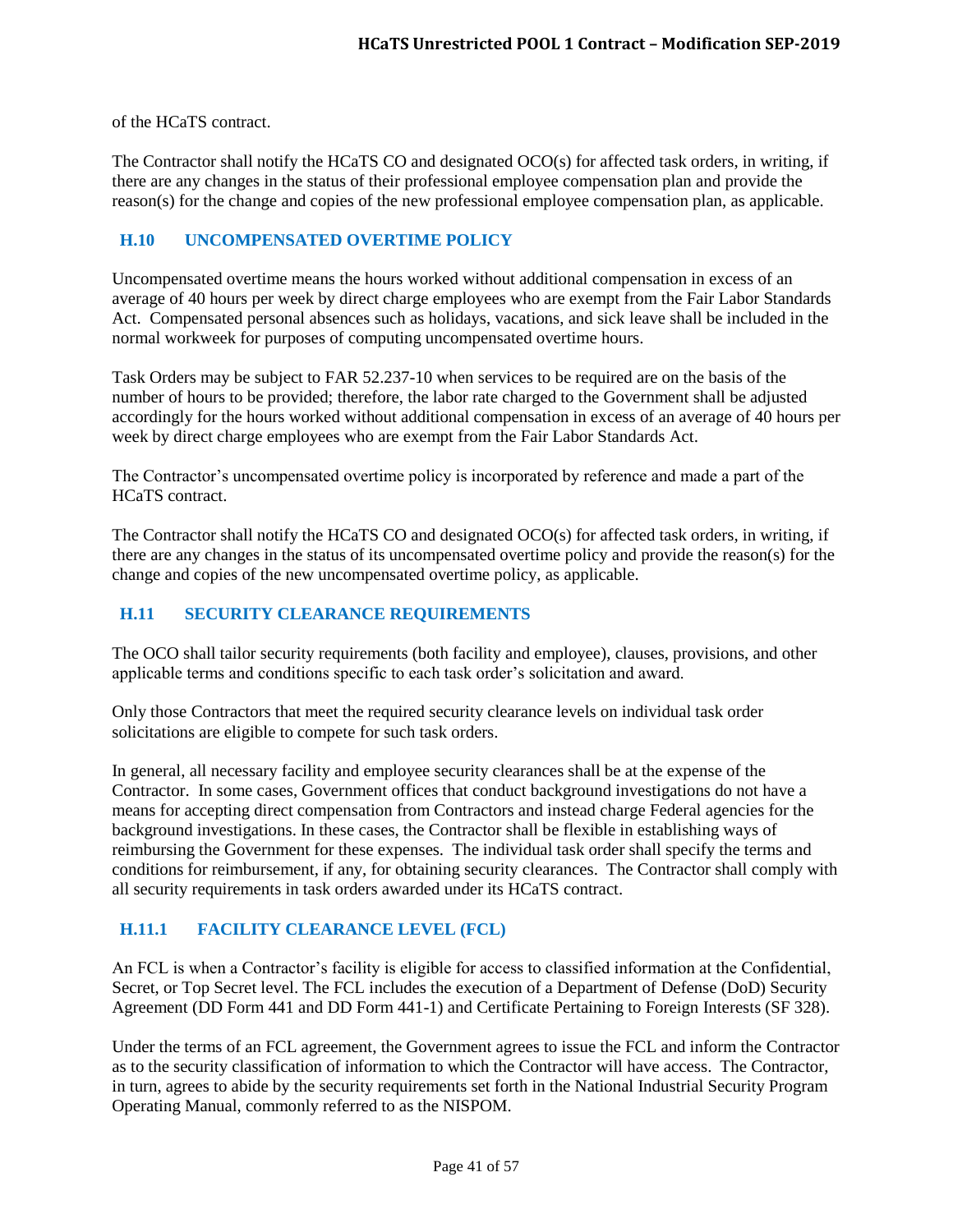There are no mandatory levels of facility security clearance for Contractors under their HCaTS contracts; however, task orders may require an FCL at any level.

# <span id="page-41-0"></span>**H.11.2 EMPLOYEE SECURITY CLEARANCE**

Security clearances for Contractor employees, including Subcontractor employees, may require Confidential, Secret, Top Secret, Agency-Specific Clearances, and/or Special Background Investigations for Sensitive Compartmented Information or Special Access Programs. In such cases, the Contractor, at its own expense, is responsible for providing and maintaining personnel with the appropriate security clearances to ensure compliance with Government security regulations, as specified in the individual task order.

The Contractor shall fully cooperate on all security checks and investigations by furnishing requested information to verify the Contractor employees' trustworthiness and suitability for the position. Task orders containing classified work may also include a Contract Security Classification Specification, (i.e., DD Form 254 or civilian agency equivalent).

The Government has full and complete control over granting, denying, withholding or terminating security clearances for employees. The granting of a clearance shall not prevent, preclude, or bar the withdrawal or termination of any such clearance by the Government.

# <span id="page-41-1"></span>**H.11.3 HOMELAND SECURITY PRESIDENTIAL DIRECTIVE 12 (HSPD-12)**

When a Contractor or their Subcontractors are required to have physical access to a Federally- controlled facility or access to a Federal information system, the Contractor shall comply with agency personal identity verification procedures in task orders that implement HSPD-12.

#### <span id="page-41-2"></span>**H.12 SUSTAINABILITY**

HCaTS seeks to benefit from the use of sustainable management practices by Contractors including tracking and seeking continual reductions in energy usage, greenhouse gas emissions, water consumption, solid waste and hazardous waste, and other relevant environmental impacts and associated costs.

Use of these sustainable management practices results in lower environmental impacts of delivered products and services, helping customers meet sustainable acquisition requirements under Executive Order 13514: Federal Leadership in Environmental, Energy and Economic Performance, and its precursors, successors and related regulations. Public disclosures of environmental impacts and sustainable management practices have been associated with increased operational efficiency, lower overhead costs, and reduced supply chain and other business risks for disclosing companies.

Sustainability disclosures can help OCOs understand the major environmental impacts of procured products and services, familiarize themselves with the available strategies for reducing these impacts, and design projects and task order requirements which incorporate these strategies.

HCaTS encourages Contractors to provide the location(s) (Internet URL(s)) of one or more sources of publicly available information regarding its company-wide environmental impacts and sustainable management practices (sustainability disclosures) on the Contractor's HCaTS webpage. In making sustainability disclosures, the Contractor is requested to utilize existing, widely recognized third-party sustainability reporting portals and services such as the Global Reporting Initiative (GRI) Sustainability Disclosure Database (database of corporate social responsibility {CSR} reports) and the Carbon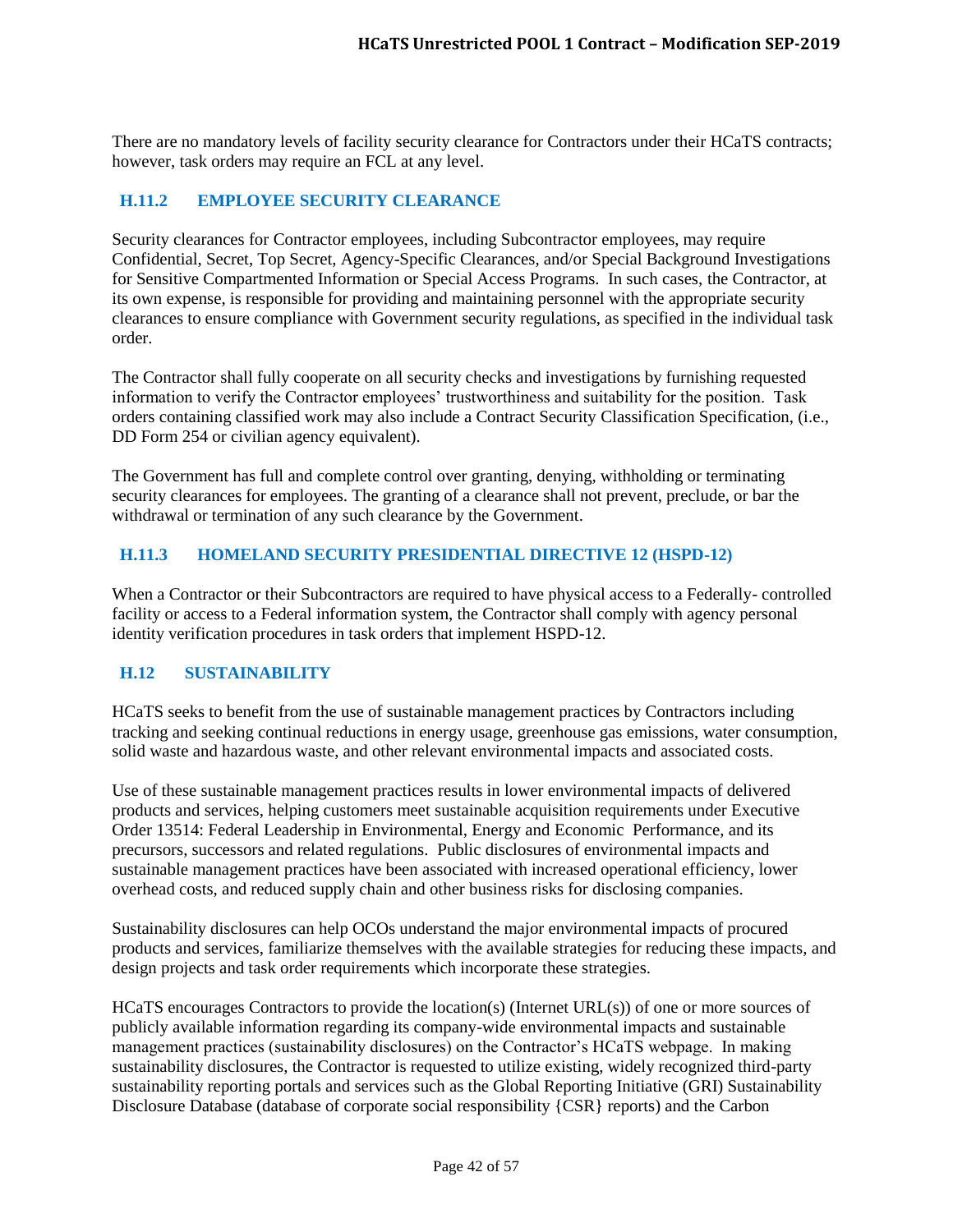Disclosure Project (CDP) Climate Change and Water Disclosure Questionnaires.

These sustainability-related standards, including estimates of the lifecycle costs and environmental impacts of proposed solutions, may apply at the task order level.

#### <span id="page-42-0"></span>**H.13 PROPRIETARY SOLUTIONS**

Contractors are discouraged from proposing proprietary solutions in response to HCaTS task order requirements that necessitate the Contractor's proprietary process, system, maintenance, and/or solution that would prevent competition at a future point or require sustained and non- competitive support.

If a proprietary solution is proposed by a Contractor for a given task order requirement, the Contractor shall mark its proposal accordingly and make it clear to the OCO all limitations and costs associated with the solution.

#### <span id="page-42-1"></span>**H.14 PARTNERING**

The HCaTS PMO intends to encourage the foundation of a cohesive partnership between the HCaTS Contractors, HCaTS PMO, and Federal agency customers to identify and achieve reciprocal goals, with effective and efficient customer-focused service, in accordance with the terms and conditions of HCaTS.

Failure to attend meetings, maintain an HCaTS webpage, or otherwise not comply with this section may result in activation of Dormant Status (see Sections H.25).

#### <span id="page-42-2"></span>**H.15 MEETINGS**

From time to time, the Government may require Contractor attendance, including the attendance of Contractor Key Personnel, to meetings at various locations.

Meetings may be virtual, in-person at a Government facility, a commercial conference center, or a mutually agreed upon Contractor facility on a rotational basis, as determined by the Government. Follow-up meetings may be held periodically throughout the term of HCaTS in order to assess performance against the goals and to reinforce partnering principles.

The HCaTS PMO may require up to four HCaTS Program Management Review (PMR) meetings per year. The goal of the PMR meetings are to provide a platform for Contractors, HCaTS PMO, and other agency representatives to communicate current issues, resolve potential problems, discuss business and marketing opportunities, review future and ongoing GSA and Government-wide initiatives, and address HCaTS fundamentals. Any Contractor costs associated to PMR meetings shall be at no direct cost to the Government.

#### <span id="page-42-3"></span>**H.16 HCATS PMO WEBSITE**

The HCaTS PMO will establish an HCaTS PMO website for the purposes of informing our customers, stakeholders, and the general public of the attributes and procedures of HCaTS and HCaTS SB.

The HCaTS PMO website will include, but not be limited to, the following:

- 1. General overview of the attributes of HCaTS and HCaTS SB, and
- 2. The HCaTS and HCaTS SB conformed contracts (Sections A through K), and
- 3. Government points-of-contacts (POCs) information (names, titles, phone numbers, and email addresses), and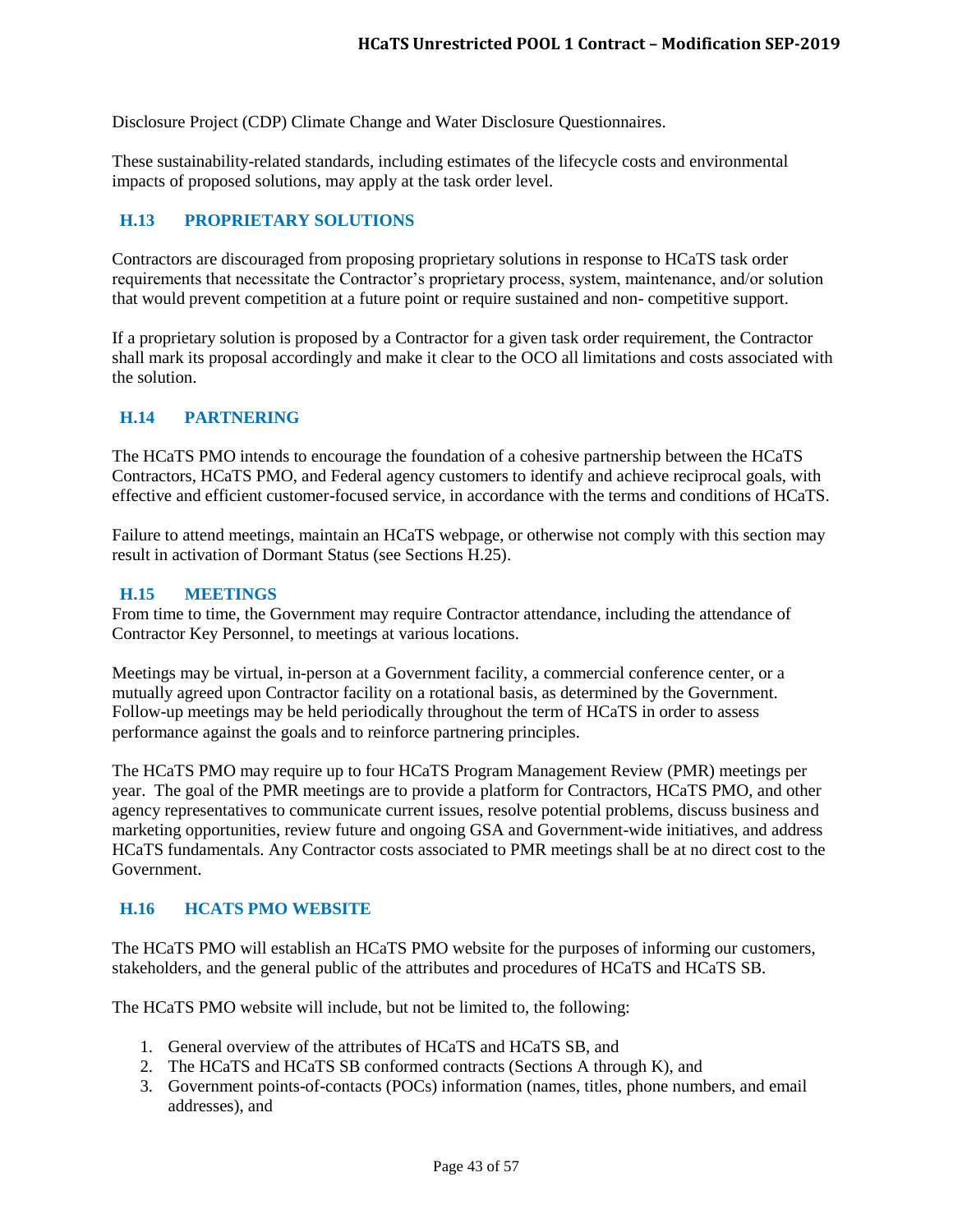- 4. Contractor Key Personnel POC information (names, titles, phone numbers, and email addresses), and
- 5. List of contract numbers, company names by Pool and MA-IDIQ task order contracts, and direct POC for issuing task order solicitations by an OCO, and
- 6. Delegation of Procurement Authority (DPA) process for the OCO, and
- 7. HCaTS and HCaTS SB training and ordering guides, and
- 8. Sample procurement templates for the OCO, and
- 9. Scope review process for the OCO, and
- 10. Statistical information by Federal agency and Contractor, and
- 11. Links to other mandatory websites for reporting purposes or ordering procedures, and
- 12. List of Contractors not eligible for solicitations and awards due to Dormant Status, if necessary, and
- 13. Frequently asked questions.

# <span id="page-43-0"></span>**H.17 CONTRACTOR HCATS WEBPAGE**

Within 30 calendar days of the Notice to Proceed, the Contractor shall develop and maintain a current, publicly available webpage accessible via the Internet throughout the ordering period of its HCaTS contract and task orders awarded under its HCaTS contract. The Contractor shall make its HCaTS webpage Rehabilitation Act Section 508 compliant.

The purpose of the webpage is for the Contractor to communicate with potential customers regarding the Contractor's ability to provide the awarded services under HCaTS.

At a minimum, this webpage shall include, but is not limited to, the following:

- 1. Link to the HCaTS PMO website, and
- 2. General overview of HCaTS, and
- 3. HCaTS-related marketing materials and news releases, and
- 4. Contractor capabilities for HCaTS, and
- 5. Contractor Key Personnel POC information (names, titles, phone numbers, and email addresses), and
- 6. The HCaTS conformed contract (Sections A through K) and all modifications issued within thirty (30) days in pdf, and
- 7. DUNS Number, and
- 8. Sustainability Disclosures, if any.

# <span id="page-43-1"></span>**H.18 MARKETING**

The Contractor shall maintain participation by actively pursuing work and competing for task order solicitations under HCaTS.

The Contractor may develop company-specific HCaTS brochures for distribution at trade shows, conferences, seminars, etc., and distribute printed materials to enhance awareness of HCaTS.

The Contractor may participate in various conferences and trade shows to facilitate outreach efforts for Federal agency customers and to aid in the marketing of HCaTS.

All marketing, promotional materials, and news releases in connection with HCaTS contracts or task order awards under HCaTS contracts, including information on the Contractor's HCaTS webpage, may be co-branded with marks owned or licensed by the Contractor and HCaTS PMO, as long as the Contractor complies with GSAR Subsection 552.203-71.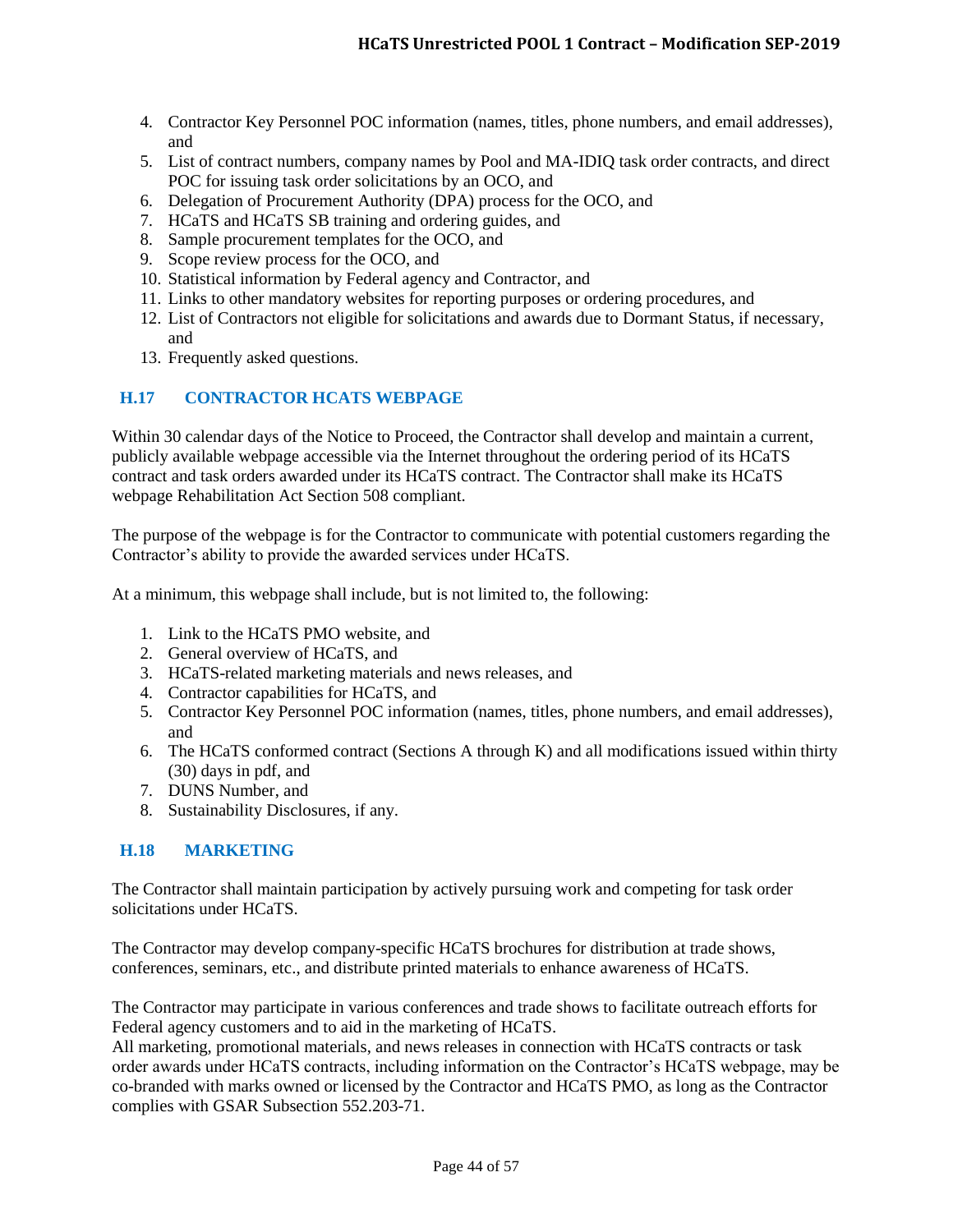The Government reserves the right to review and approve any marketing, promotional materials, or news releases by a Contractor that are HCaTS-related, including information on the Contractor's HCaTS webpage.

# <span id="page-44-0"></span>**H.19 MINIMUM TASK ORDER AWARDS OR ESTIMATED VALUE**

Starting from the date of the HCaTS Notice-to-Proceed, the Contractor shall attain a minimum of three task order awards; or, a total task order estimated value of \$1.5M (total estimated value of all task orders inclusive of all options); or, show a good faith effort in responding to competitive solicitations released under the Contractor's respective Pool(s) prior to the exercise of Option I under its HCaTS contract.

In the event a Contractor is On-Ramped after original contract award, the number of expected task order awards to be attained shall be proportionate with the amount of time spent on the contract in the base period. For example, if the Contractor is On-Ramped to the contract in Year 1, the Contractor would be expected to attain a minimum of two task order awards or total task order estimated value of \$1M, or show a good faith effort in responding to competitive solicitations released under the Contractor's respective Pool(s) from the time it was On-Ramped prior to the exercise of Option I.

Failure to attain the expected number of task order awards, estimated value, or respond to competitive solicitations released under the Contractor's respective Pool(s) from the time it was On-Ramped prior to the exercise of Option I may result in Dormant Status. The Government may or may not exercise the option period if a contractor does not meet the above criteria. Exercising the option period is subject to FAR clause 52.217-8 and FAR clause 52.217-9.

#### <span id="page-44-1"></span>**H.20 TRAINING AND PERMITS**

The Contractor shall provide fully trained and experienced personnel required for performance under task orders awarded under its HCaTS contract. The Contractor shall train Contractor personnel, at its own expense, except when the OCO has given prior approval for specific training to meet special requirements that are unique to a particular task order.

Except as otherwise provided in an individual task order, the Contractor shall, at its own expense, be responsible for obtaining any and all licenses, certifications, authorizations, approvals, and permits, and for complying with any applicable Federal, national, state, and municipal laws, codes, and regulations, and any applicable foreign work permits, authorizations, and/or visas in connection with the performance of any applicable task order issued under HCaTS.

# <span id="page-44-2"></span>**H.21 ETHICS AND CONDUCT**

Personal services are not authorized under HCaTS. HCaTS is strictly for non-personal services, which means the personnel rendering the services are not subject, either by the contract's terms or by the manner of its administration, to the supervision and control usually prevailing in relationships between the Government and its employees.

The Contractor and its employees shall conduct themselves with the highest degree of integrity and honesty and adhere to the policies and procedures as specified in FAR Part 3, GSAR Part 503 and other applicable agency-specific regulatory supplements.

Failure to adhere to proper ethics and conduct may result in activation of Dormant Status.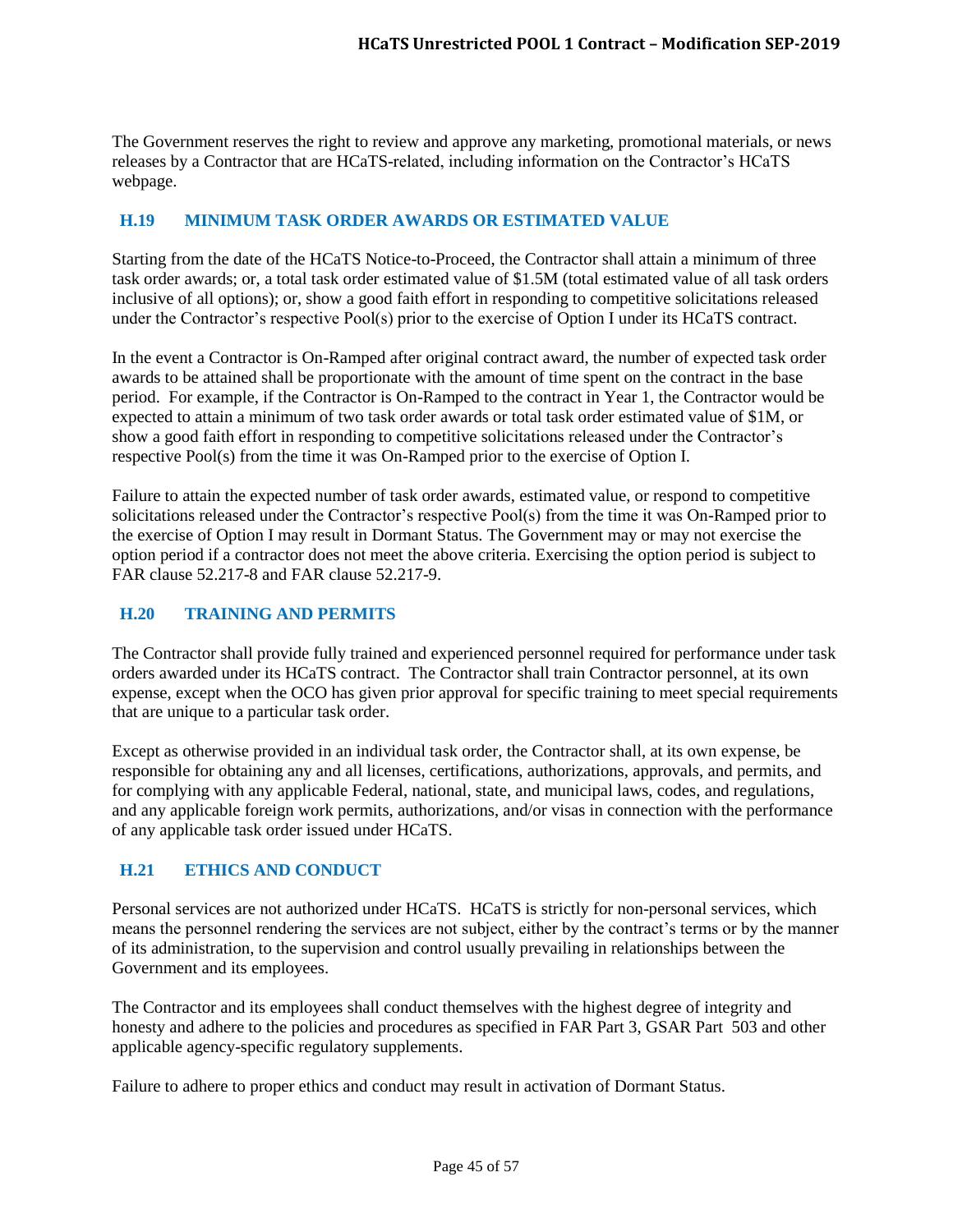## <span id="page-45-0"></span>**H.21.1 SUPERVISION**

The Contractor shall not supervise, direct, or control the activities of Government personnel or the employee of any other Contractor under HCaTS and the Government will not exercise any supervision or control over the Contractor in the performance of contractual services under HCaTS. The Contractor is accountable to the Government for the actions of its personnel.

Contractor employees shall not represent themselves as Government employees, agents, or representatives or state orally or in writing at any time that they are acting on behalf of the Government.

In all communications with third parties in connection with HCaTS, the Contractor shall ensure that all Contractor employees identify themselves as Contractor employees and identify the name of the company for which they work, and must not carry out any direction that violates the terms and conditions of HCaTS.

The Contractor shall ensure that all of its employees, including Subcontractor employees, working under HCaTS are informed of the substance of this clause.

If the Contractor believes any action or communication has been given that would create a personal services relationship between the Government and any Contractor employee or any other potential supervision or duty violation, the Contractor shall notify the OCO and HCaTS CO immediately of this communication or action.

# <span id="page-45-1"></span>**H.21.2 CONDUCT**

The Contractor shall not discuss with unauthorized persons any information obtained in the performance of work under HCaTS; conduct business other than that which is covered by HCaTS during periods funded by the Government; conduct business not directly related to HCaTS on Government premises; use Government computer systems and/or other Government facilities for company or personal business; recruit on Government premises; or, otherwise act to disrupt official Government business.

The Contractor shall ensure that all of its employees, including Subcontractor employees, working under HCaTS are informed of the substance of this clause.

If the Contractor believes any action or communication has been given that would create a business ethics or conduct violation, the Contractor shall notify the OCO and HCaTS CO immediately of this communication or action.

#### <span id="page-45-2"></span>**H.21.3 CONFLICTS OF INTEREST**

The guidelines and procedures of FAR Part 3 and GSAR Part 503, and FAR Subpart 9.5 and GSAR Subpart 509.5, will be used in identifying and resolving any issues of a conflict of interest under HCaTS. The FAR and other applicable agency-specific regulatory supplements will govern task orders awarded under HCaTS contracts.

Assuming no real or potential conflict of interest, a Prime Contractor may be a Subcontractor to another Prime Contractor on task orders solicited and awarded under HCaTS or HCaTS SB; however, the OCO may require that the Contractor sign an Organizational Conflict of Interest (OCI) Statement in which the Contractor (and any Subcontractors or teaming partners) agree not to submit any proposal or provide any support to any firm which is submitting (as Prime or Subcontractor) any proposal for any solicitation resulting from the work on a specific task order under HCaTS contracts.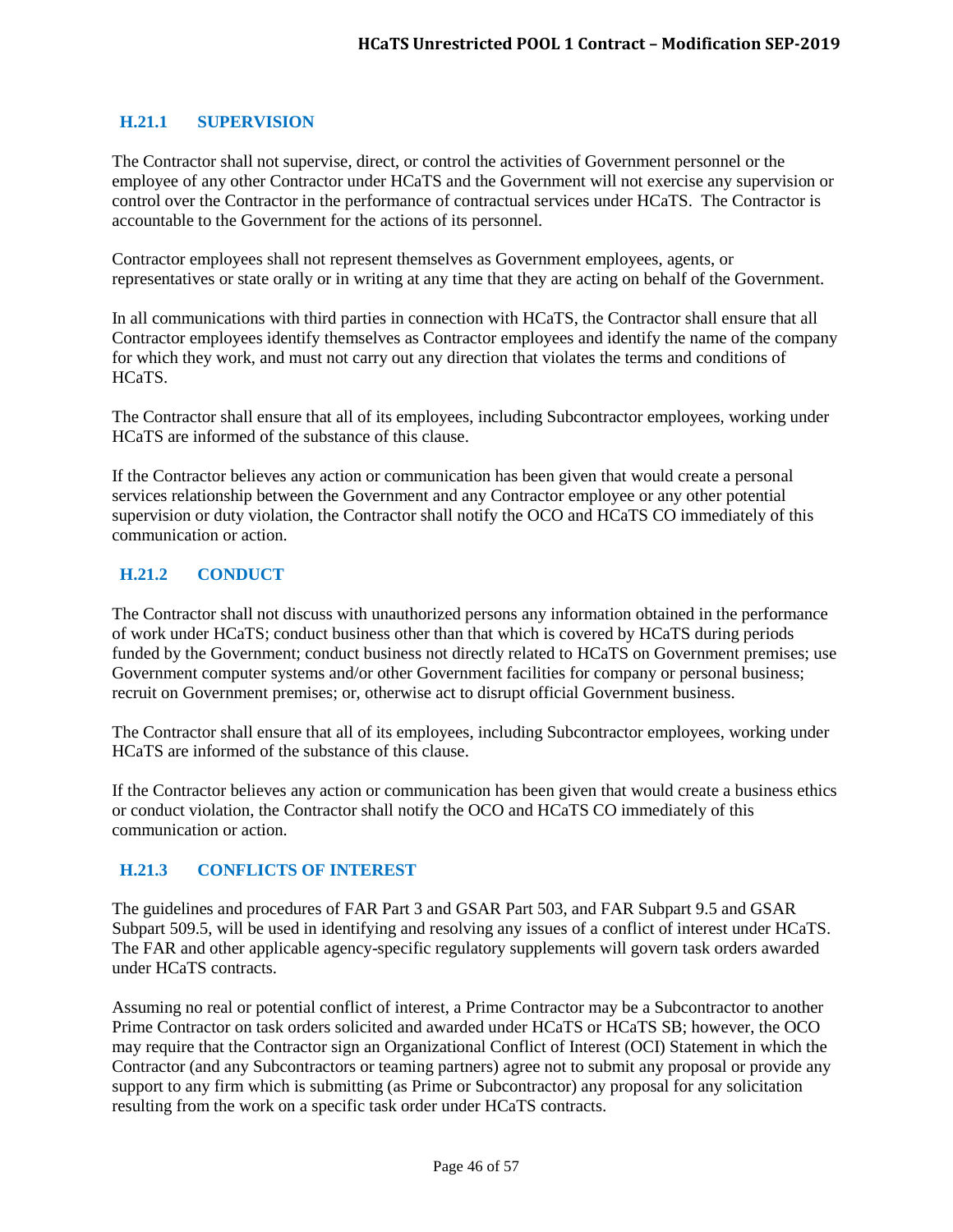All Contractor personnel (to include Subcontractors and Consultants) who will be personally and substantially involved in the performance of any task order issued under HCaTS which requires the Contractor to act on behalf of, or provide advice with respect to any phase of an agency procurement shall execute and submit an Employee/Contractor Non-Disclosure Agreement Form. The OCO will provide the appropriate nondisclosure form specific to the procurement.

This form shall be required prior to the commencement of any work on such task order and whenever replacement personnel are proposed under an ongoing task order.

The Contractor shall be responsible for identifying and preventing personal conflicts of interest of its employees. The Contractor shall prohibit employees who have access to nonpublic information by reason of performance on a Government contract from using that information for personal gain.

In the event that a task order requires activity that would create an actual or potential conflict of interest, the Contractor shall immediately notify the OCO of the conflict, submit a plan for mitigation, and not commence work until specifically notified by the OCO to proceed; or, identify the conflict and recommend to the OCO an alternate approach to avoid the conflict.

The OCO or HCaTS CO, if necessary, will review the information provided by the Contractor and make a determination whether to proceed with the task order and process a request for waiver, if necessary.

# <span id="page-46-0"></span>**H.21.4 COOPERATION WITH OTHER CONTRACTORS ON GOVERNMENT SITES**

The Government may undertake or award other contracts or task orders for work at or in close proximity to the site of the work under HCaTS. The Contractor shall fully cooperate with the other Contractors and with Government employees and shall carefully adapt scheduling and performing the work under HCaTS to accommodate the working environment, heeding any direction that may be provided by the OCO. The Contractor shall not commit or permit any act that will interfere with the performance of work by any other Contractor or by Government employees.

# <span id="page-46-1"></span>**H.22 GOVERNMENT PROPERTY**

For task orders awarded under HCaTS contracts, Government property matters shall follow the same policies and procedures for Government property under FAR Part 45 and other applicable agency-specific regulatory supplements.

FAR Part 45 does not apply to Government property that is incidental to the place of performance, when the task order requires Contractor personnel to be located on a Government site or installation, and when the property used by the Contractor within the location remains accountable to the Government.

Unless otherwise specified in a task order, the Contractor shall provide all office equipment and consumable supplies at the Contractor's sole and exclusive expense, including computers/ workstations used in daily operation in support of HCaTS. The Government will not modify facilities to accommodate contractor-owned equipment or supplies.

The OCO shall tailor property clauses, provisions, and other applicable terms and conditions specific to each task order solicitation and award.

# <span id="page-46-2"></span>**H.22.1 LEASING OF REAL AND PERSONAL PROPERTY**

The Government contemplates that leases may be part of a task order solution offered by a Contractor, but the Government, where the Contractor's solution includes leasing, must not be the Lessee. Under no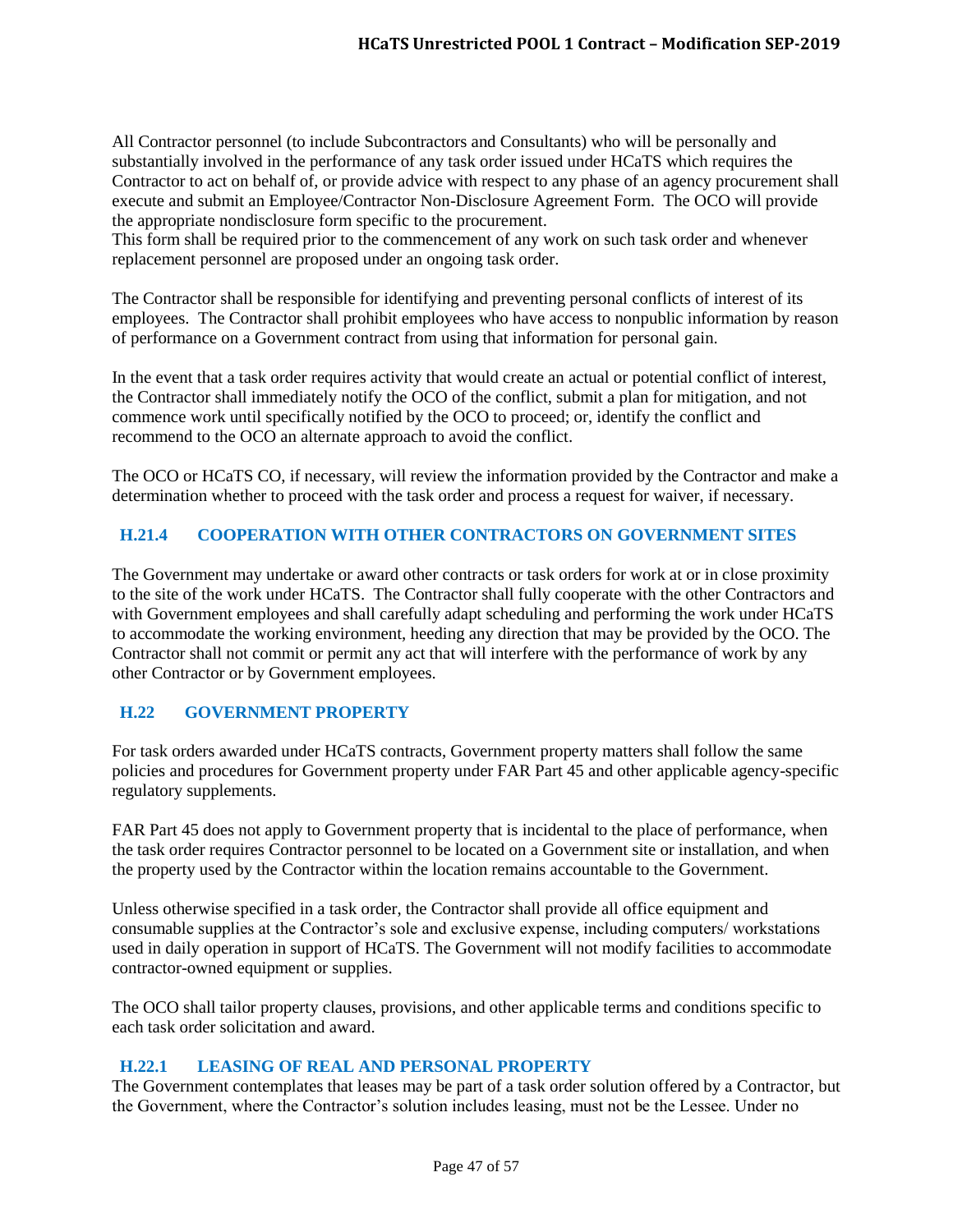circumstances on any task order awarded under HCaTS contracts shall the Government be deemed to have privity-of-contract with the Owner/Lessor of the leased items; or, the Government be held liable for early termination/cancellation damages if the Government decides not to exercise an option period under a task order unless the Contractor has specifically disclosed the amount of such damages (or the formula by which such damages would be calculated) as part of its proposal and the OCO for the task order has specifically approved such damages as part of the task order's terms and conditions.

# <span id="page-47-0"></span>**H.22.2 GOVERNMENT FACILITIES**

The Contractor shall arrange with the OCO or other designated representative for means of access to premises, delivery and storage of materials and equipment, use of approaches, use of corridors, stairways, elevators, and similar matters.

A Contractor working in a Government facility shall be responsible for maintaining satisfactory standards of employee competency, conduct, appearance, and integrity and shall be responsible for taking disciplinary action with respect to its employees as necessary.

The Contractor is responsible for ensuring that its employees do not disturb papers on desks, open desk drawers or cabinets, or use Government telephones, except as authorized. Each employee is expected to adhere to standards of behavior that reflect favorably on their employer and the Federal government.

The Contractor shall ensure that all of its employees, including Subcontractor employees, working under HCaTS are informed of the substance of this clause.

# <span id="page-47-1"></span>**H.22.3 RIGHTS OF INGRESS AND EGRESS**

The rights of ingress to, and egress from, Government facilities for the Contractor's personnel must be specified in the task order. Specific Federally-controlled facilities or those areas located within a given facility may have additional security clearance requirements must be specified in the task order.

Contractor employees, including Subcontractor employees, shall have in their possession, at all times while working, the specific Government identification credential issued by the Government. The identification credential shall be displayed and be visible at all times while on Government property.

During all operations on Government premises, the Contractor's personnel shall comply with the rules and regulations governing the facility access policies and the conduct of its personnel. The Government reserves the right to require Contractor personnel to sign-in upon entry and sign-out upon departure from the Government facilities.

The Contractor shall be responsible for ensuring that all identification credentials are returned to the issuing agency whenever contract employees leave the contract, when the task order has been completed, employees leave the company, or employees are dismissed or terminated. The Contractor shall notify the issuing agency whenever employee badges are lost.

# <span id="page-47-2"></span>**H.23 SECTION 508 OF THE REHABILITATION ACT OF 1973**

Contractors shall comply with FAR Subpart 39.2 when developing, procuring , maintaining or using electronic and information technology, unless an exception applies as per FAR Section 39.204.

# <span id="page-47-3"></span>**H.24 ON-RAMPING**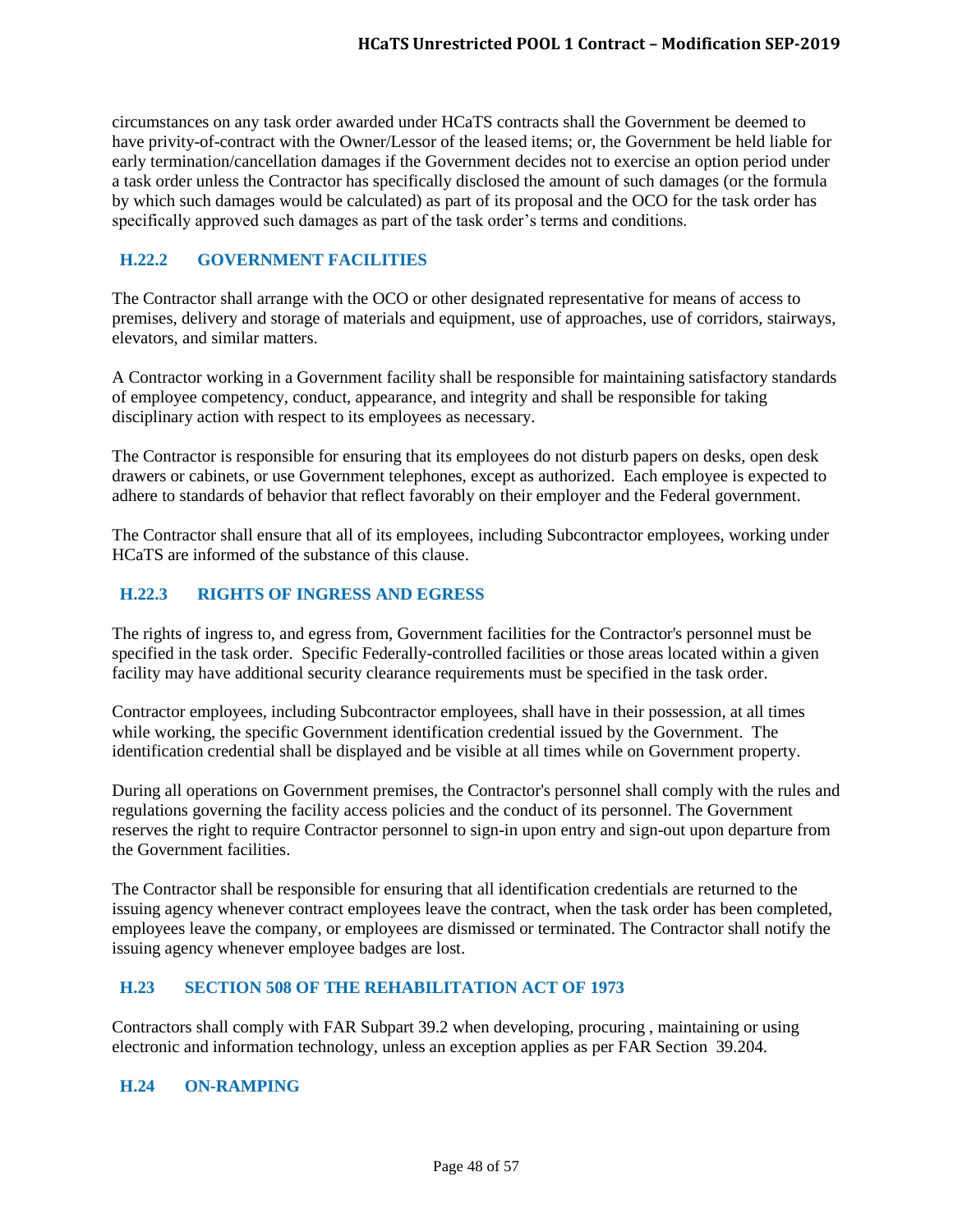The total number of HCaTS Contractors may fluctuate due to various reasons, including but not limited to, industry mergers and acquisitions, and changes in contractors' socioeconomic status.. To maintain an adequate number of Contractors to compete for task orders in each Pool, HCaTS PMO may determine that it is in the Government's best interest to initiate an on-ramping.

The decision for on-ramping is within the sole discretion of the Government, based on the Government's needs. At the time of an on-ramping, an on-ramping notice and/or solicitation will be posted in Federal Business Opportunities (www.FBO.gov).

The HCaTS PMO will determine whether it would be in the Government's best interest to add additional Contractors to any of the HCaTS Pools at any time, subject to the following conditions:

- 1. A notice/solicitation is published in Federal Business Opportunities in accordance with FAR Part 5, and under then- applicable Federal procurement law
- 2. Any Offeror that meets the eligibility requirements set forth in the solicitation may submit a proposal
- 3. The solicitation identifies the total number of new contracts and the award decision is based upon substantially the same evaluation criteria as the original solicitation or as modified
- 4. The terms and conditions of any resulting awards are identical to the existing version of the respective HCaTS Pool contract
- 5. The ordering period will be co-terminous with the existing ordering period of other HCaTS Pool contracts

# <span id="page-48-0"></span>**H.25 DORMANT STATUS**

Dormant Status is a condition that applies to HCaTS and is not a debarment, suspension or ineligibility status as defined in FAR Subpart 9.4. Grounds for being placed in Dormant Status include, but are not limited to, failure to meet the deliverables and compliance requirements specified under Section F.5 (Performance Standards).

HCaTS shall be reserved for high performing Contractors. Accordingly, if the HCaTS CO determines that any requirement of HCaTS is not being met, a Contractor may be placed in Dormant Status for one or both HCaTS Pools. In Dormant Status, the Contractor shall not be eligible to participate or compete in any subsequent task order solicitations; however, the Contractor shall continue performance on previously awarded and active task orders, including the exercise of options and modifications at the task order level.

Dormant status will be imposed after a careful consideration of the situation and collaboration with the Contractor to resolve the issue. To place a Contractor in Dormant Status, HCaTS CO must notify the contractor, in writing, regarding poor performance or non- compliance issues. The Contractor will be given a reasonable time, at the discretion of HCaTS CO, to provide a remediation plan to correct the deficiencies/issues. If HCaTS CO is not satisfied with the response, or the remediation plan is not effective, HCaTS CO may issue a final decision, in writing, placing the Contractor in Dormant Status. Additionally, the final decision will include necessary measures for the Contractor to take to be removed from Dormant Status.

The HCaTS CO's final decision may be appealed to the HCaTS Ombudsman under Alternative Disputes Resolution (ADR), or Agency Board of Contract Appeals or United States Court of Federal Claims (See FAR Section 33.201 and GSAR Subpart 533.2).

#### **(END OF SECTION H) PART II: CONTRACT CLAUSES SECTION I: CONTRACT CLAUSES**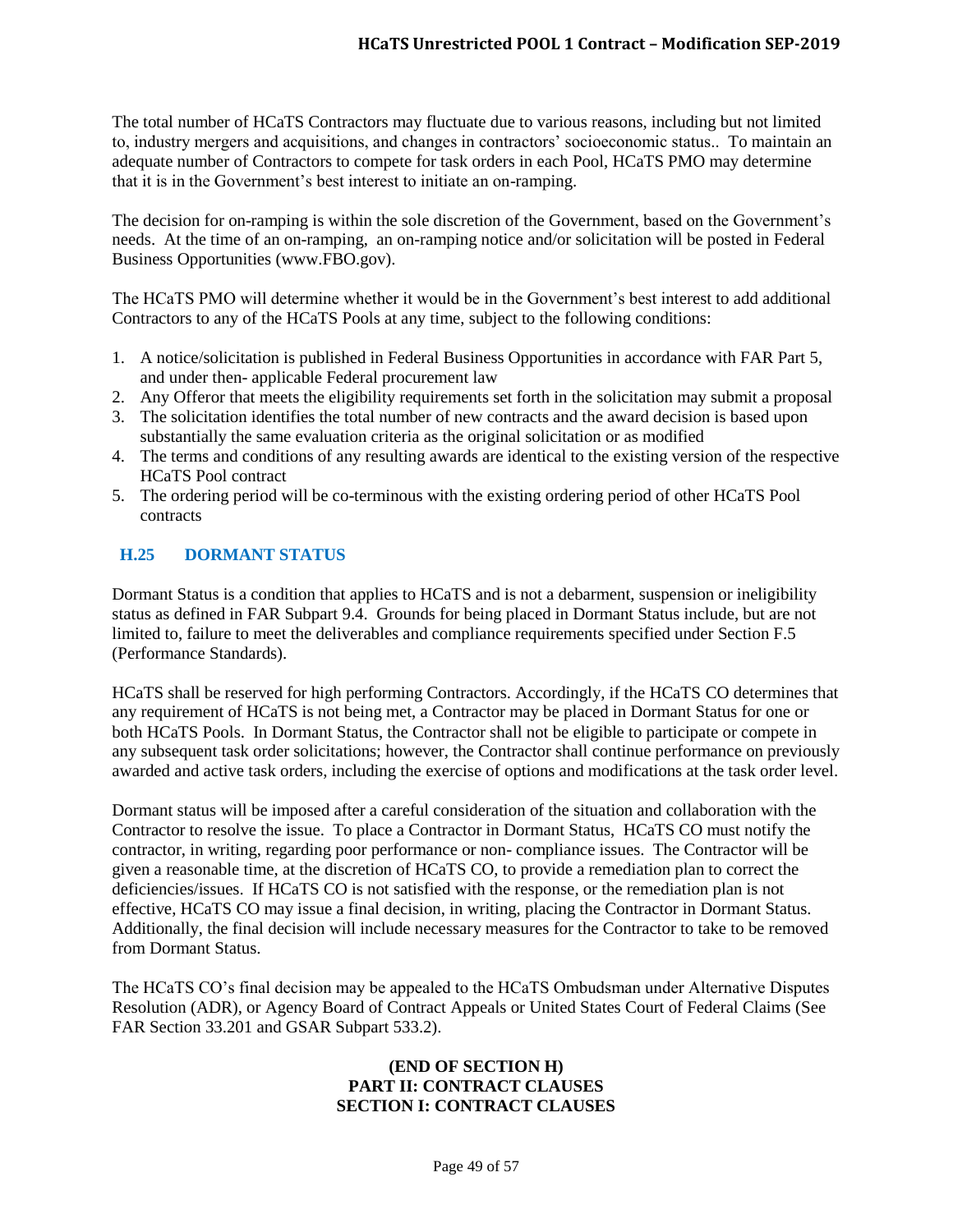# <span id="page-49-0"></span>**I.1 TASK ORDER PROVISIONS AND CLAUSES**

In accordance with FAR Section 52.301, due to the various combinations of contract provisions and clauses that may be optional under an individual task order based on the contract type, statement of work, dollar value and other specific customer agency requirements, the Human Capital and Training Solutions (HCaTS) cannot predetermine all the contract provisions and clauses for future individual task orders. However, all applicable and required provisions and clauses set forth in FAR Section 52.301 automatically flow down to all HCaTS task orders, based on their specific contract type, statement of work, competition requirements, commercial or non-commercial determination, and dollar value as of the date the task order solicitation is issued.

All applicable and required provisions and clauses that automatically flow down to task orders shall remain unchanged as of Federal Acquisition Circular (FAC) No. 2005-84, effective date September 3, 2015, throughout the entire ordering period under HCaTS. If a future applicable or required provision(s) and/or clause(s) are to the benefit of future task orders solicited under HCaTS, the future applicable or required provision/clause may be updated by FAC No. and effective date by a bilateral modification to HCaTS.

# <span id="page-49-1"></span>**I.2 HCATS CLAUSES**

The following clauses apply to HCaTS and task orders placed under HCaTS, as applicable. The clauses and dates remain unchanged throughout the term of HCaTS unless changed by a bilateral modification to HCaTS.

#### <span id="page-49-2"></span>**I.2.1 FAR 52.252-2 CLAUSES INCORPORATED BY REFERENCE**

HCaTS incorporates one or more clauses by reference, with the same force and effect as if they were given in full text. Also, the full text of a clause may be accessed electronically at this address: [https://www.acquisition.gov/.](https://www.acquisition.gov/)

| <b>FAR</b> | <b>TITLE</b>                                                                                            | <b>DATE</b>     |
|------------|---------------------------------------------------------------------------------------------------------|-----------------|
| 52.202-1   | Definitions                                                                                             | <b>NOV 2013</b> |
| 52.203-3   | <b>Gratuities</b>                                                                                       | <b>APR 1984</b> |
| 52.203-5   | <b>Covenant Against Contingent Fees</b>                                                                 | <b>MAY 2014</b> |
| 52.203-6   | Restrictions on Subcontractor Sales to the Government                                                   | <b>SEP 2006</b> |
| 52.203-7   | Anti-Kickback Procedures                                                                                | <b>MAY 2014</b> |
| 52.203-8   | Cancellation, Rescission, and Recovery of Funds for Illegal or Improper Activity                        | <b>MAY 2014</b> |
| 52.203-10  | Price or Fee Adjustment for Illegal or Improper Activity                                                | <b>MAY 2014</b> |
| 52.203-12  | Limitation on Payments to Influence Certain Federal Transactions                                        | <b>OCT 2010</b> |
| 52.203-13  | Contractor Code of Business Ethics and Conduct                                                          | <b>OCT 2015</b> |
| 52.203-14  | Display of Hotline Poster(s)                                                                            | <b>OCT 2015</b> |
| 52.203-16  | Preventing Personal Conflicts of Interest                                                               | <b>DEC 2011</b> |
| 52.203-17  | Contractor Employee Whistleblower Rights and Requirement To Inform<br>Employees of Whistleblower Rights | APR 2014        |
| 52.204-2   | <b>Security Requirements</b>                                                                            | AUG 1996        |
| 52.204-4   | Printed or Copied Double-Sided on Postconsumer Fiber Content Paper                                      | <b>MAY 2011</b> |
| 52.204-9   | Personal Identity Verification of Contractor Personnel                                                  | <b>JAN 2011</b> |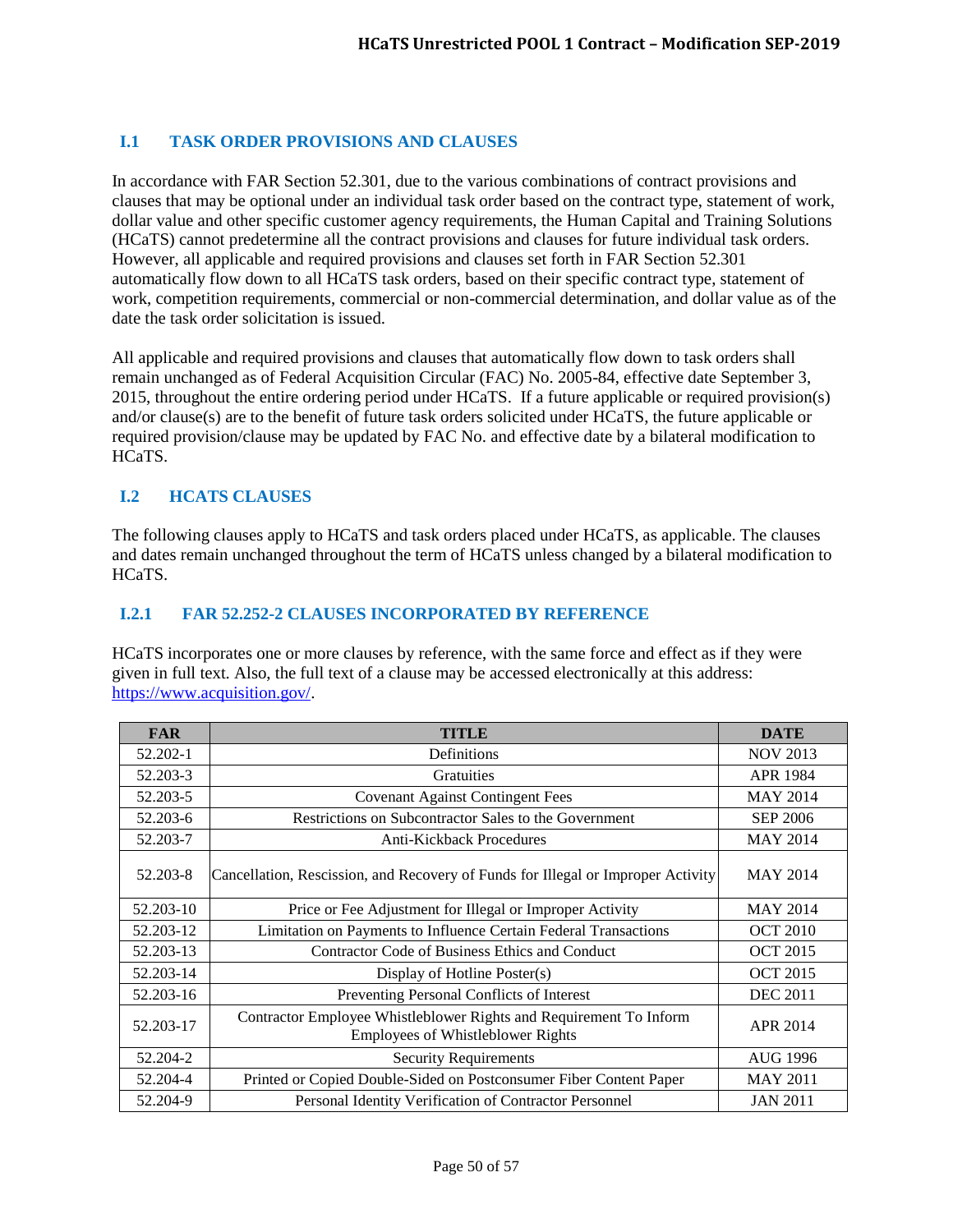| 52.204-10 | Reporting Executive Compensation and First-Tier Subcontract Awards                                                                  | <b>OCT 2016</b> |
|-----------|-------------------------------------------------------------------------------------------------------------------------------------|-----------------|
| 52.204-13 | System for Award Management Maintenance                                                                                             | <b>OCT 2016</b> |
| 52.204-15 | Service Contract Reporting Requirements for Indefinite-Delivery Contracts                                                           | <b>OCT 2016</b> |
| 52.209-6  | Protecting the Government's Interest When Subcontracting with Contractors<br>Debarred, Suspended, or Proposed for Debarment         | <b>OCT 2015</b> |
| 52.209-9  | Updates of Publicly Available Information Regarding Responsibility Matters                                                          | <b>JUL 2013</b> |
| 52.209-10 | Prohibition on Contracting with Inverted Domestic Corporations                                                                      | <b>NOV 2015</b> |
| 52.210-1  | Market Research                                                                                                                     | APR 2011        |
| 52.215-2  | Audit and Records-Negotiation                                                                                                       | <b>OCT 2010</b> |
| 52.215-8  | Order of Precedence—Uniform Contract Format                                                                                         | <b>OCT 1997</b> |
| 52.215-14 | <b>Integrity of Unit Prices</b>                                                                                                     | <b>OCT 2010</b> |
| 52.215-15 | Pension Adjustments and Asset Reversions                                                                                            | <b>OCT 2010</b> |
| 52.215-18 | Reversion or Adjustment of Plans for Postretirement Benefits (PRB) Other Than<br>Pensions                                           | <b>JUL 2005</b> |
| 52.215-19 | Notification of Ownership Changes                                                                                                   | <b>OCT 1997</b> |
| 52.215-21 | Requirements for Certified Cost or Pricing Data and Data Other Than Certified<br>Cost or Pricing Data-Modifications                 | <b>OCT 2010</b> |
| 52.215-21 | Requirements for Certified Cost or Pricing Data and Data Other Than Certified<br>Cost or Pricing Data-Modifications (Alternate III) | <b>OCT 1997</b> |
| 52.215-21 | Requirements for Certified Cost or Pricing Data and Data Other Than Certified<br>Cost or Pricing Data-Modifications (Alternate IV)  | <b>OCT 2010</b> |
| 52.219-8  | <b>Utilization of Small Business Concerns</b>                                                                                       | <b>NOV 2016</b> |
| 52.219-9  | Small Business Subcontracting Plan (Alternate II)                                                                                   | <b>JAN 2017</b> |
| 52.219-16 | Liquidated Damages-Subcontracting Plan                                                                                              | <b>JAN 1999</b> |
| 52.219-28 | Post-Award Small Business Program Re-representation                                                                                 | <b>JUL 2013</b> |
| 52.222-3  | <b>Convict Labor</b>                                                                                                                | <b>JUN 2003</b> |
| 52.222-21 | Prohibition of Segregated Facilities                                                                                                | APR 2015        |
| 52.222-26 | <b>Equal Opportunity</b>                                                                                                            | SEP 2016        |
| 52.222-35 | <b>Equal Opportunity for Veterans</b>                                                                                               | <b>OCT 2015</b> |
| 52.222-36 | Equal Opportunity for Workers with Disabilities                                                                                     | <b>JUL 2014</b> |
| 52.222-37 | <b>Employment Reports on Veterans</b>                                                                                               | FEB 2016        |
| 52.222-40 | Notification of Employee Rights Under the National Labor Relations Act                                                              | <b>DEC 2010</b> |
| 52.222-50 | <b>Combating Trafficking in Persons</b>                                                                                             | <b>MAR 2015</b> |
| 52.222-54 | <b>Employment Eligibility Verification</b>                                                                                          | <b>OCT 2015</b> |
| 52.223-5  | Pollution Prevention and Right-to-Know Information                                                                                  | <b>MAY 2011</b> |
| 52.223-6  | Drug-Free Workplace                                                                                                                 | <b>MAY 2001</b> |
| 52.223-18 | Encouraging Contractor Policies to Ban Text Messaging While Driving                                                                 | <b>AUG 2011</b> |
| 52.224-1  | Privacy Act Notification                                                                                                            | APR 1984        |
| 52.224-2  | Privacy Act                                                                                                                         | APR 1984        |
| 52.225-13 | Restrictions on Certain Foreign Purchases                                                                                           | <b>JUN 2008</b> |
| 52.227-1  | Authorization and Consent                                                                                                           | <b>DEC 2007</b> |
| 52.227-2  | Notice and Assistance Regarding Patent and Copyright Infringement                                                                   | <b>DEC 2007</b> |
| 52.227-3  | Patent Indemnity                                                                                                                    | APR 1984        |
| 52.227-14 | Rights in Data-General                                                                                                              | <b>MAY 2014</b> |
| 52.227-17 | Rights in Data-Special Works                                                                                                        | <b>DEC 2007</b> |
| 52.228-5  | Insurance-Work on a Government Installation                                                                                         | <b>JAN 1997</b> |
| 52.229-3  | Federal, State, and Local Taxes                                                                                                     | FEB 2013        |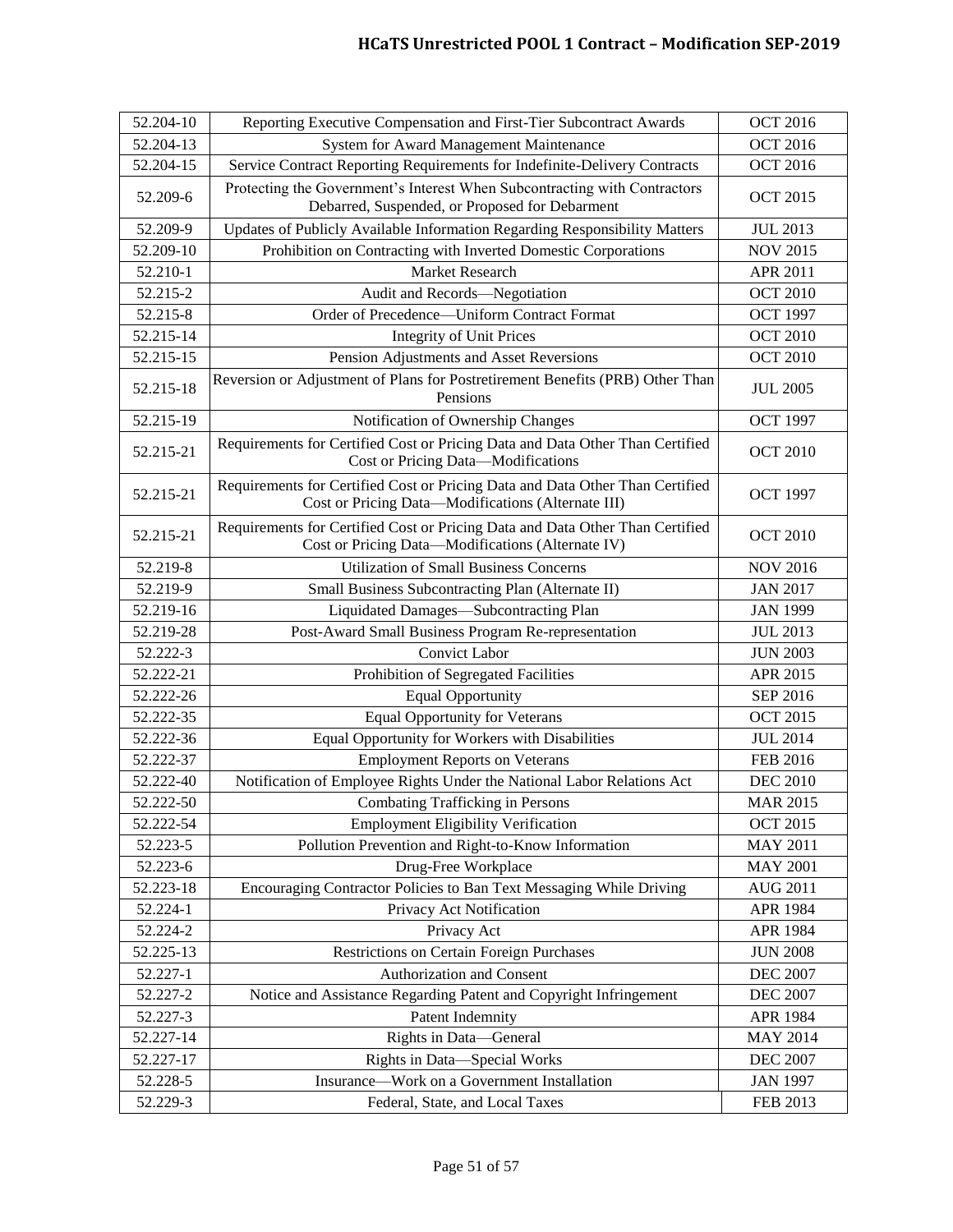| 52.230-2  | <b>Cost Accounting Standards</b>                                         | <b>OCT 2015</b> |
|-----------|--------------------------------------------------------------------------|-----------------|
| 52.230-3  | Disclosure and Consistency of Cost Accounting Practices                  | <b>OCT 2015</b> |
| 52.230-6  | Administration of Cost Accounting Standards                              | <b>JUN 2010</b> |
| 52.232-1  | Payments                                                                 | <b>APR 1984</b> |
| 52.232-8  | Discounts for Prompt Payment                                             | <b>FEB 2002</b> |
| 52.232-9  | Limitation on Withholding of Payments                                    | <b>APR 1984</b> |
| 52.232-11 | Extras                                                                   | APR 1984        |
| 52.232-17 | Interest                                                                 | <b>MAY 2014</b> |
| 52.232-18 | Availability of Funds                                                    | <b>APR 1984</b> |
| 52.232-23 | Assignment of Claims                                                     | <b>MAY 2014</b> |
| 52.232-25 | <b>Prompt Payment</b>                                                    | <b>JAN 2017</b> |
| 52.232-33 | Payment by Electronic Funds Transfer-System for Award Management         | <b>JUL 2013</b> |
| 52.232-39 | Unenforceability of Unauthorized Obligations                             | <b>JUN 2013</b> |
| 52.232-40 | Providing Accelerated Payments to Small Business Subcontractors          | <b>DEC 2013</b> |
| 52.233-1  | Disputes                                                                 | <b>MAY 2014</b> |
| 52.233-3  | Protest after Award                                                      | <b>AUG 1996</b> |
| 52.233-4  | Applicable Law for Breach of Contract Claim                              | <b>OCT 2004</b> |
| 52.237-2  | Protection of Government Buildings, Equipment, and Vegetation            | <b>APR 1984</b> |
| 52.237-3  | <b>Continuity of Services</b>                                            | <b>JAN 1991</b> |
| 52.242-13 | Bankruptcy                                                               | <b>JUL 1995</b> |
| 52.243-1  | Changes-Fixed-Price (Alternate I)                                        | <b>APR 1984</b> |
| 52.244-5  | Competition in Subcontracting                                            | <b>DEC 1996</b> |
| 52.244-6  | <b>Subcontracts for Commercial Items</b>                                 | <b>JAN 2017</b> |
| 52.245-1  | <b>Government Property</b>                                               | <b>JAN 2017</b> |
| 52.245-9  | Use and Charges                                                          | <b>APR 2012</b> |
| 52.246-25 | Limitation of Liability-Services                                         | <b>FEB 1997</b> |
| 52.249-1  | Termination for Convenience of the Government (Fixed-Price) (Short Form) | <b>APR 1984</b> |
| 52.249-2  | Termination for Convenience of the Government (Fixed-Price)              | APR 2012        |
| 52.249-6  | Termination (Cost-Reimbursement)                                         | <b>MAY 2004</b> |
| 52.249-6  | Termination (Cost-Reimbursement) (Alternate IV)                          | <b>SEP 1996</b> |
| 52.249-8  | Default (Fixed-Price Supply and Service)                                 | <b>APR 1984</b> |
| 52.251-1  | <b>Government Supply Sources</b>                                         | APR 2012        |
| 52.253-1  | <b>Computer Generated Forms</b>                                          | <b>JAN 1991</b> |

# <span id="page-51-0"></span>**I.2.2 GSAR CLAUSES INCORPORATED BY REFERENCE**

| <b>GSAR</b> | <b>TITLE</b>                                                     | <b>DATE</b>     |
|-------------|------------------------------------------------------------------|-----------------|
| 552.203-71  | <b>Restriction on Advertising</b>                                | <b>SEP 1999</b> |
| 552.204-9   | Personal Identity Verification Requirements                      | <b>OCT 2012</b> |
| 552.215-70  | Examination of Records by GSA                                    | <b>JUL 2016</b> |
| 552.216-74  | Task-Order and Delivery-Order Ombudsman                          | <b>JAN 2017</b> |
| 552.219-72  | Preparation, Submission, and Negotiation of Subcontracting Plans | <b>OCT 2016</b> |
| 552.219-76  | Mentor Requirements and Evaluation                               | <b>MAR 2012</b> |
| 552.228-5   | Government as Additional Insured                                 | <b>JAN 2016</b> |
| 552.232-23  | Assignment of Claims                                             | <b>SEP 1999</b> |
| 552.232-77  | Payment by Government Charge Card                                | <b>NOV 2009</b> |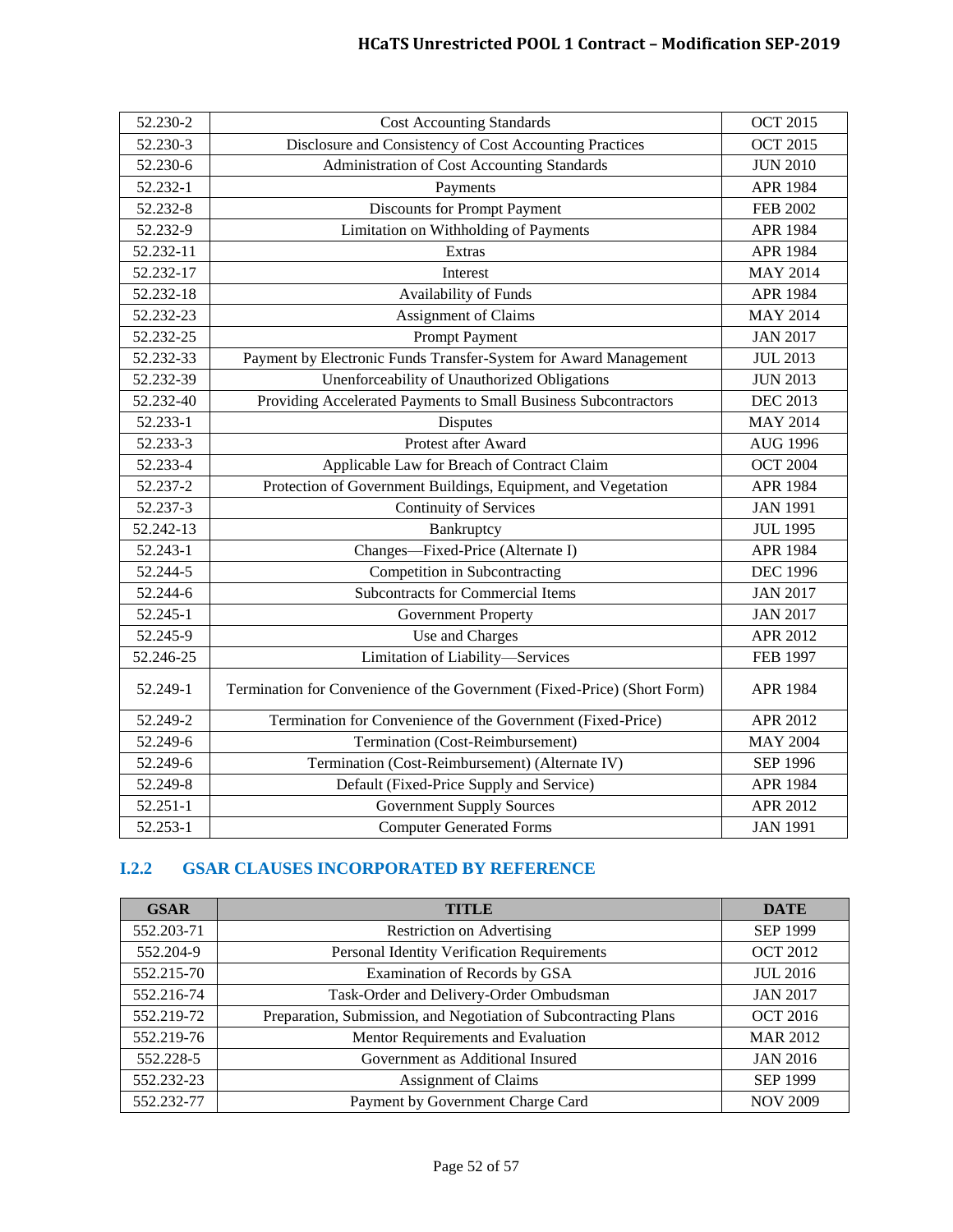<span id="page-52-0"></span>

|       | Restriction on Disclosure of Information | <b>JUN 2009</b> |
|-------|------------------------------------------|-----------------|
| I.2.3 | <b>FAR AND GSAR CLAUSES IN FULL TEXT</b> |                 |

# <span id="page-52-1"></span>**I.2.3.1 52.216-18 ORDERING (OCT 1995)**

Any supplies and services to be furnished under this contract shall be ordered by issuance of delivery orders or task orders by the individuals or activities designated in the Schedule. Such orders may be issued from date of notice to proceed through the contract end date.

All delivery orders or task orders are subject to the terms and conditions of this contract. In the event of conflict between a delivery order or task order and this contract, the contract shall control. If mailed, a delivery order or task order is considered "issued" when the Government deposits the order in the mail. Orders may be issued orally, by facsimile, or by electronic commerce methods only if authorized in the Schedule.

(End of Clause)

# <span id="page-52-2"></span>**I.2.3.2 52.216-19 ORDER LIMITATIONS (OCT 1995)**

Minimum order. When the Government requires supplies or services covered by this contract in an amount of less than the micro-purchase threshold, as amended, the Government is not obligated to purchase, nor is the Contractor obligated to furnish, those supplies or services under the contract. Maximum order. The Contractor is not obligated to honor—

Any order for a single item in excess of: \$3.45 billion for Pool 1;

Any order for a combination of items in excess of: \$3.45 billion for Pool 1; or

A series of orders from the same ordering office within 365 calendar days that together call for quantities exceeding the limitation in paragraph  $(b)(1)$  or  $(2)$  of this section.

If this is a requirements contract (i.e., includes the Requirements clause at subsection 52.216-21 of the Federal Acquisition Regulation (FAR)), the Government is not required to order a part of any one requirement from the Contractor if that requirement exceeds the maximum-order limitations in paragraph (b) of this section.

Notwithstanding paragraphs (b) and (c) of this section, the Contractor shall honor any order exceeding the maximum order limitations in paragraph (b), unless that order (or orders) is returned to the ordering office within five business days after issuance, with written notice stating the Contractor's intent not to ship the item (or items) called for and the reasons. Upon receiving this notice, the Government may acquire the supplies or services from another source.

(End of Clause)

# <span id="page-52-3"></span>**I.2.3.3 52.216-22 INDEFINITE QUANTITY (OCT 1995)**

This is an indefinite-quantity contract for the supplies or services specified, and effective for the period stated, in the Schedule. The quantities of supplies and services specified in the Schedule are estimates only and are not purchased by this contract.

Delivery or performance shall be made only as authorized by orders issued in accordance with the Ordering clause. The Contractor shall furnish to the Government, when and if ordered, the supplies or services specified in the Schedule up to and including the quantity designated in the Schedule as the "maximum." The Government shall order at least the quantity of supplies or services designated in the Schedule as the "minimum."

Except for any limitations on quantities in the Order Limitations clause or in the Schedule, there is no limit on the number of orders that may be issued. The Government may issue orders requiring delivery to multiple destinations or performance at multiple locations.

Any order issued during the effective period of this contract and not completed within that period shall be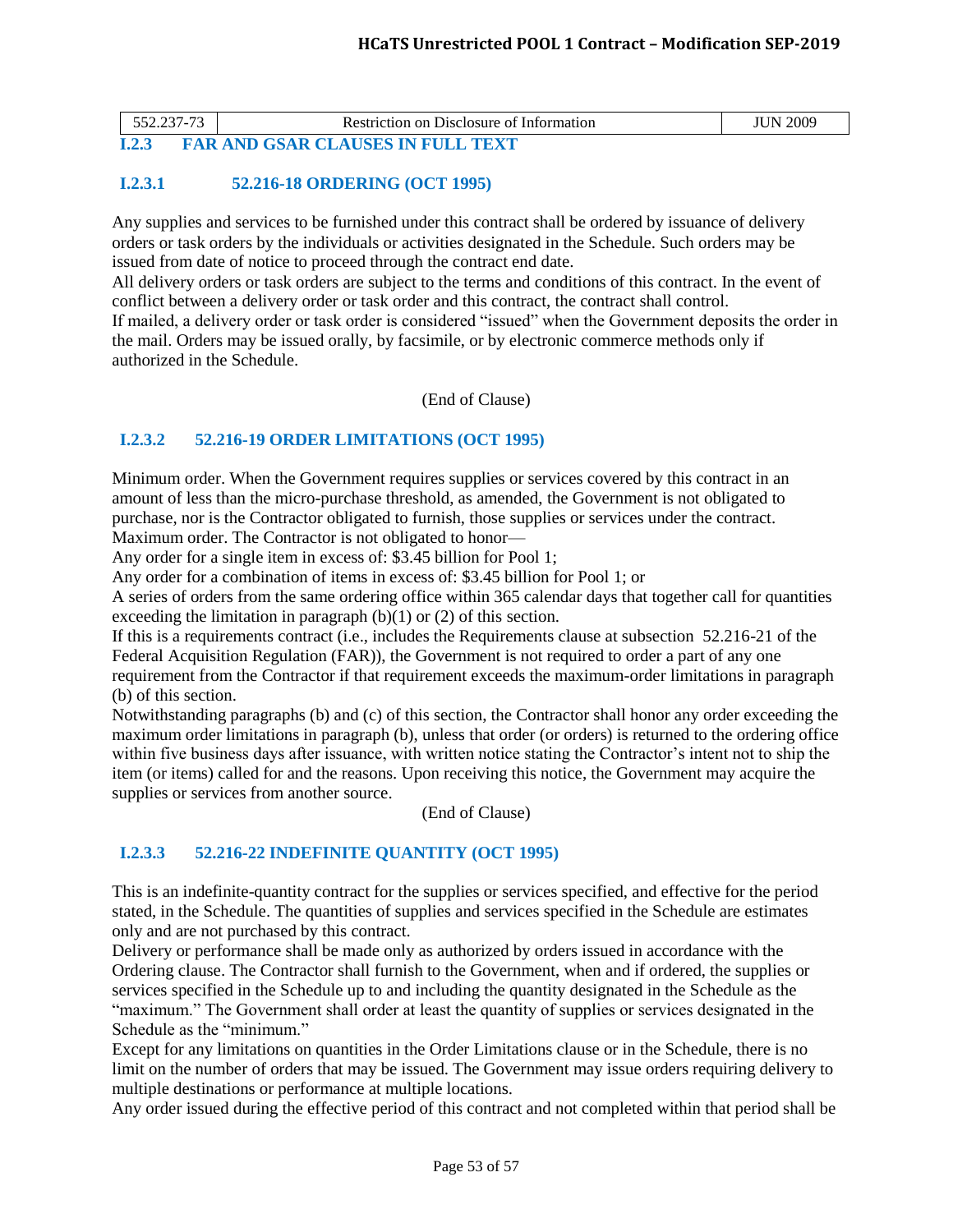completed by the Contractor within the time specified in the order. The contract shall govern the Contractor's and Government's rights and obligations with respect to that order to the same extent as if the order were completed during the contract's effective period; provided, that the Contractor shall not be required to make any deliveries under this contract in accordance with Section F.4.

#### (End of Clause)

## <span id="page-53-0"></span>**I.2.3.4 52.217-8 OPTION TO EXTEND SERVICES (NOV 1999)**

The Government may require continued performance of any services within the limits and at the rates specified in the contract. These rates may be adjusted only as a result of revisions to prevailing labor rates provided by the Secretary of Labor. The option provision may be exercised more than once, but the total extension of performance hereunder shall not exceed 6 months. The Contracting Officer may exercise the option by written notice to the Contractor within 90 calendar days from the current ordering period's expiration date.

(End of Clause)

## <span id="page-53-1"></span>**I.2.3.5 52.217-9 OPTION TO EXTEND THE TERM OF THE CONTRACT (MAR 2000)**

The Government may extend the term of this contract by written notice to the Contractor within 90 calendar days from the base period's expiration date; provided that the Government gives the Contractor a preliminary written notice of its intent to extend at least 120 calendar days before the contract expires. The preliminary notice does not commit the Government to an extension.

If the Government exercises this option, the extended contract shall be considered to include this option clause. The total duration of this contract, including the exercise of any options under this clause, shall not exceed 126 months.

(End of Clause)

## <span id="page-53-2"></span>**I.2.3.6 52.204-25 PROHIBITION ON CONTRACTING FOR CERTAIN TELECOMMUNICATIONS AND VIDEO SURVEILLANCE SERVICES OR EQUIPMENT (AUG 2019)**

(a) *Definitions.* As used in this clause—

"Covered foreign country" means The People's Republic of China.

"Covered telecommunications equipment or services" means–

(1) Telecommunications equipment produced by Huawei Technologies Company or ZTE Corporation (or any subsidiary or affiliate of such entities);

(2) For the purpose of public safety, security of Government facilities, physical security surveillance of critical infrastructure, and other national security purposes, video surveillance and telecommunications equipment produced by Hytera Communications Corporation, Hangzhou Hikvision Digital Technology Company, or Dahua Technology Company (or any subsidiary or affiliate of such entities);

(3) Telecommunications or video surveillance services provided by such entities or using such equipment; or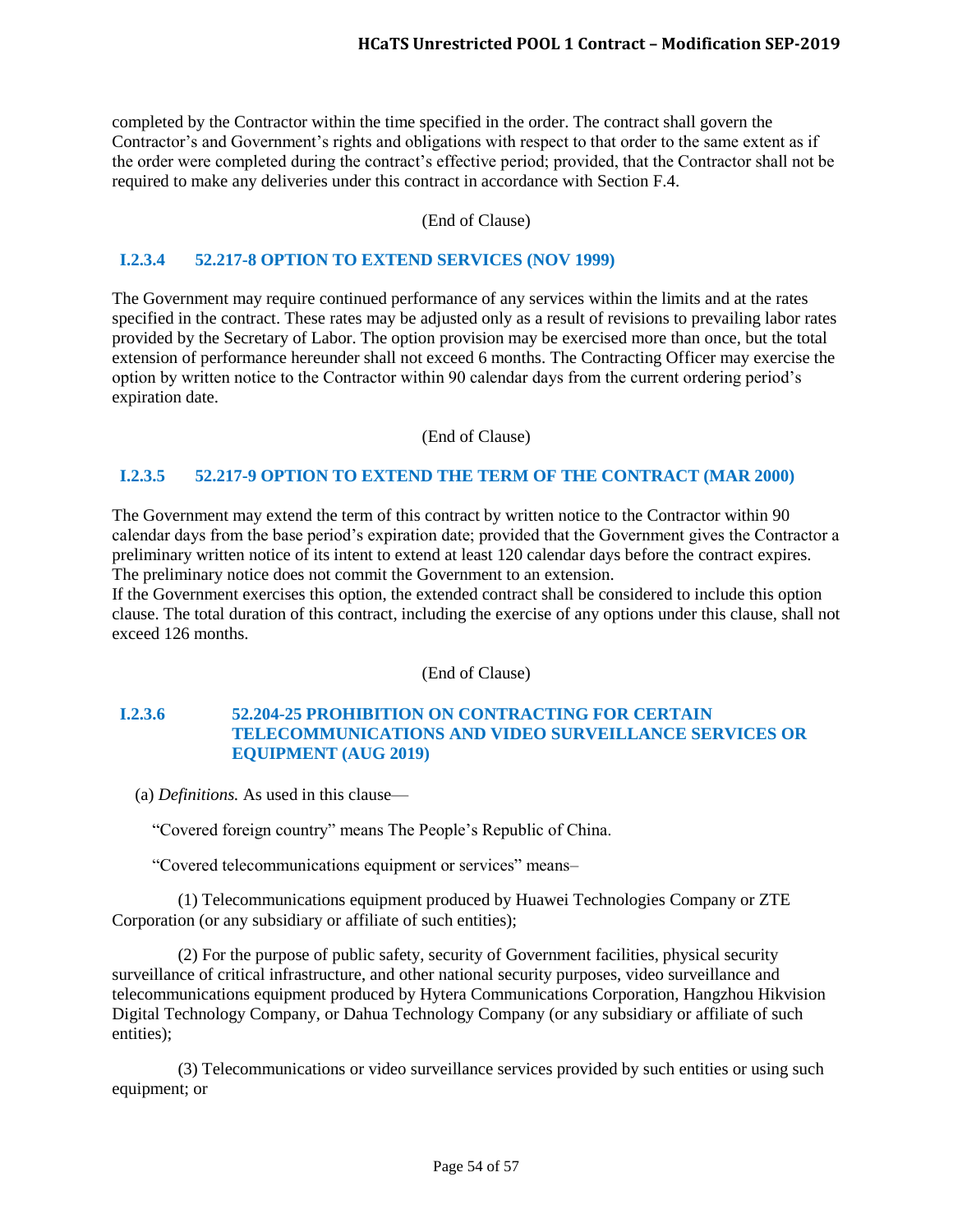(4) Telecommunications or video surveillance equipment or services produced or provided by an entity that the Secretary of Defense, in consultation with the Director of National Intelligence or the Director of the Federal Bureau of Investigation, reasonably believes to be an entity owned or controlled by, or otherwise connected to, the government of a covered foreign country.

"Critical technology" means–

(1) Defense articles or defense services included on the United States Munitions List set forth in the International Traffic in Arms Regulations under subchapter M of chapter I of title 22, Code of Federal Regulations;

(2) Items included on the Commerce Control List set forth in Supplement No. 1 to part 774 of the Export Administration Regulations under subchapter C of chapter VII of title 15, Code of Federal Regulations, and controlled-

(i) Pursuant to multilateral regimes, including for reasons relating to national security, chemical and biological weapons proliferation, nuclear nonproliferation, or missile technology; or

(ii) For reasons relating to regional stability or surreptitious listening;

(3) Specially designed and prepared nuclear equipment, parts and components, materials, software, and technology covered by part 810 of title 10, Code of Federal Regulations (relating to assistance to foreign atomic energy activities);

(4) Nuclear facilities, equipment, and material covered by part 110 of title 10, Code of Federal Regulations (relating to export and import of nuclear equipment and material);

(5) Select agents and toxins covered by part 331 of title 7, Code of Federal Regulations, part 121 of title 9 of such Code, or part 73 of title 42 of such Code; or

(6) Emerging and foundational technologies controlled pursuant to section 1758 of the Export Control Reform Act of 2018 (50 U.S.C. 4817).

"Substantial or essential component" means any component necessary for the proper function or performance of a piece of equipment, system, or service.

(b) *Prohibition.* Section 889(a)(1)(A) of the John S. McCain National Defense Authorization Act for Fiscal Year 2019 (Pub. L. 115-232) prohibits the head of an executive agency on or after August 13, 2019, from procuring or obtaining, or extending or renewing a contract to procure or obtain, any equipment, system, or service that uses covered telecommunications equipment or services as a substantial or essential component of any system, or as critical technology as part of any system. The Contractor is prohibited from providing to the Government any equipment, system, or service that uses covered telecommunications equipment or services as a substantial or essential component of any system, or as critical technology as part of any system, unless an exception at paragraph (c) of this clause applies or the covered telecommunication equipment or services are covered by a waiver described in Federal Acquisition Regulation [4.2104.](https://www.acquisition.gov/content/part-4-administrative-matters#id1989GI040ZO)

(c) *Exceptions.* This clause does not prohibit contractors from providing—

(1) A service that connects to the facilities of a third-party, such as backhaul, roaming, or interconnection arrangements; or

(2) Telecommunications equipment that cannot route or redirect user data traffic or permit visibility into any user data or packets that such equipment transmits or otherwise handles.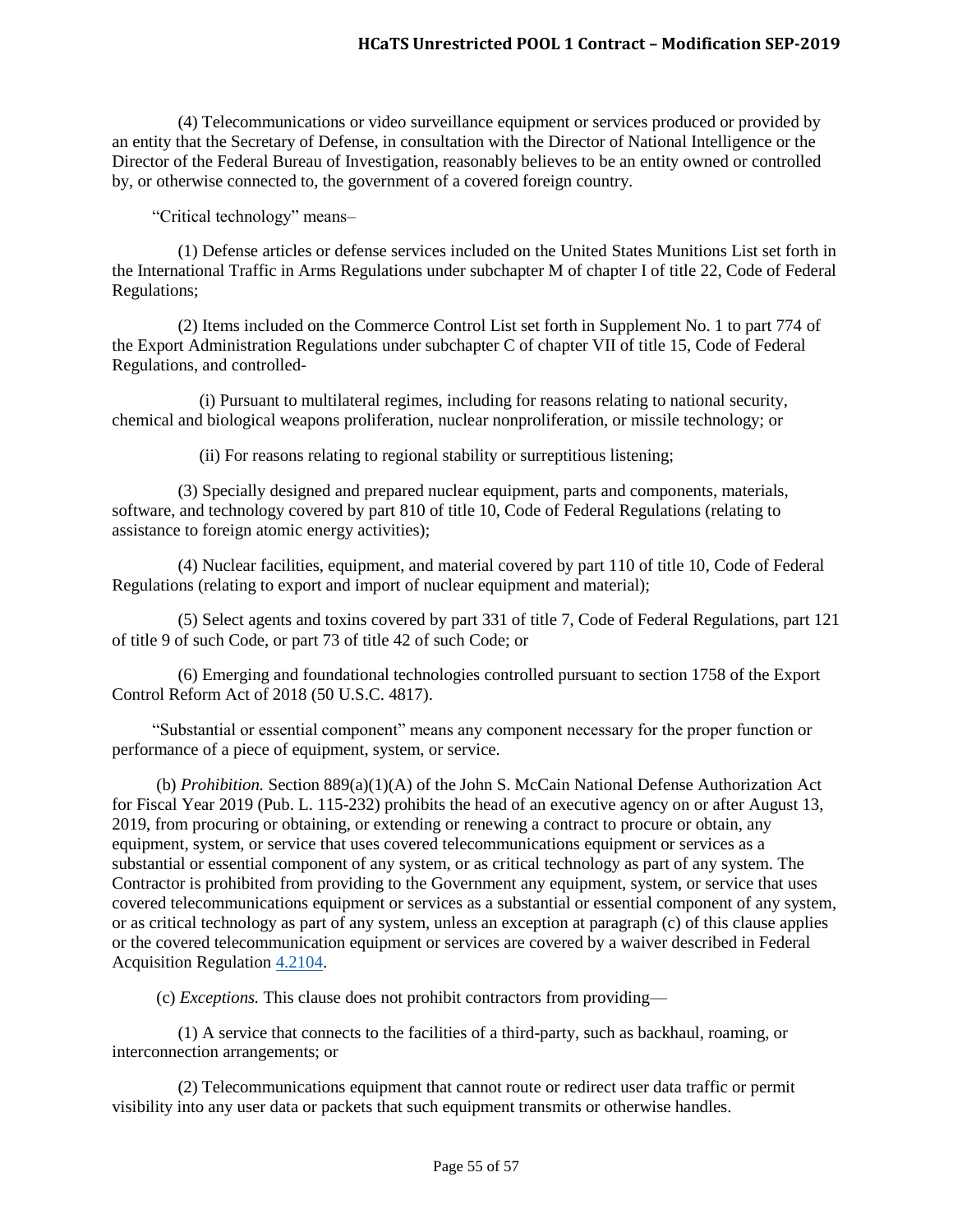#### (d) Reporting requirement.

(1) In the event the Contractor identifies covered telecommunications equipment or services used as a substantial or essential component of any system, or as critical technology as part of any system, during contract performance, or the Contractor is notified of such by a subcontractor at any tier or by any other source, the Contractor shall report the information in paragraph  $(d)(2)$  of this clause to the Contracting Officer, unless elsewhere in this contract are established procedures for reporting the information; in the case of the Department of Defense, the Contractor shall report to the website at [https://dibnet.dod.mil.](https://dibnet.dod.mil/) For indefinite delivery contracts, the Contractor shall report to the Contracting Officer for the indefinite delivery contract and the Contracting Officer(s) for any affected order or, in the case of the Department of Defense, identify both the indefinite delivery contract and any affected orders in the report provided at [https://dibnet.dod.mil.](https://dibnet.dod.mil/)

(2) The Contractor shall report the following information pursuant to paragraph  $(d)(1)$  of this clause

(i) Within one business day from the date of such identification or notification: the contract number; the order number(s), if applicable; supplier name; supplier unique entity identifier (if known); supplier Commercial and Government Entity (CAGE) code (if known); brand; model number (original equipment manufacturer number, manufacturer part number, or wholesaler number); item description; and any readily available information about mitigation actions undertaken or recommended.

(ii) Within 10 business days of submitting the information in paragraph  $(d)(2)(i)$  of this clause: any further available information about mitigation actions undertaken or recommended. In addition, the Contractor shall describe the efforts it undertook to prevent use or submission of covered telecommunications equipment or services, and any additional efforts that will be incorporated to prevent future use or submission of covered telecommunications equipment or services.

(e) *Subcontracts.* The Contractor shall insert the substance of this clause, including this paragraph (e), in all subcontracts and other contractual instruments, including subcontracts for the acquisition of commercial items.

(End of clause)

## <span id="page-55-0"></span>**I.2.3.7 552.204-70 REPRESENTATION REGARDING CERTAIN TELECOMMUNICATIONS AND VIDEO SURVEILLANCE SERVICES OR EQUIPMENT (AUG 2019)**

(a) Definitions. As used in this clause-

"Covered telecommunications equipment or services", "Critical technology", and "Substantial or essential component" have the meanings provided in FAR 52.204-25, Prohibition on Contracting for Certain Telecommunications and Video Surveillance Services or Equipment.

(b) Prohibition. Section  $889(a)(1)(A)$  of the John S. McCain National Defense Authorization Act for Fiscal Year 2019 (Pub. L. 115-232) prohibits the head of an executive agency on or after August 13, 2019, from procuring or obtaining, or extending or renewing a contract to procure or obtain, any equipment, system, or service that uses covered telecommunications equipment or services as a substantial or essential component of any system, or as critical technology as part of any system. Contractors are not prohibited from providing-

(1) A service that connects to the facilities of a third-party, such as backhaul, roaming, or interconnection arrangements; or